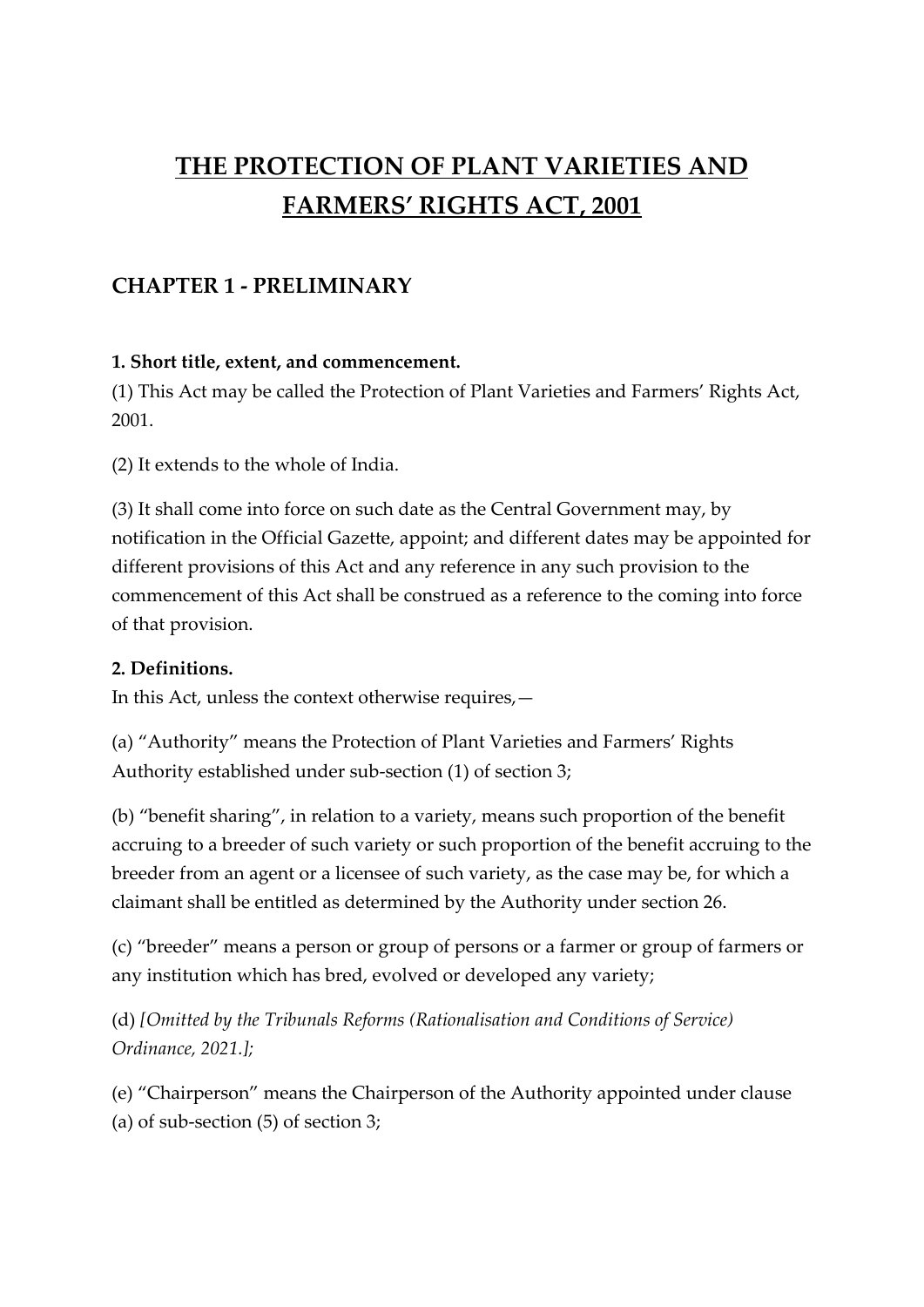(f) "convention country" means a country which has acceded to an international convention for the protection of plant varieties to which India has also acceded, or a country which has a law on protection of plant varieties on the basis of which India has entered into an agreement for granting plant breeders' right to the citizens of both the countries;

(g) "denomination", in relation to a variety or its propagating material or essentially derived variety or its propagating material, means the denomination of such variety or its propagating material or essentially derived variety or its propagating material, as the case may be, expressed by means of letters or a combination of letters and figures written in any language;

(h) "essential characteristics" means such heritable traits of a plant variety which are determined by the expression of one or more genes of other heritable determinants that contribute to the principle features, performance or value of the plant variety;

(i) "essentially derived variety", in respect of a variety (the initial variety), shall be said to be essentially derived from such initial variety when it—

(i) is predominantly derived from such initial variety, or from a variety that itself is predominantly derived from such initial variety, while retaining the expression of the essential characteristics that results from the genotype or combination of genotype of such initial variety;

(ii) is clearly distinguishable from such initial variety; and

(iii) conforms (except for the differences which result from the act of derivation) to such initial variety in the expression of the essential characteristics that result from the genotype or combination of genotype of such initial variety;

(j) "extant variety" means a variety available in India which is—

- (i) notified under section 5 of the Seeds Act, 1966 (54 of 1966); or
- (ii) farmers' variety; or
- (iii) a variety about which there is common knowledge; or
- (iv) any other variety which is in public domain;
- (k) "farmer" means any person who—
- (i) cultivates crops by cultivating the land himself; or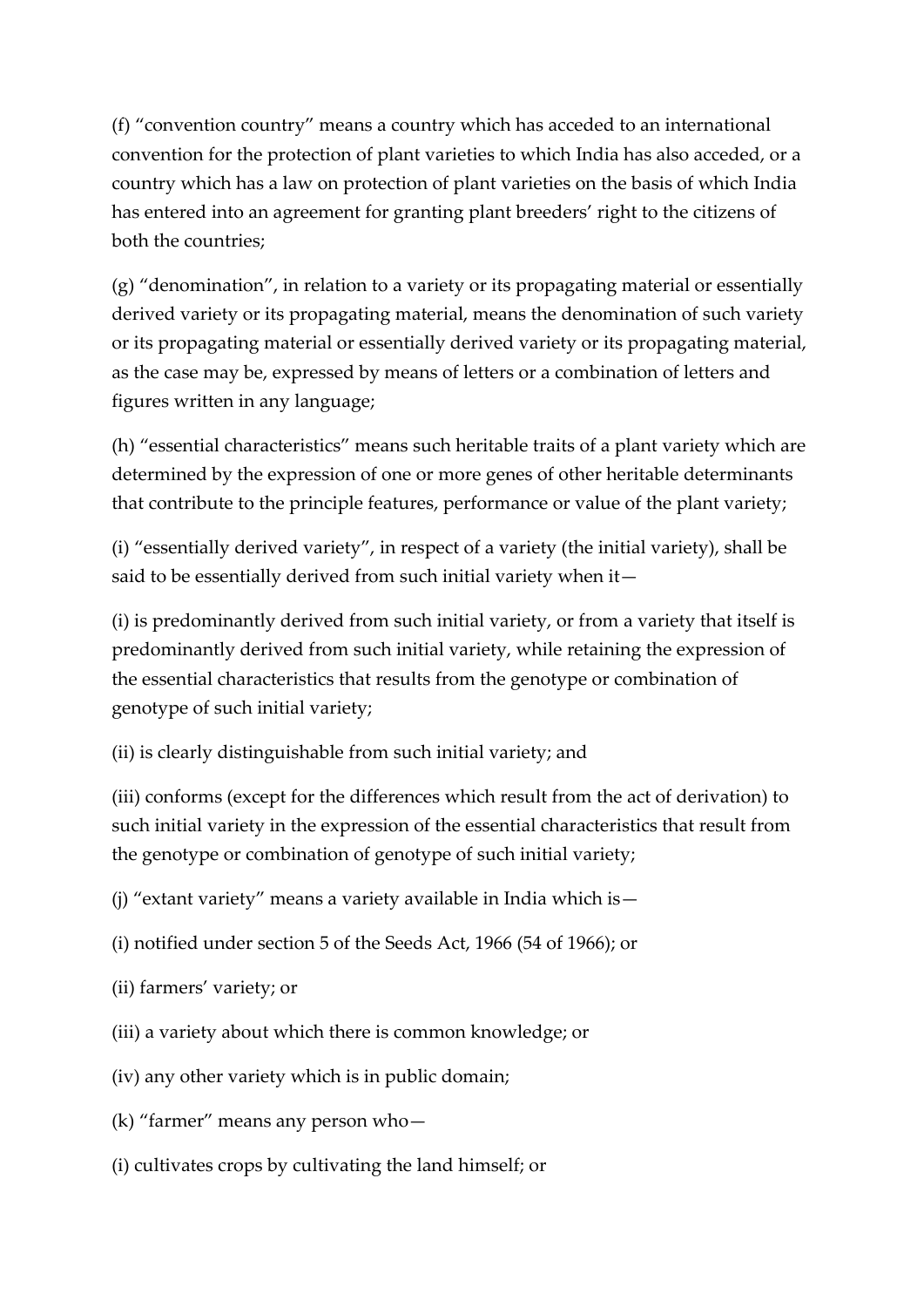(ii) cultivates crops by directly supervising the cultivation of land through any other person; or

(iii) conserves and preserves, severally or jointly, with any person any wild species or traditional varieties or adds value to such wild species or traditional varieties through selection and identification of their useful properties;

(l) "farmers' variety" means a variety which—

(i) has been traditionally cultivated and evolved by the farmers in their fields; or

(ii) is a wild relative or land race of a variety about which the farmers possess the common knowledge;

(m) "Gene Fund" means the National Gene Fund constituted under sub-section (1) of section 45;

(n) *[Omitted by the Tribunals Reforms (Rationalisation and Conditions of Service) Ordinance, 2021.];*

(o) *[Omitted by the Tribunals Reforms (Rationalisation and Conditions of Service) Ordinance, 2021.];*

(p) "member" means a member of the Authority appointed under clause (b) of subsection (5) of section 3 and includes the member-secretary;

(q) "prescribed" means,-

(A) in relation to proceedings before a High Court, prescribed by rules made by the High Court; and

(B) in other cases, prescribed by rules made under this Act;

(r) "propagating material" means any plant or its component or part thereof including an intended seed or seed which is capable of, or suitable for, regeneration into a plant;

(s) "Register" means a national Register of Plant Varieties referred to in section 13;

(t) "Registrar" means a Registrar of Plant Varieties appointed under sub-section (4) of section 12 and includes the Registrar-General;

(u) "Registrar-General" means the Registrar-General of Plant Varieties appointed under sub-section (3) of section12;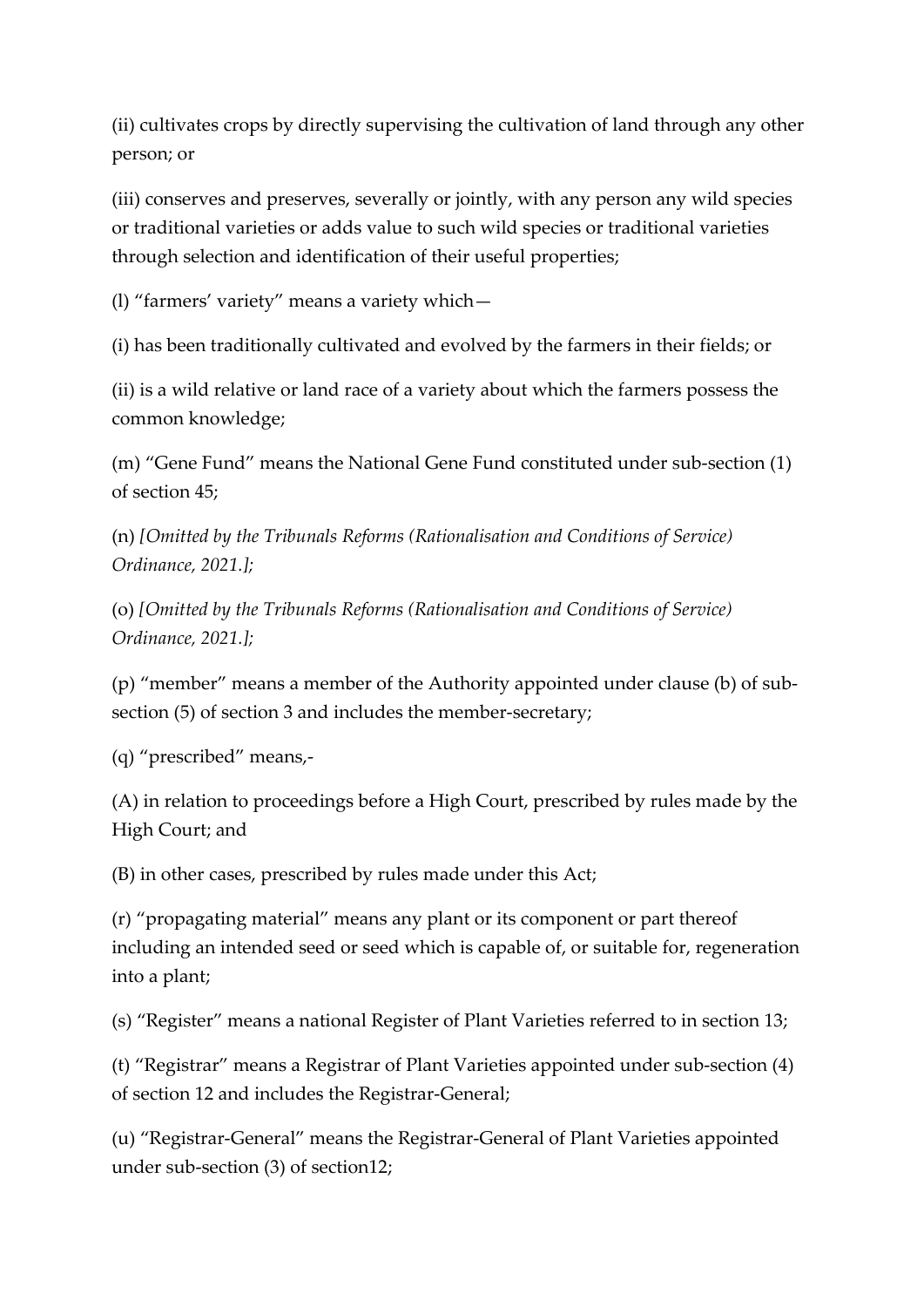(v) "Registry" means the Plant Variety Registry referred to in sub-section (1) of section 12;

(w) "regulations" means regulations made by the Authority under this Act;

(x) "seed" means a type of living embryo or propagule capable of regeneration and giving rise to a plant which is true to such type;

(y) *[Omitted by the Tribunals Reforms (Rationalisation and Conditions of Service) Ordinance, 2021.];*

(z) *[Omitted by the Tribunals Reforms (Rationalisation and Conditions of Service) Ordinance, 2021.];*

(za) "variety", means a plant grouping except micro-organism within a single botanical taxon of the lowest known rank, which can be—

(i) defined by the expression of the characteristics resulting from a given genotype of that plant grouping;

(ii) distinguished from any other plant grouping by expression of at least one of the said characteristics; and

(iii) considered as a unit with regard to its suitability for being propagated, which remains unchanged after such propagation, and includes propagating material of such variety, extant variety, transgenic variety, farmers' variety and essentially derived variety.

# **CHAPTER 2 - PROTECTION OF PLANT VARIETIES AND FARMERS' RIGHTS AUTHORITY AND REGISTRY**

# **3. Establishment of authority.**

(1) The Central Government shall, by notification in the Official Gazette, establish an authority to be known as the Protection of Plant Varieties and Farmers' Rights Authority for the purposes of this Act.

(2) The Authority shall be a body corporate by the name aforesaid, having perpetual succession and a common seal with power to acquire, hold and dispose of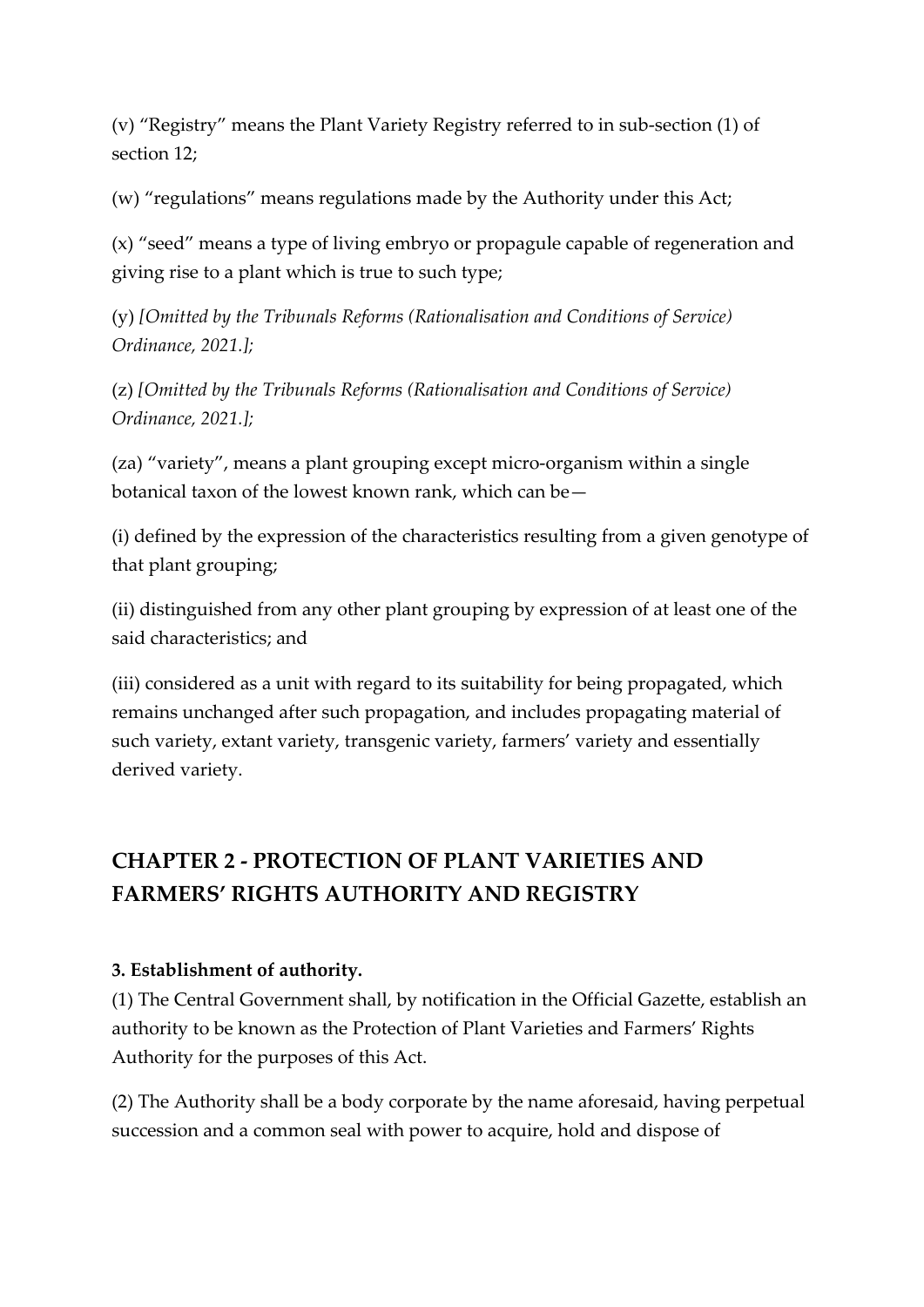properties, both movable and immovable, and to contract, and shall by the said name sue and be sued.

(3) The head office of the Authority shall be at such place as the Central Government may, by notification in the Official Gazette, specify and the Authority may, with the previous approval of the Central Government, establish branch offices at other places in India.

(4) The Authority shall consist of a Chairperson and fifteen members.

(5) (a) The Chairperson to be appointed by the Central Government shall be a person of outstanding caliber and eminence, with long practical experience to the satisfaction of that Government especially in the field of plant varietal research or agricultural development.

(b) The members of the Authority, to be appointed by the Central Government, shall be as follows,

namely:—

(i) the Agriculture Commissioner, Government of India, Department of Agriculture and Cooperation, New Delhi, ex officio;

(ii) the Deputy Director General incharge of Crop Sciences, Indian Council of Agricultural Research, New Delhi, ex officio;

(iii) the Joint Secretary incharge of Seeds, Government of India, Department of Agriculture and Cooperation, New Delhi, ex officio;

(iv) the Horticulture Commissioner, Government of India, Department of Agriculture and Cooperation, New Delhi, ex officio;

(v) the Director, National Bureau of Plant Genetic Resources, New Delhi, ex officio;

(vi) one member not below the rank of Joint Secretary to the Government of India, to represent the Department of Bio-technology, Government of India, ex officio;

(vii) one member not below the rank of Joint Secretary to the Government of India to represent the Ministry of Environment and Forests, Government of India, ex officio;

(viii) one member not below the rank of Joint Secretary to the Government of India to represent the Ministry of Law, Justice and Company Affairs, Government of India, ex officio;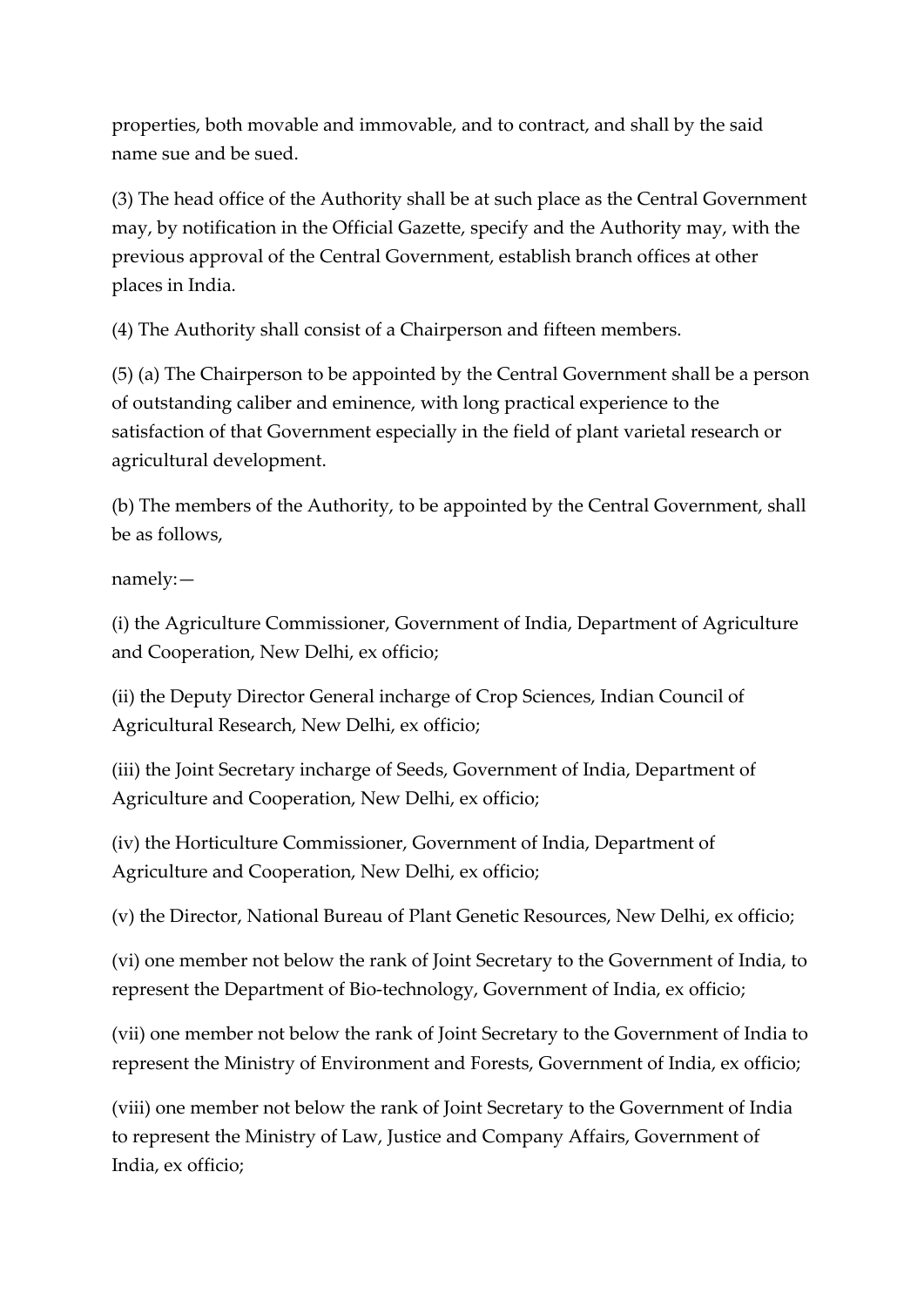(ix) one representative from a National or State level farmers' organisation to be nominated by the Central Government;

(x) one representative from a tribal organisation to be nominated by the Central Government;

(xi) one representative from the seed industry to be nominated by the Central Government;

(xii) one representative from an agricultural University to be nominated by the Central Government;

(xiii) one representative from a National or State level women's organisation associated with agricultural activities to be nominated by the Central Government; and

(xiv) two representatives of State Governments on rotation basis to be nominated by the Central Government.

(c) The Registrar-General shall be the ex officio member-secretary of the Authority.

(6) The term of office of the Chairperson and the manner of filling the post shall be such as may be prescribed.

(7) The Chairperson shall appoint a Standing Committee consisting of five members, one of whom shall be a member who is a representative from a farmers organisation, to advise the Authority on all issues including farmers' rights.

(8) The Chairperson shall be entitled to such salary and allowances and shall be subject to such conditions of service in respect of leave, pension, provident fund and other matters as may be prescribed. The allowances for non-official members for attending the meetings of the Authority shall be as such as may be prescribed.

(9) The Chairperson may resign his office by giving notice thereof in writing to the Central Government and on such resignation being accepted, he shall be deemed to have vacated his office.

(10) On the resignation of the Chairperson or on the vacation of the office of Chairperson for any reason, the Central Government may appoint one of the members to officiate as Chairperson till a regular Chairperson is appointed in accordance with clause (a) of sub-section (5).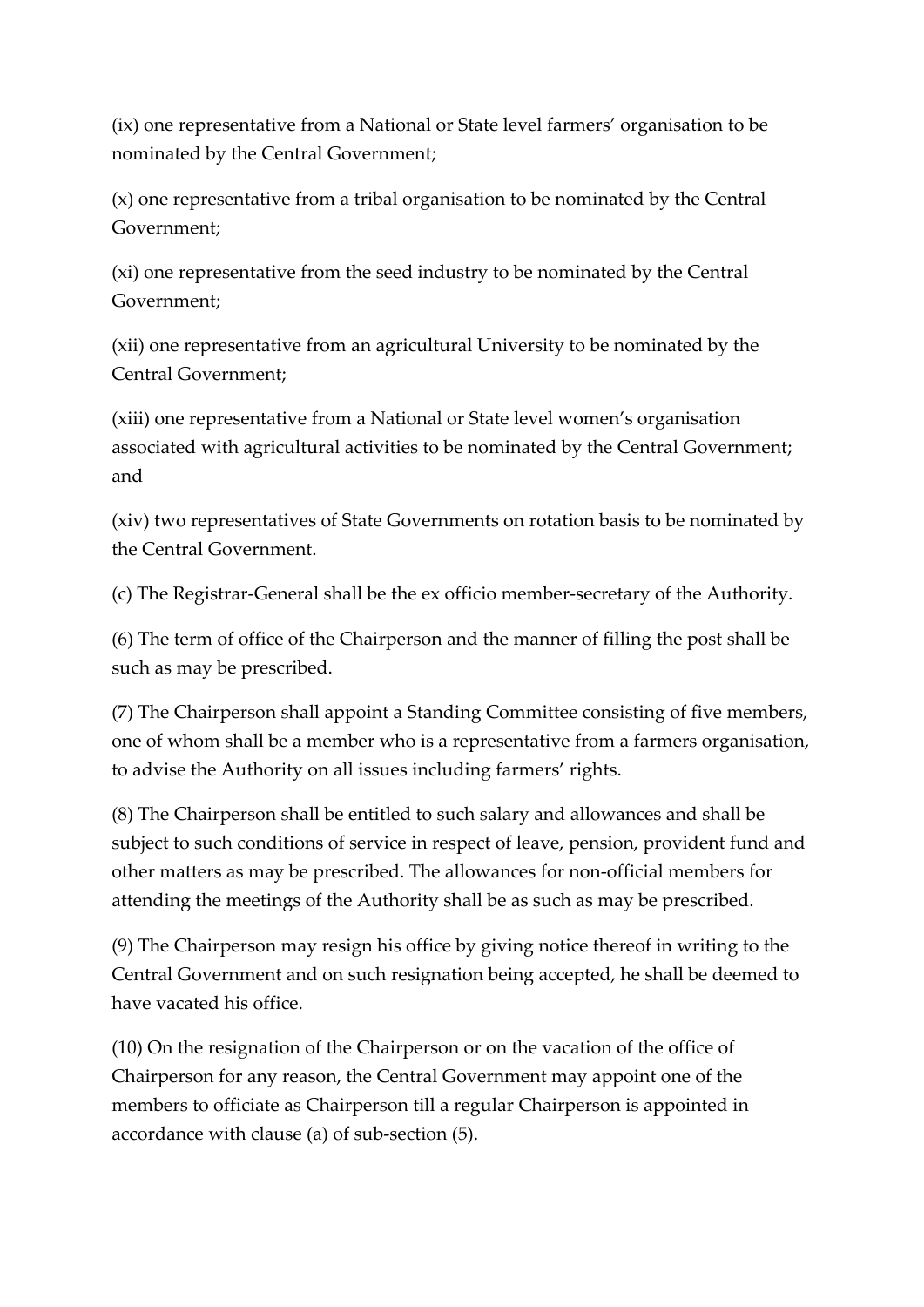# **4. Meetings of authority.**

(1) The Authority shall meet at such time and place and shall observe such rules of procedure in regard to the transaction of business at its meetings [including the quorum at its meetings and the transaction or business of its Standing Committee appointed under sub-section (7) of section 3] as may be prescribed.

(2) The Chairperson of the Authority shall preside at the meetings of the Authority.

(3) If, for any reason the Chairperson is unable to attend any meeting of the Authority, any member of the Authority chosen by the members present shall preside at the meeting.

(4) All questions which come before any meeting of the Authority shall be decided by a majority of the votes of the members of the Authority present and voting and in the event of equality of votes, the Chairperson of the Authority or in his absence, the person presiding shall have and exercise a second or casting vote.

(5) Every member who is in any way, whether directly, indirectly or personally, concerned or interested in a matter to be decided at the meeting shall disclose the nature of his concern of interest and after such disclosure, the member, concerned or interested, shall not attend that meeting.

(6) No act or proceeding of the Authority shall be invalid merely by reason of—

(a) any vacancy in, or any defect in the constitution of, the Authority; or

(b) any defect in the appointment of a person acting as the Chairperson or a member of the Authority; or

(c) any irregularity in the procedure of the Authority not affecting the merits of the case.

#### **5. Committees of authority.**

(1) The Authority may appoint such committees as may be necessary for the efficient discharge of its duties and performance of its functions under this Act.

(2) The persons appointed as members of the committee under sub-section (1) shall be entitled to receive such allowances or fees for attending the meetings of the committee as may be fixed by the Central Government.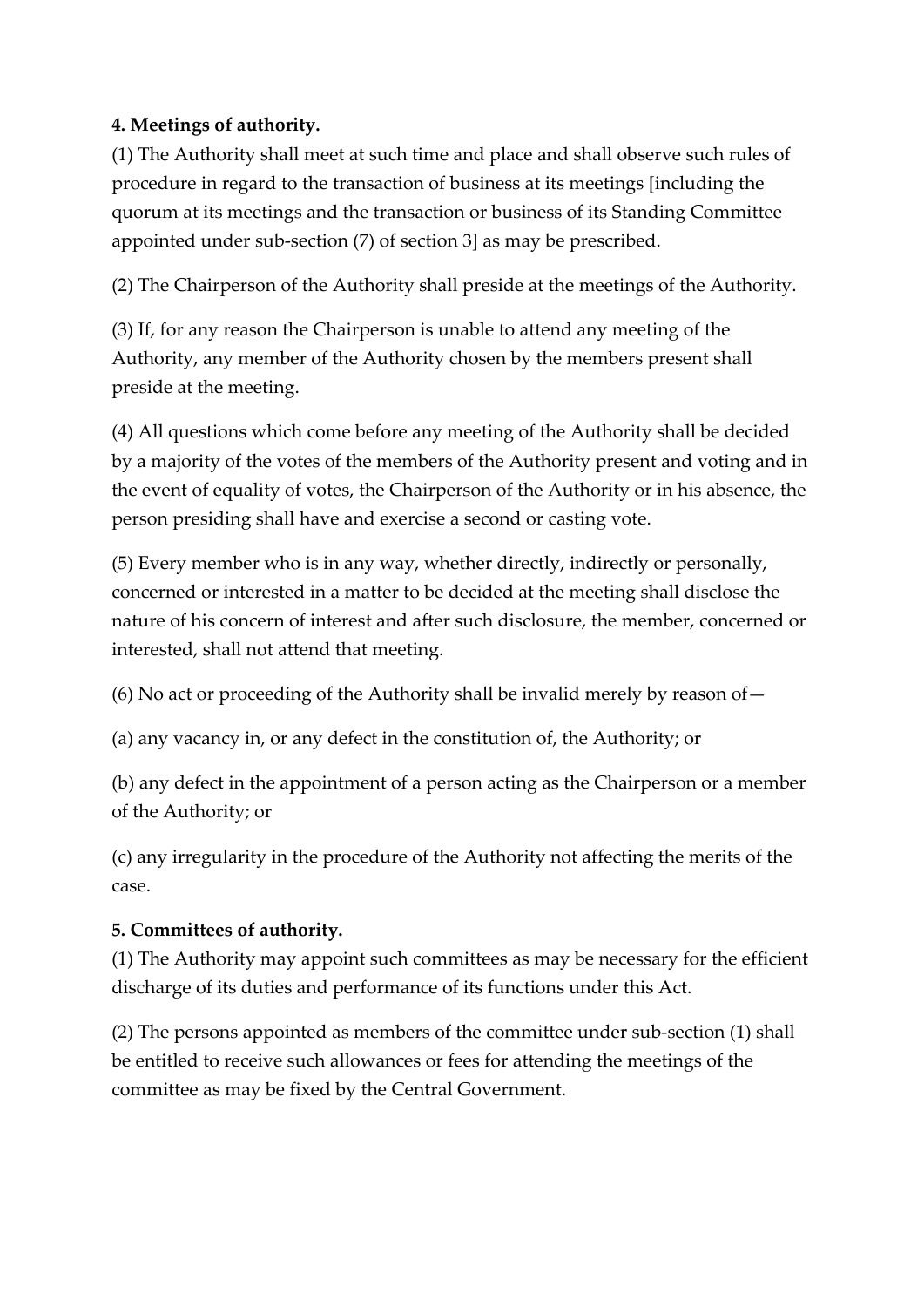# **6. Officers and other employees of authority.**

Subject to such control and restriction as may be prescribed, the Authority may appoint such officers and other employees as may be necessary for the efficient performance of its functions and the method of appointment, the salary and allowances and other conditions of service of such other officers and employees of the Authority shall be such as may be prescribed.

#### **7. Chairperson to be chief executive.**

The Chairperson shall be the Chief Executive of the Authority and shall exercise such powers and perform such duties as may be prescribed.

#### **8. General functions of authority.**

(1) It shall be the duty of the Authority to promote, by such measures as it thinks fit, the encouragement for the development of new varieties of plants and to protect the rights of the farmers and breeders.

(2) In particular, and without prejudice to the generality of the foregoing provisions, the measures referred to in sub-section (1) may provide for—

(a) the registration of extant varieties subject to such terms and conditions and in the manner as may be prescribed;

(b) developing characterisation and documentation of varieties registered under this Act;

(c) documentation, indexing and cataloguing of farmers' varieties;

(d) compulsory cataloguing facilities for all varieties of plants;

(e) ensuring that seeds of the varieties registered under this Act are available to the farmers and providing for compulsory licensing of such varieties if the breeder of such varieties or any other person entitled to produce such variety under this Act does not arrange for production and sale of the seed in the manner as may be prescribed;

(f) collecting statistics with regard to plant varieties, including the contribution of any person at any time in the evolution or development of any plant variety, in India or in any other country, for compilation and publication;

(g) ensuring the maintenance of the Register.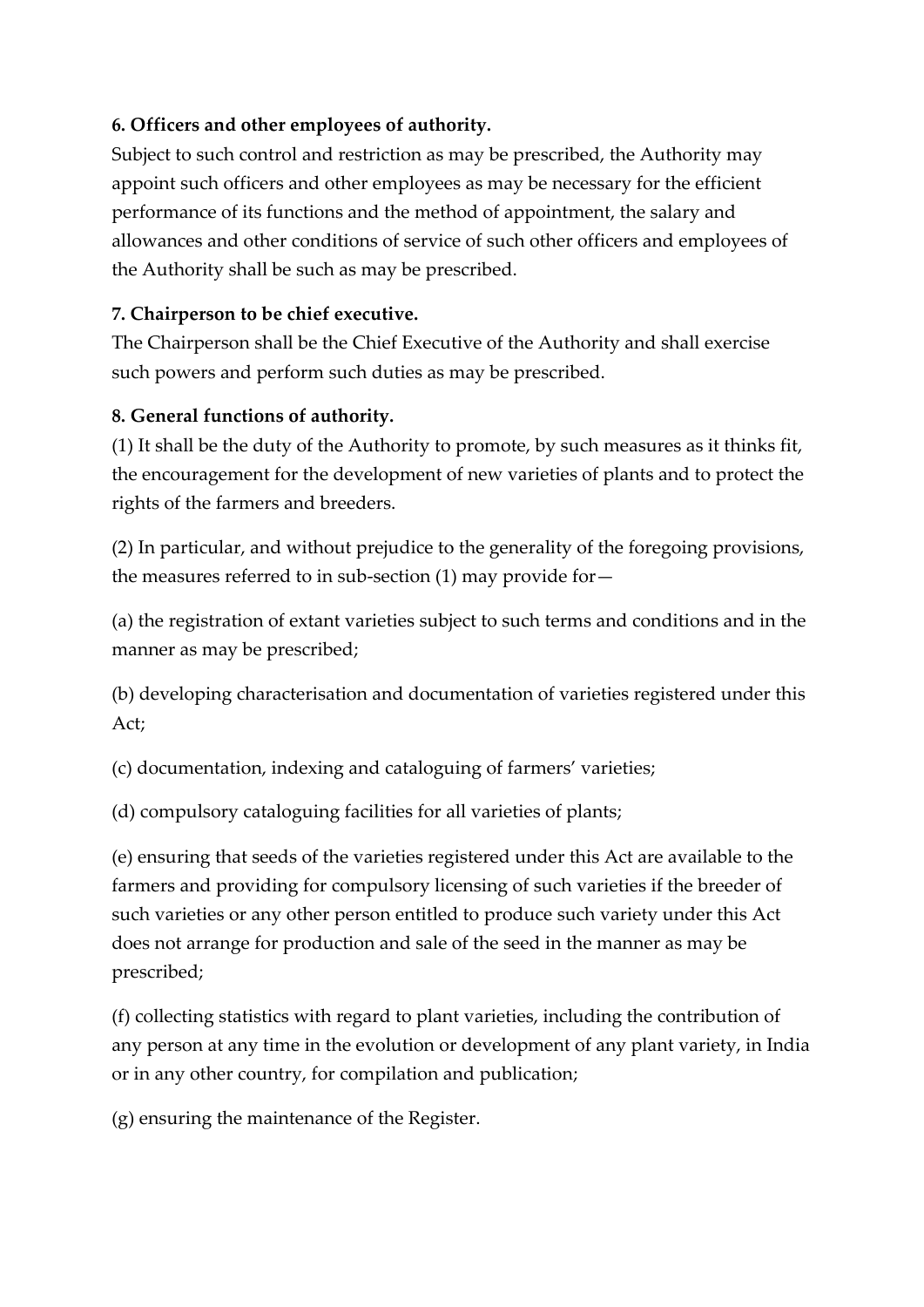## **9. Authentication of orders, etc., of authority.**

All orders and decisions of the Authority shall be authenticated by the signature of the Chairperson or any other member authorised by the Authority in this behalf.

## **10. Delegation.**

The Authority may, by general or special order in writing, delegate to the Chairperson, any member or officer of the Authority subject to such conditions or limitations, if any, as may be specified in the order, such of its powers and functions (except the power to make regulations under section 95) under this Act as it may deem necessary.

## **11. Power of authority.**

In all proceedings under this Act before the Authority or the Registrar,—

(a) the Authority or the Registrar, as the case may be, shall have all the powers of a civil court for the purposes of receiving evidence, administering oaths, enforcing the attendance of witnesses, compelling the discovery and production of documents and issuing commissions for the examination of witnesses;

(b) the Authority or the Registrar may, subject to any rules made in this behalf under this Act, make such orders as to cost as it considers reasonable and any such order shall be executable as a decree of a civil court.

# **12. Registry and offices thereof.**

(1) The Central Government shall establish, for the purpose of this Act, a Registry which shall be known as the Plant Varieties Registry.

(2) The head office of the Plant Varieties Registry shall be located in the head office of the Authority, and for the purpose of facilitating the registration of varieties, there may be established, at such places, as the Authority may think fit, branch offices of the Registry.

(3) The Authority shall appoint a Registrar-General of Plant Varieties who shall be entitled to such salary and allowances and shall be subject to such conditions of service in respect of leave, pension, provident fund and such other matters as may be prescribed.

(4) The Authority may appoint such number of Registrars as it thinks necessary for registration of plant varieties under the superintendence and direction of the Registrar-General under this Act and may make regulations with respect to their duties and jurisdiction.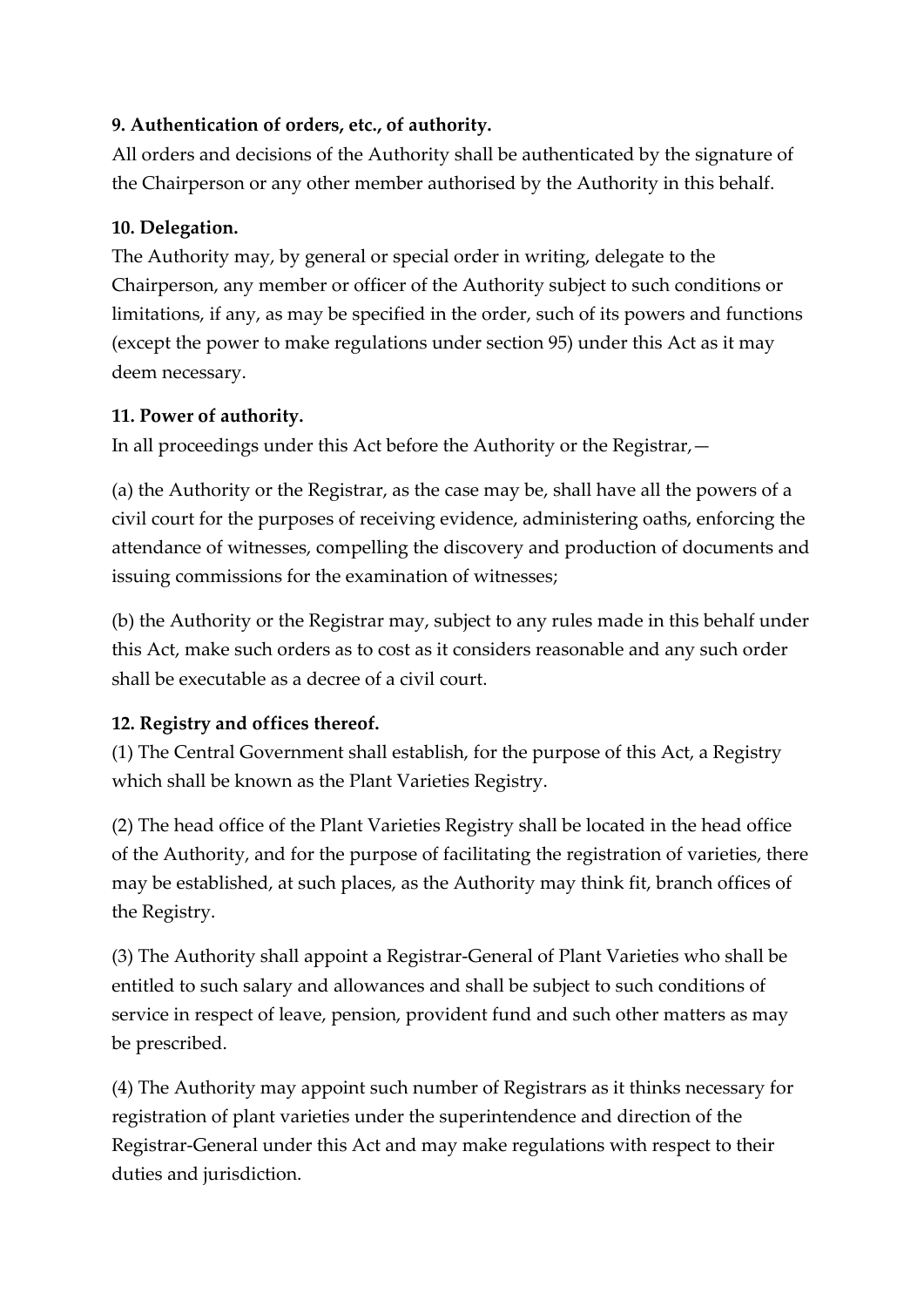(5) The term of office and the conditions of service of the Registrars shall be such as may be provided by regulations.

(6) The Authority may, by notification in the Official Gazette, define the territorial limits within which a branch office of the Registry may exercise its functions.

(7) There shall be a seal of the Plant Varieties Registry.

# **13. National register of plant varieties.**

(1) For the purposes of this Act, a Register called the National Register of Plant Varieties shall be kept at the head office of the Registry, wherein shall be entered the names of all the registered plant varieties with the names and addresses of their respective breeders, the right of such breeders in respect of the registered varieties, the particulars of the denomination of each Registered variety, its seed or other propagating material along with specification of salient features thereof and such other matters as may be prescribed.

(2) Subject to the superintendence and direction of the Central Government, the Register shall be kept under the control and management of the Authority.

(3) There shall be kept at each branch office of the Registry a copy of the Register and such other documents as the Central Government may, by notification in the Official Gazette, direct.

# **CHAPTER 3 - REGISTRATION OF PLANT VARIETIES AND ESSENTIALLY DERIVED VARIETY**

# **14. Application for registration.**

Any person specified in section 16 may make an application to the Registrar for registration of any variety—

- (a) of such genera and species as specified under sub-section (2) of section 29; or
- (b) which is an extant variety; or
- (c) which is a farmers' variety.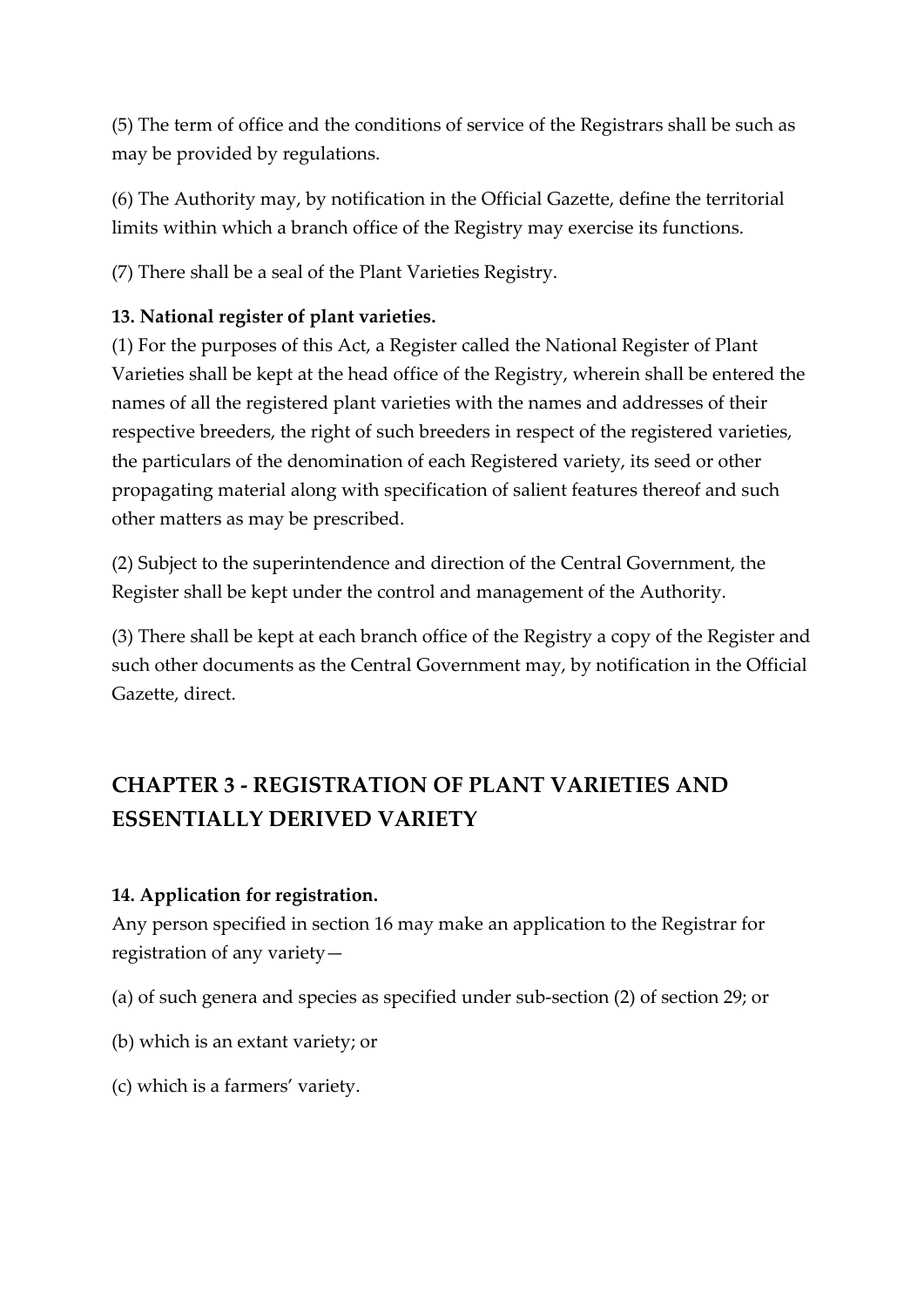## **15. Registrable varieties.**

(1) A new variety shall be registered under this Act if it conforms to the criteria of novelty, distinctiveness, uniformity and stability.

(2) Notwithstanding anything contained in sub-section (1), an extant variety shall be registered under this Act within a specified period if it conforms to such criteria of distinctiveness, uniformity and stability as shall be specified under the regulations.

(3) For the purposes of sub-sections (1) and (2), as the case may be, a new variety shall be deemed to be—

(a) novel, if, at the date of filing of the application for registration for protection, the propagating or harvested material of such variety has not been sold or otherwise disposed of by or with the consent of its breeder or his successor for the purposes of exploitation of such variety—

(i) in India, earlier than one year; or

(ii) outside India, in the case of trees or vines earlier than six years, or in any other case, earlier than four years, before the date of filing such application:

Provided that a trial of a new variety which has not been sold or otherwise disposed of shall not affect the right to protection:

Provided further that the fact that on the date of filing the application for registration, the propagating or harvested material of such variety has become a matter of common knowledge other than through the aforesaid manner shall not affect the criteria of novelty for such variety;

(b) distinct, if it is clearly distinguishable by at least one essential characteristic from any another variety whose existence is a matter of common knowledge in any country at the time of filing of the application.

Explanation.—

For the removal of doubts, it is hereby declared that the filing of an application for the granting of a breeder's right to a new variety or for entering such variety in the official register of varieties in any convention country shall be deemed to render that variety a matter of common knowledge from the date of the application in case the application leads to the granting of the breeder's right or to the entry of such variety in such official register, as the case may be;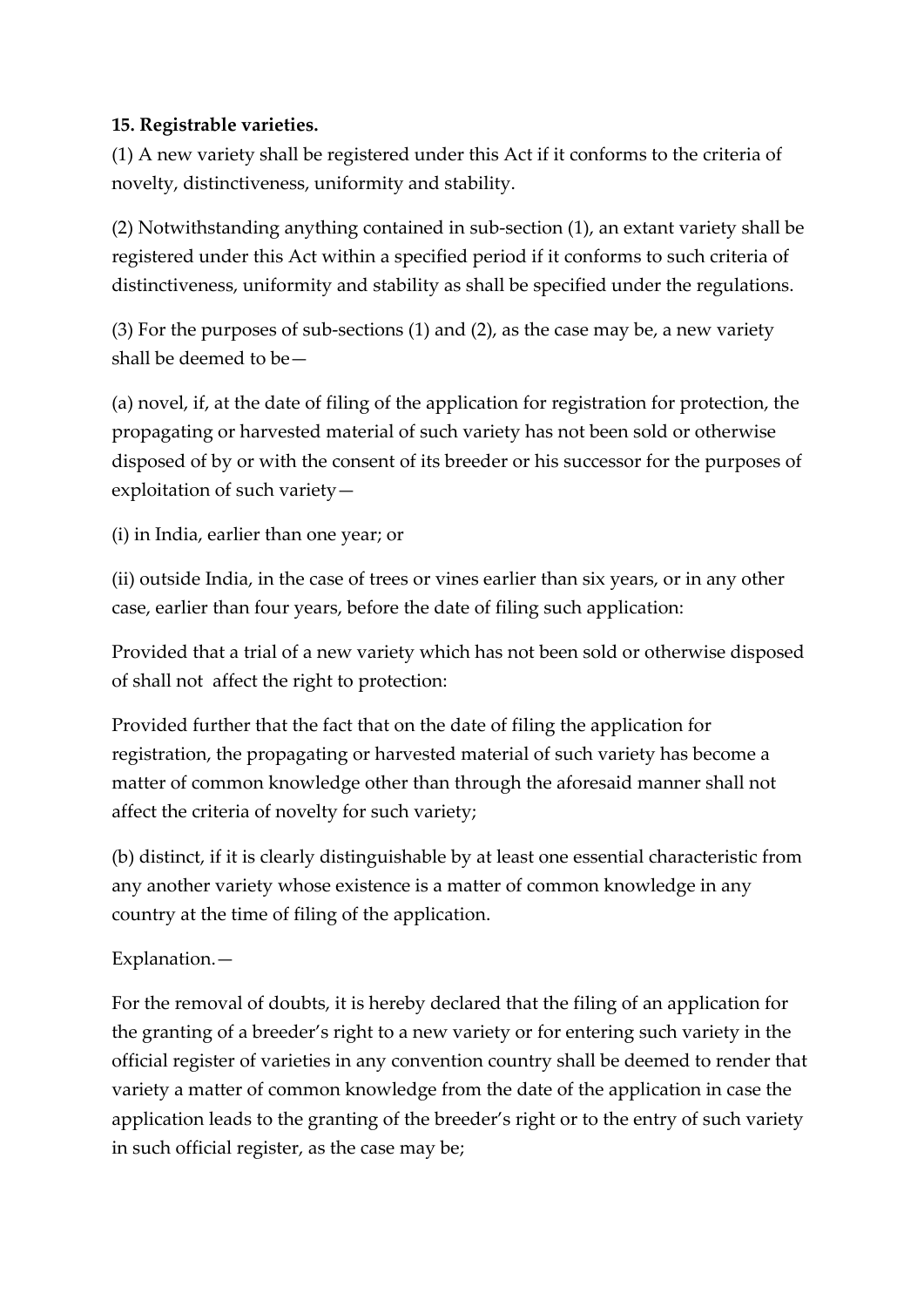(c) uniform, if subject to the variation that may be expected from the particular features of its propagation it is sufficiently uniform in its essential characteristics;

(d) stable, if its essential characteristics remain unchanged after repeated propagation or, in the case a particular cycle of propagation, at the end of each such cycle.

(4) A new variety shall not be registered under this Act if the denomination given to such variety—

(i) is not capable of identifying such variety; or

(ii) consists solely of figures; or

(iii) is liable to mislead or to cause confusion concerning the characteristics, value identity of such variety or the identity of breeder of such variety; or

(iv) is not different from every denomination which designates a variety of the same botanical species or of a closely related species registered under this Act; or

(v) is likely to deceive the public or cause confusion in the public regarding the identity of such variety; or

(vi) is likely to hurt the religious sentiments respectively of any class or section of the citizens of India; or

(vii) is prohibited for use as a name or emblem for any of the purposes mentioned in section 3 of the Emblems and Names (Prevention of Improper Use) Act, 1950 (12 of 1950); or

(viii) is comprised of solely or partly of geographical name:

Provided that the registrar may register a variety, the denomination of which comprises solely or partly of a geographical name, if he considers that the use of such denomination in respect of such variety is an honest use under the circumstances of the case.

#### **16. Persons who may make application.**

(1) An application for registration under section 14 shall be made by  $-$ 

(a) any person claiming to be the breeder of the variety; or

(b) any successor of the breeder of the variety; or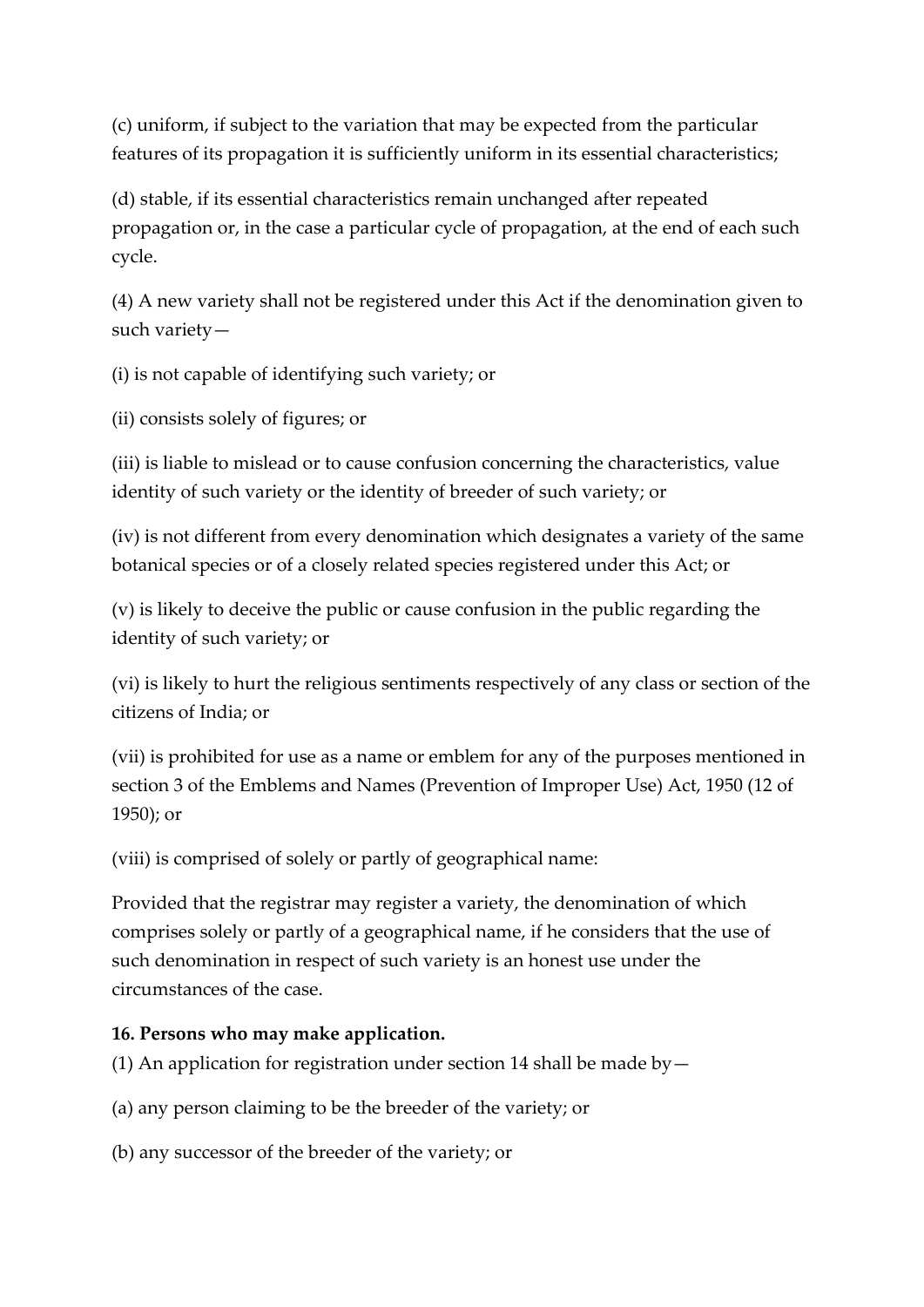(c) any person being the assignee of the breeder of the variety in respect of the right to make such application; or

(d) any farmer or group of farmers or community of farmers claiming to be the breeder of the variety; or

(e) any person authorized in the prescribed manner by a person specified under clauses (a) to (d) to make application on his behalf; or

(f) any university or publicly funded agricultural institution claiming to be the breeder of the variety.

(2) An application under sub-section (1) may be made by any of the persons referred to there in individually or jointly with any other person.

# **17. Compulsory variety denomination.**

(1) Every application shall assign a single and distinct denomination to a variety with respect to which he is seeking registration under this Act in accordance with the regulations.

(2) The Authority shall, having regard to the provisions of any international convention or treaty to which India has become a party, make regulation governing the assignment of denomination to a variety.

(3) Where the denomination assigned to the variety does not satisfy the requirements specified in the regulations, the Registrar may require the applicant to propose another denomination within such time as may be specified by such regulations.

(4) Notwithstanding anything contained in the Trade Marks Act, 1999 (47 of 1999), a denomination assigned to a variety shall not be registered as a trade mark under that Act.

# **18. Form of application.**

(1) Every application for registration under section 14 shall—

(a) be with respect to a variety;

(b) state the denomination assigned to such variety by the applicant;

(c) be accompanied by an affidavit sworn by the applicant that such variety does not contain any gene or gene sequence involving terminator technology;

(d) be in such form as may be specified by regulations;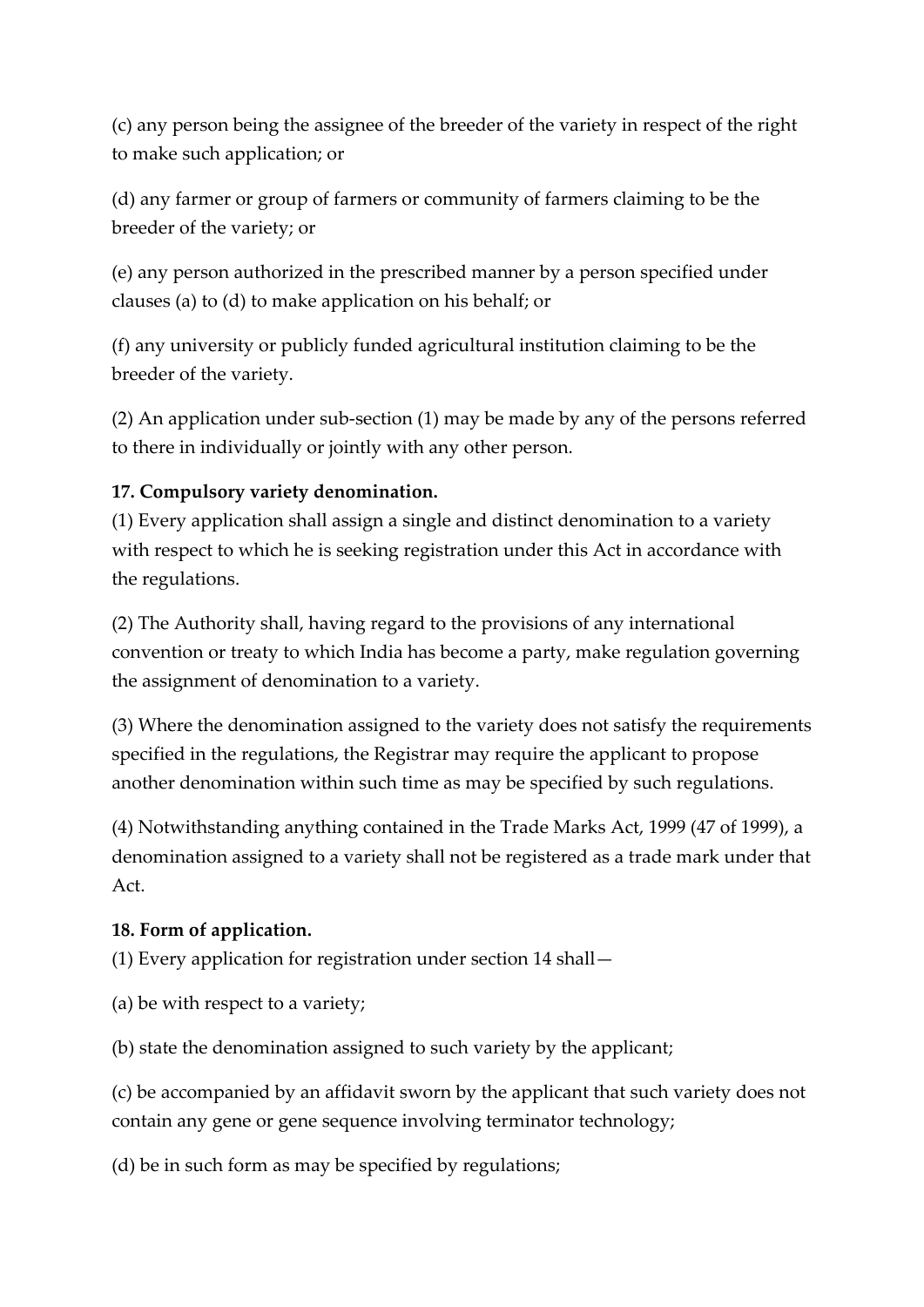(e) contain a complete passport data of the parental lines from which the variety has been derived along with the geographical location in India from where the genetic material has been taken and all such information relating to the contribution, if any, of any farmer, village community, institution or organisation in breeding, evolving or developing the variety;

(f) be accompanied by a statement containing a brief description of the variety bringing out its characteristics of novelty, distinctiveness, uniformity and stability as required for registration;

(g) be accompanied by such fees as may be prescribed;

(h) contain a declaration that the genetic material or parental material acquired for breeding, evolving or developing the variety has been lawfully acquired; and

(i) be accompanied by such other particulars as may be prescribed:

Provided that in case where the application is for the registration of farmers' variety, nothing contained in clauses (b) to (i) shall apply in respect of the application and the application shall be in such form as may be prescribed.

(2) Every application referred to in sub-section (1) shall be filed in the office of the Registrar.

(3) Where such application is made by virtue of a succession or an assignment of the right to apply for registration, there shall be furnished at the time of making the application, or within such period after making the application as may be prescribed, a proof of the right to make the application

# **19. Test to be conducted.**

(1) Every applicant shall, along with the application for registration made under this Act, make available to the Registrar such quantity of seed of a variety for registration of which such application is made, for the purpose of conducting tests to evaluate whether seed of such variety along with parental material conform to the standards as may be specified by regulations:

Provided that the Registrar or any person or test centre to whom such seed has been sent for conducting test shall keep such seed during his or its possession in such manner and in such condition that its viability and quality shall remain unaltered.

(2) The applicant shall deposit such fees as may be prescribed for conducting tests referred to in sub-section (1).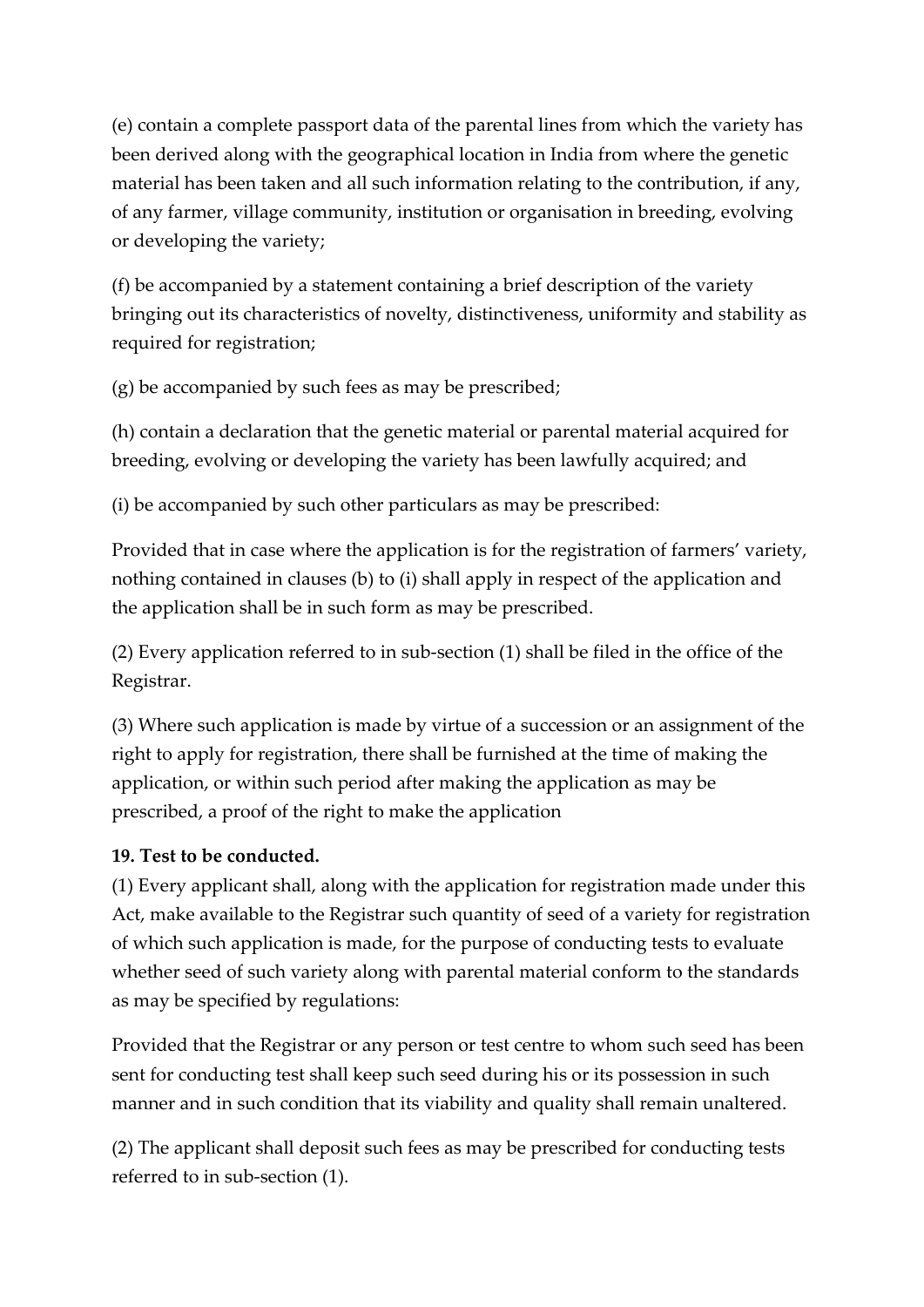(3) The tests referred to in sub-section (1) shall be conducted in such manner and by such method as may be prescribed.

# **20. Acceptance of application or amendment thereof.**

(1) On receipt of an application under section 14, the Registrar may, after making such inquiry as he thinks fit with respect to the particulars contained in such application, accept the application absolutely or subject to such conditions or limitations as he deems fit.

(2) Where the Registrar is satisfied that the application does not comply with the requirements of this Act or any rules or regulations made thereunder, he may, either—

(a) require the applicant to amend the application to his satisfaction; or

(b) reject the application:

Provided that no application shall be rejected unless the applicant has been given a reasonable opportunity of presenting his case.

# **21. Advertisement of application.**

(1) Where an application for registration of a variety has been accepted absolutely or subject to conditions or limitations under sub-section (1) of section 20, the Registrar shall, as soon as after its acceptance, cause such application together with the conditions or limitations, if any, subject to which it has been accepted and the specifications of the variety for registration of which such application is made including its photographs or drawings, to be advertised in the prescribed manner calling objections from the persons interested in the matter.

(2) Any person may, within three months from the date of the advertisement of an application for registration on payment of the prescribed fees, give notice in writing in the prescribed manner, to the Registrar of his opposition to the registration.

(3) Opposition to the registration under sub-section (2) may be made on any of the following grounds, namely:—

(a) that the person opposing the application is entitled to the breeder's right as against the applicant; or

(b) that the variety is not registrable under this Act; or

(c) that the grant of certificate of registration may not be in public interest; or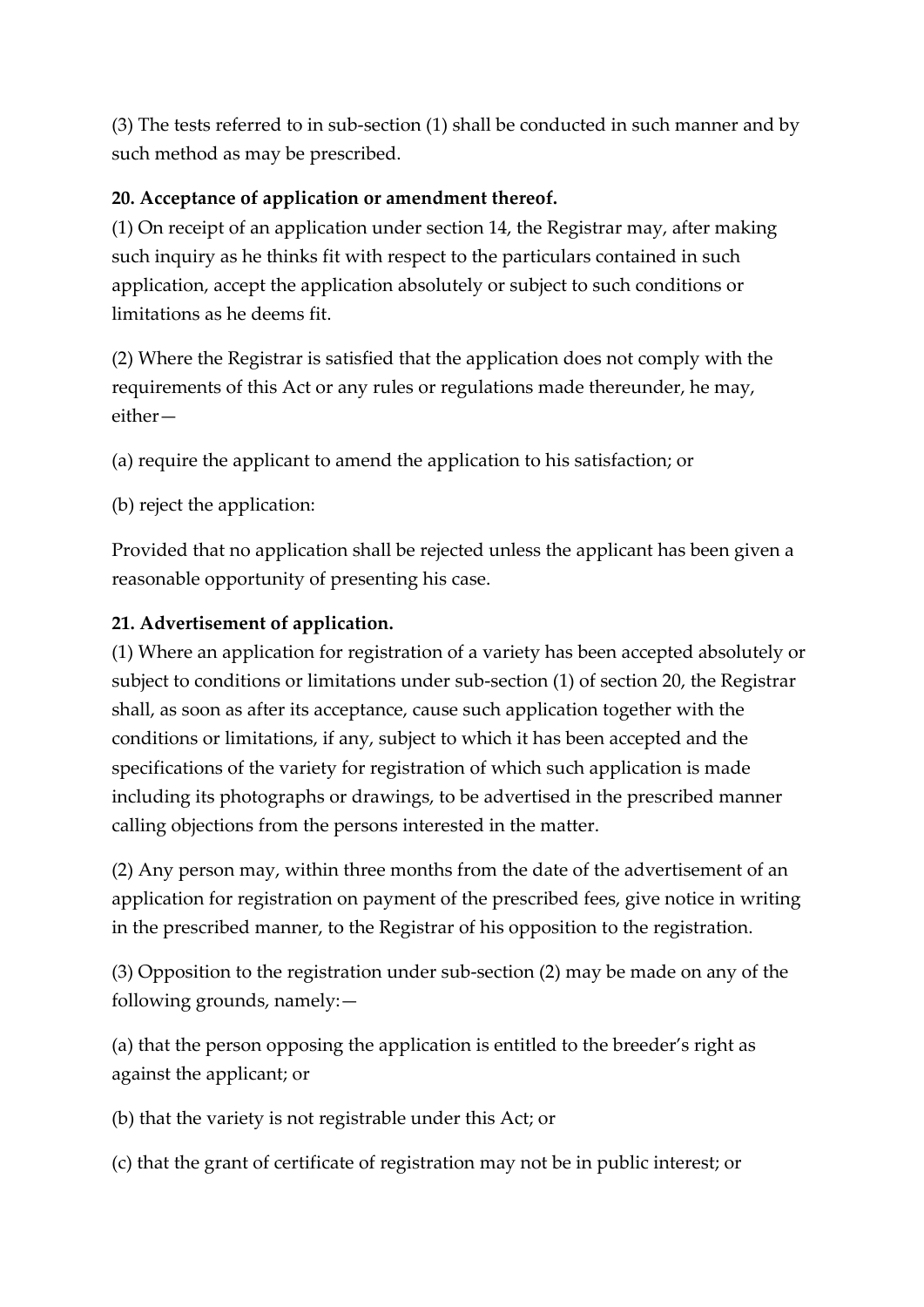(d) that the variety may have adverse effect on the environment

(4) The Registrar shall serve a copy of the notice of opposition on the applicant for registration and, within two months from the receipt by the applicant of such copy of the notice of opposition, the applicant shall send to the Registrar in the prescribed manner a counter-statement of the grounds on which he relies for his application, and if he does not do so, he shall be deemed to have abandoned his application.

(5) If the applicant sends such counter-statement, the Registrar shall serve a copy thereof on the person giving notice of opposition.

(6) Any evidence upon which the opponent and the applicant may rely shall be submitted, in the manner prescribed and within the time prescribed, to the Registrar and the Registrar shall give an opportunity to them to be heard, if so desired.

(7) The Registrar shall, after hearing the parties, if so required, and considering the evidence, decide whether and subject to what conditions or limitations, if any, the registration is to be permitted and may take into account a ground of objection whether relied upon by the opponent or not.

(8) Where a person giving notice of opposition or an applicant sending a counterstatement after receipt of a copy of such notice neither resides nor carries on business in India, the Registrar may require him to give security for the cost of proceedings before him and in default of such security being duly given may treat the opposition or application, as the case may be, as abandoned.

(9) The Registrar may, on request, permit correction of any error in, or any amendment of, a notice of opposition or a counter-statement on such terms as he may think fit.

# **22. Registrar to consider grounds for opposition.**

The Registrar shall consider all the grounds on which the application has been opposed and after giving reasons for his decision, by order, uphold or reject the opposition.

# **23. Registration of essentially derived variety.**

(1) An application for the registration of an essentially derived variety of the genera or species specified under sub-section (2) of section 29 by the Central Government shall be made to the Registrar by or on behalf of any person referred to in section 14 and in the manner specified in section 18 as if for the word "variety", the words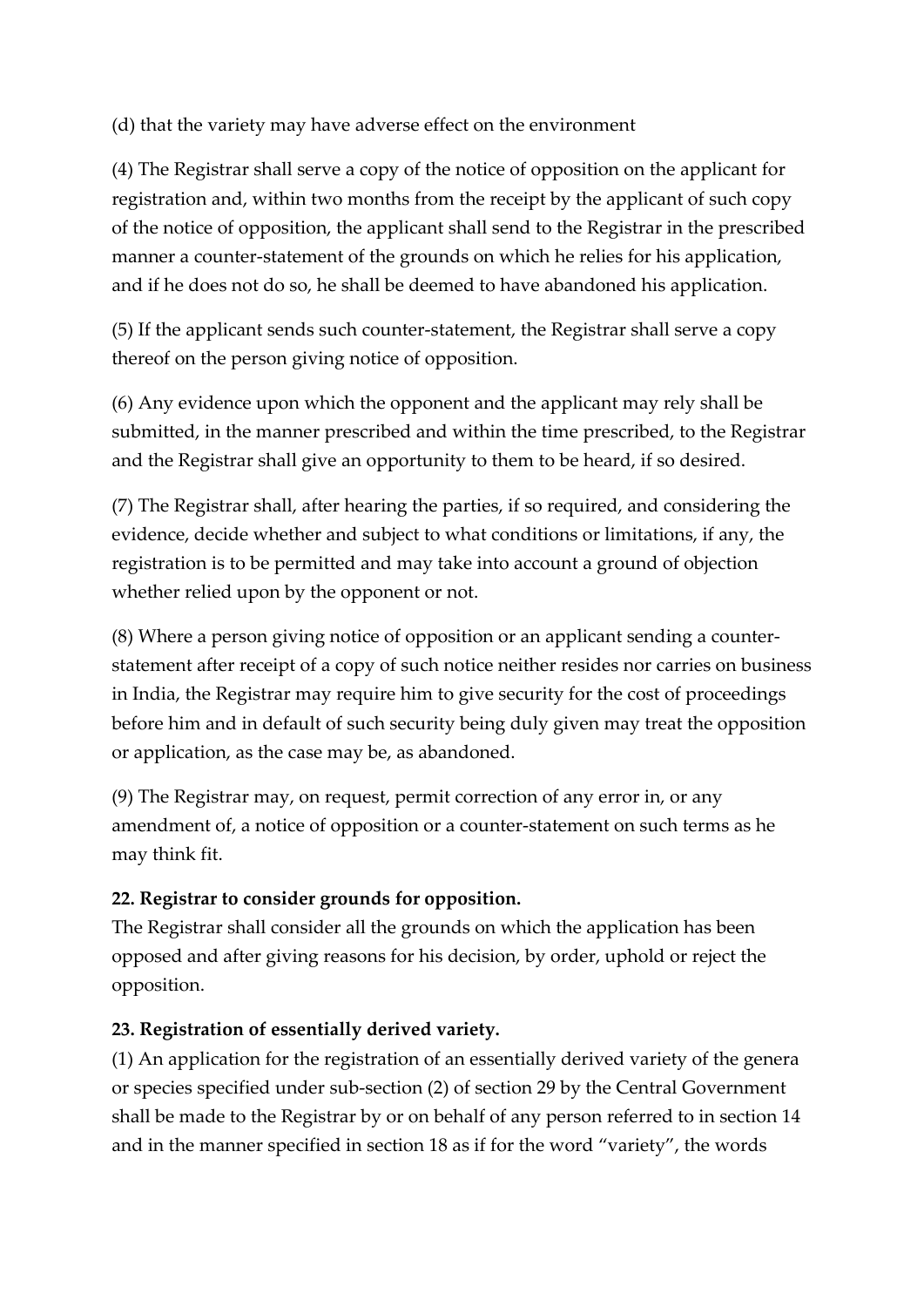"essentially derived variety" have been substituted therein and shall be accompanied by such documents and fees as may be prescribed.

(2) When the Registrar is satisfied that the requirements of sub-section (1) have been complied with to his satisfaction, he shall forward the application with his report and all the relevant document to the Authority.

(3) On receipt of an application under sub-section (2), the Authority shall get examined such essentially derived variety to determine as to whether the essentially derived variety is a variety derived from the initial variety by conducting such tests and following such procedure as may be prescribed.

(4) When the Authority is satisfied on the report of the test referred to in sub-section (3) that the essentially derived variety has been derived from the initial variety, it may direct the Registrar to register such essentially derived variety and the Registrar shall comply with the direction of the Authority.

(5) Where the Authority is not satisfied on the report of the test referred to in subsection (3) that the essentially derived variety has been derived from the initial variety it shall refuse the application.

(6) The rights of the breeder of a variety contained in section 28 shall apply to the breeder of essentially derived variety:

Provided that the authorisation by the breeder of initial variety to the breeder of essentially derived variety under sub-section (2) of section 28 may be subject to such terms and conditions as both the parties may mutually agree upon.

(7) An essentially derived variety shall not be registered under this section unless it satisfies the requirements of section 15 as if for the word "variety", the words "essentially derived variety" have been substituted therein.

(8) When an essentially derived variety has been registered by the Registrar in compliance with the direction of the Authority under sub-section (4), the Registrar shall issue to the applicant a certificate of registration in the prescribed form and sealed with seal of the Registry and send a copy thereof to the Authority and to such other authority, as may be prescribed, for information.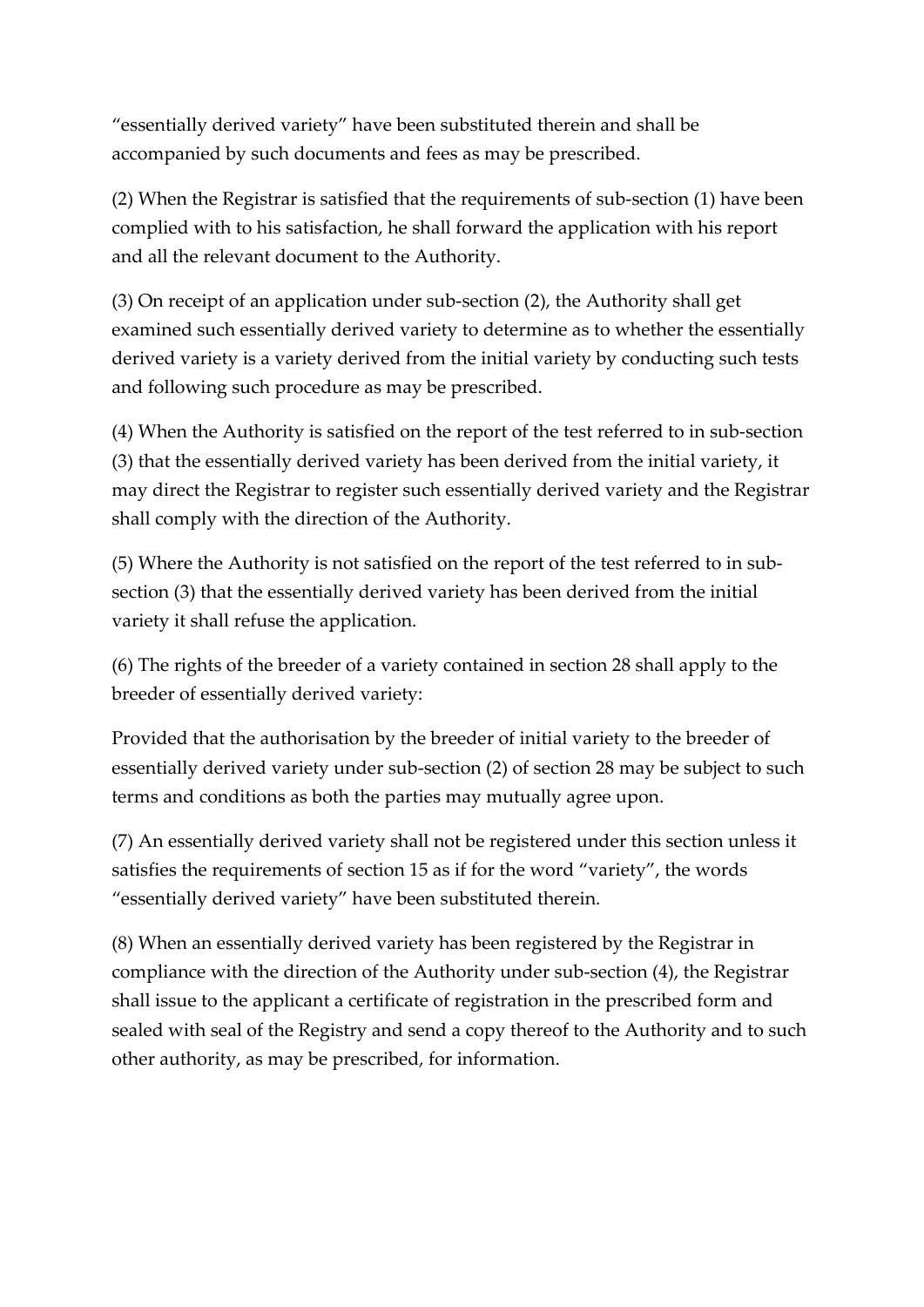# **CHAPTER 4 - DURATION AND EFFECT OF REGISTRATION AND BENEFIT SHARING**

#### **24. Issue of certificate of registration.**

(1) When an application for registration of a variety (other than an essentially derived variety) has been accepted and either—

(a) the application has not been opposed and the time of notice of opposition has expired; or

(b) the application has been opposed and opposition has been rejected, the Registrar shall register the variety.

(2) On the registration of the variety (other than an essentially derived variety), the Registrar shall issue to the applicant a certificate of registration in the prescribed form and sealed with the seal of the Registry and send a copy to the Authority for determination of benefit sharing and to such other authority, as may be prescribed, for information. The maximum time required by the Registrar for issuing the certificate of registration from the date of filing of the application for registration of a variety shall be such as may be prescribed.

(3) Where registration of a variety (other than an essentially derived variety), is not completed within twelve months from the date of the application by reason of default on the part of the applicant, the Registrar may, after giving notice to the applicant in the prescribed manner, treat the application as abandoned unless it is completed within the time specified in that behalf in the notice.

(4) The Registrar may amend the register or a certificate of registration for the purpose of correcting a clerical error or an obvious mistake.

(5) The Registrar shall have power to issue such directions to protect the interests of a breeder against any abusive act committed by any third party during the period between filing of application for registration and decision taken by the Authority on such application.

(6) The certificate of registration issued under this section or sub-section (8) of section 23 shall be valid for nine years in the case of trees and vines and six years in the case of other crops and may be reviewed and renewed for remaining period on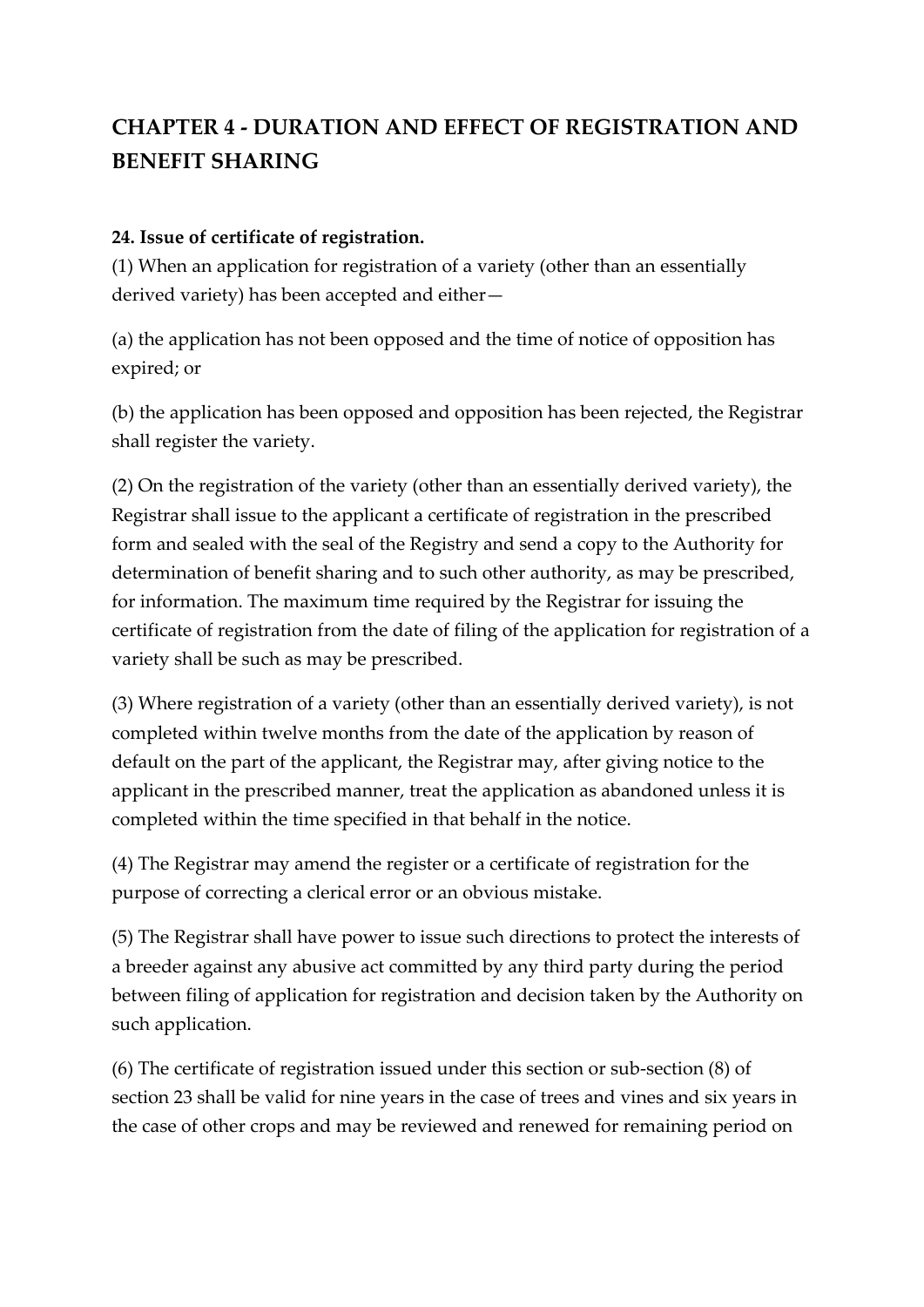payment of such fees as may be fixed by the rules made in this behalf subject to the condition that the total period of validity shall not exceed,—

(i) in the case of trees and vines, eighteen years from the date of registration of the variety;

(ii) in the case of extant variety, fifteen years from the date of the notification of that variety by the Central Government under section 5 of the Seeds Act, 1966 (54 of 1966); and

(iii) in other cases, fifteen years from the date of registration of the variety.

# **25. Publication of list of varieties.**

The Authority shall, within such intervals as it thinks appropriate, publish the list of varieties which have been registered during that interval.

# **26. Determination of benefit sharing by authority.**

(1) On receipt of a copy of the certificate of registration under sub-section (8) of section 23 or sub-section (2) of section 24, the Authority shall publish such contents of the certificate and invite claims of benefit sharing to the variety registered under such certificate in the manner as may be prescribed.

(2) On invitation of the claims under sub-section (1), any person or group of persons or firm or governmental or non-governmental organisation shall submit its claim of benefit sharing to such variety in the prescribed form within such period, and accompanied with such fees, as may be prescribed:

Provided that such claim shall only be submitted by any—

(i) person or group of persons, if such person or every person constituting such group is a citizen of India; or

(ii) firm or governmental or non-governmental organisation, if such firm or organisation is formed or established in India.

(3) On receiving a claim under sub-section (2), the Authority shall send a copy of such claim to the breeder of the variety registered under such certificate and the breeder may, on receipt of such copy, submit his opposition to such claim within such period and in such manner as maybe prescribed.

(4) The Authority shall, after giving an opportunity of being heard to the parties, dispose of the claim received under sub-section (2).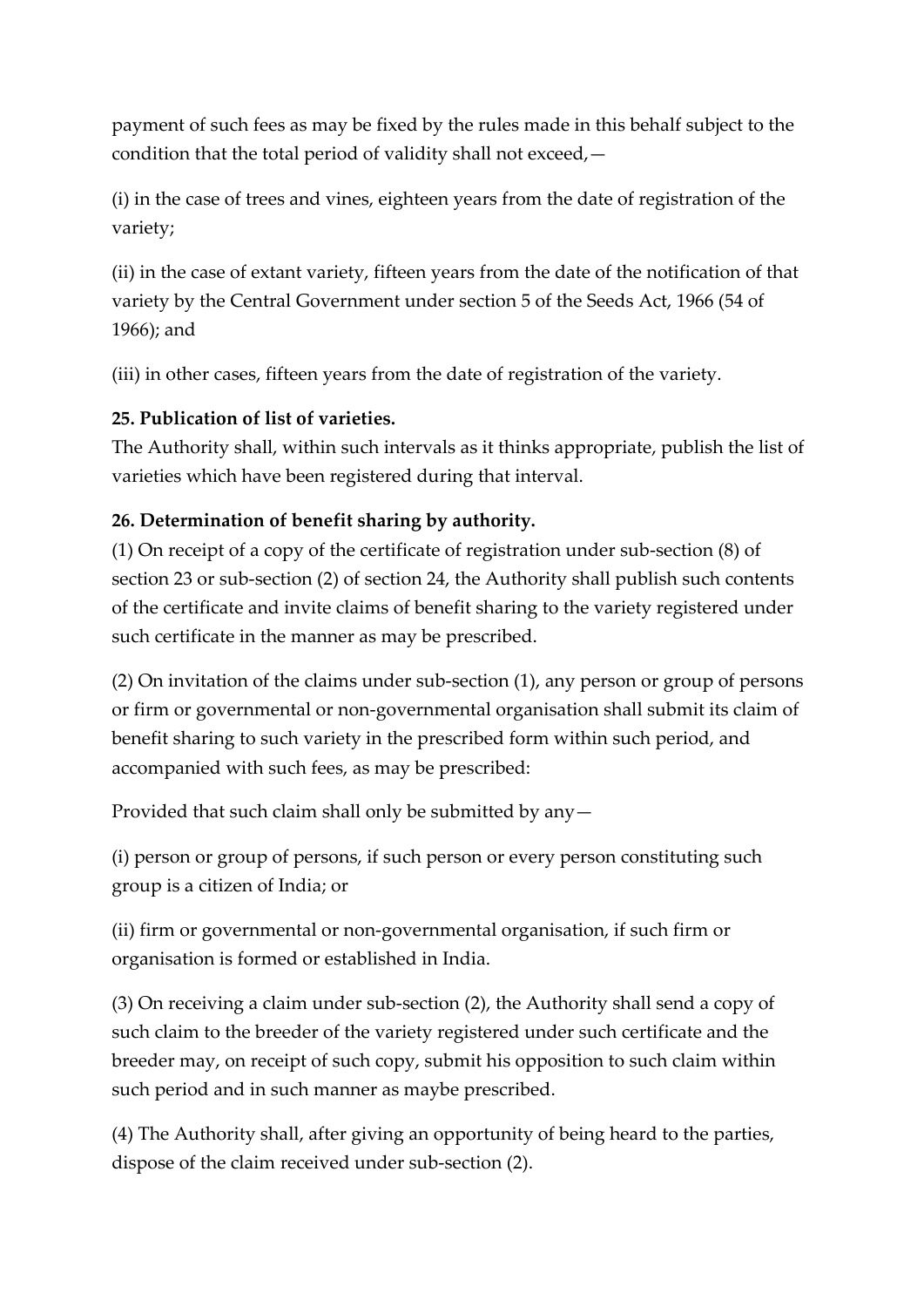(5) While disposing of the claim under sub-section (4), the Authority shall explicitly indicate in its order the amount of the benefit sharing, if any, for which the claimant shall be entitled and shall take into consideration the following matters, namely:—

(a) the extent and nature of the use of genetic material of the claimant in the development of the variety relating to which the benefit sharing has been claimed;

(b) the commercial utility and demand in the market of the variety relating to which the benefit sharing has been claimed.

(6) The amount of benefit sharing to a variety determined under this section shall be deposited by the breeder of such variety in the manner referred to in clause (a) of sub-section (1) of section 45 in the National Gene Fund.

(7) The amount of benefit sharing determined under this section shall, on a reference made by the Authority in the prescribed manner, be recoverable as an arrear of land revenue by the District Magistrate within whose local limits of jurisdiction the breeder liable for such benefit sharing resides.

# **27. Breeder to deposit seeds or propagating material.**

(1) The breeder shall be required to deposit such quantity of seeds or propagating material including parental line seeds of registered variety in the National Gene Bank as may be specified in the regulations for reproduction purpose at the breeder's expense within such time as may be specified in that regulation.

(2) The seeds or propagating material or parental line seeds to be deposited under sub-section (1) shall be deposited to the National Gene Bank specified by the Authority.

# **28. Registration to confer right.**

(1) Subject to the other provisions of this Act, a certificate of registration for a variety issued under this Act shall confer an exclusive right on the breeder or his successor, his agent or licensee, to produce, sell, market, distribute, import or export the variety:

Provided that in the case of an extant variety, unless a breeder or his successor establishes his right, the Central Government, and in cases where such extant variety is notified for a State or for any area thereof under section 5 of the Seeds Act, 1966 (54 of 1966), the State Government, shall be deemed to be the owner of such right.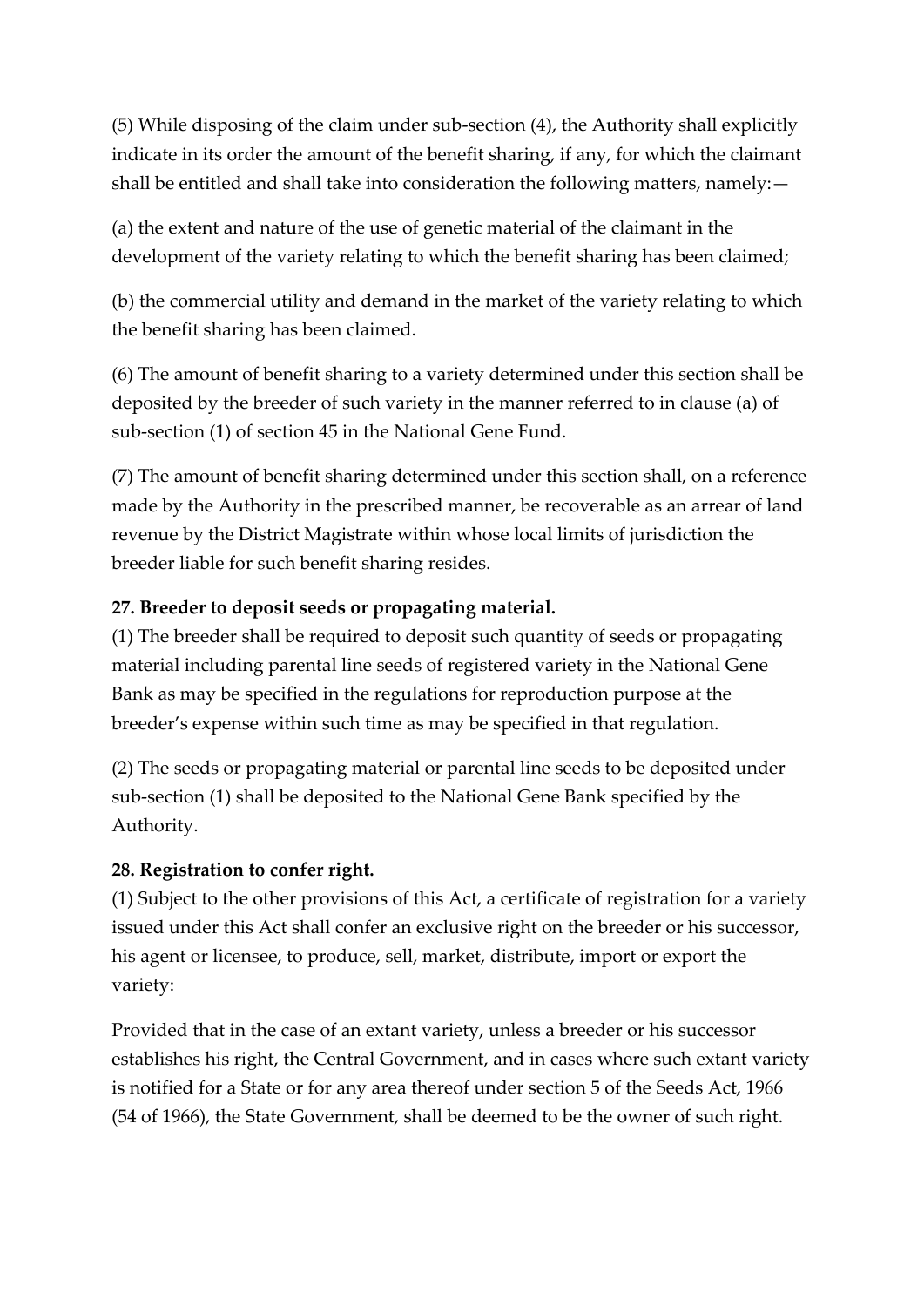(2) A breeder may authorise any person to produce, sell, market or otherwise deal with the variety registered under this Act subject to such limitations and conditions as may be specified by regulations.

(3) Every authorisation under this section shall be in such form as may be specified by regulations.

(4) Where an agent or a licensee referred to in sub-section (1) becomes entitled to produce, sell, market, distribute, import or export a variety, he shall apply in the prescribed manner and with the prescribed fees to the Registrar to register his title and the registrar shall, on receipt of application and on proof of title to his satisfaction, register him as an agent or a licensee, as the case may be, in respect of the variety for which he is entitled for such right, and shall cause particulars of such entitlement and conditions or restrictions, if any, subject to which such entitlement is made, to be entered in the Register:

Provided that when the validity of such entitlement is in dispute between the parties, the Registrar may refuse to register the entitlement and refer the matter in the prescribed manner to the Authority and withhold the registration of such entitlement until the right of the parties in dispute so referred to has been determined by the Authority.

(5) The Registrar shall issue a certificate of registration under sub-section (4) to the application after such registration and shall enter in the certificate the brief conditions of entitlement, if any, in the prescribed manner, and such certificate shall be the conclusive proof of such entitlement and the conditions or restriction thereof, if any.

(6) Subject to any agreement subsisting between the parties, an agent or licensee of a right to a variety registered under sub-section (4) shall be entitled to call upon the breeder or his successor thereof to take proceedings to prevent infringement thereof, and if the breeder or his successor refuses or neglects to do so within three months after being so called upon, such registered agent or licensee may institute proceedings for infringement in his own name as if he were the breeder, making the breeder or his successor a defendant.

(7) Notwithstanding anything contained in any other law, a breeder or his successor so added as defendant shall not be liable for any costs unless he enters an appearance and takes part in the proceedings.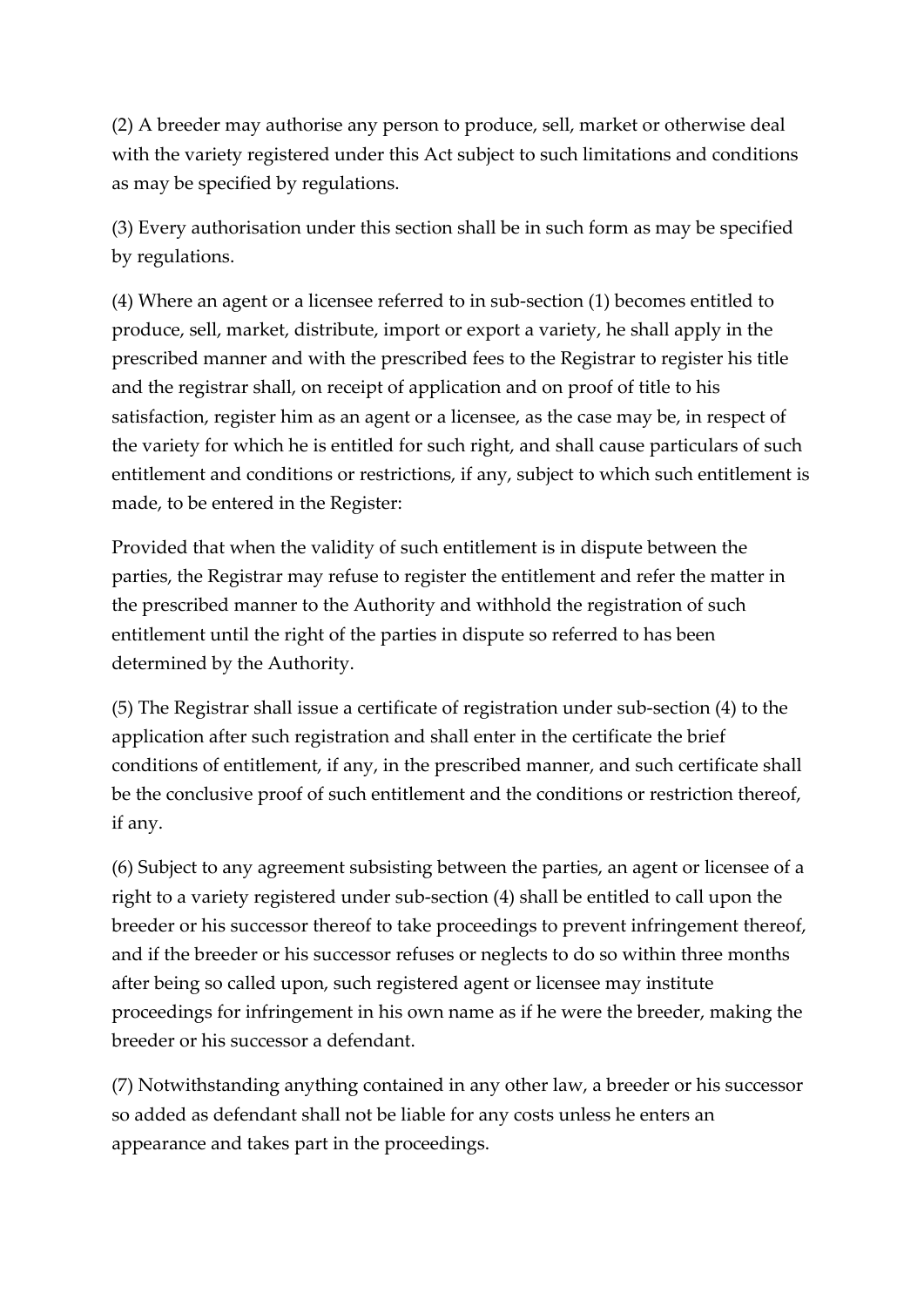(8) Nothing in this section shall confer on a registered agent or registered licensee of a variety any right to transfer such right further thereof.

(9) Without prejudice to the registration under sub-section (4), the terms of registration—

(a) may be varied by the Registrar as regards the variety in respect of which, or any condition or restriction subject to which, it has effect on receipt of an application in the prescribed manner of the registered breeder of such variety or his successor;

(b) may be cancelled by the Registrar on the application in the prescribed manner of the registered breeder of such variety or his successor or of the registered agent or registered licensee of such variety;

(c) may be cancelled by the Registrar on the application in the prescribed manner of any person other than the breeder, his successor, the registered agent or the registered licensee on any of the following grounds, namely:—

(i) that the breeder of a variety or his successor or the registered agent or registered licensee of such variety, misrepresented, or failed to disclose, some fact material to the application for registration under sub-section (4) which if accurately represented or disclosed would have justified the refusal of the application for registration of the registered agent or registered licensee;

(ii) that the registration ought not to have effected having regard to the right vested in the applicant by virtue of a contract in the performance of which he is interested;

(d) may be cancelled by the Registrar on the application in the prescribed manner of the breeder of a registered variety or his successor on the ground that any stipulation in the agreement between the registered agent or the registered licensee, as the case may be, and such breeder or his successor regarding the variety for which such agent or licensee is registered is not being enforced or is not being complied with;

(e) may be cancelled by the registrar on the application of any person in the prescribed manner on the ground that the variety relating to the registration is no longer existing.

(10) The registrar shall issue notice in the prescribed manner of' every application under this section to the registered breeder of a variety or his successor and to each registered agent or registered licensee (not being the applicant) of such variety.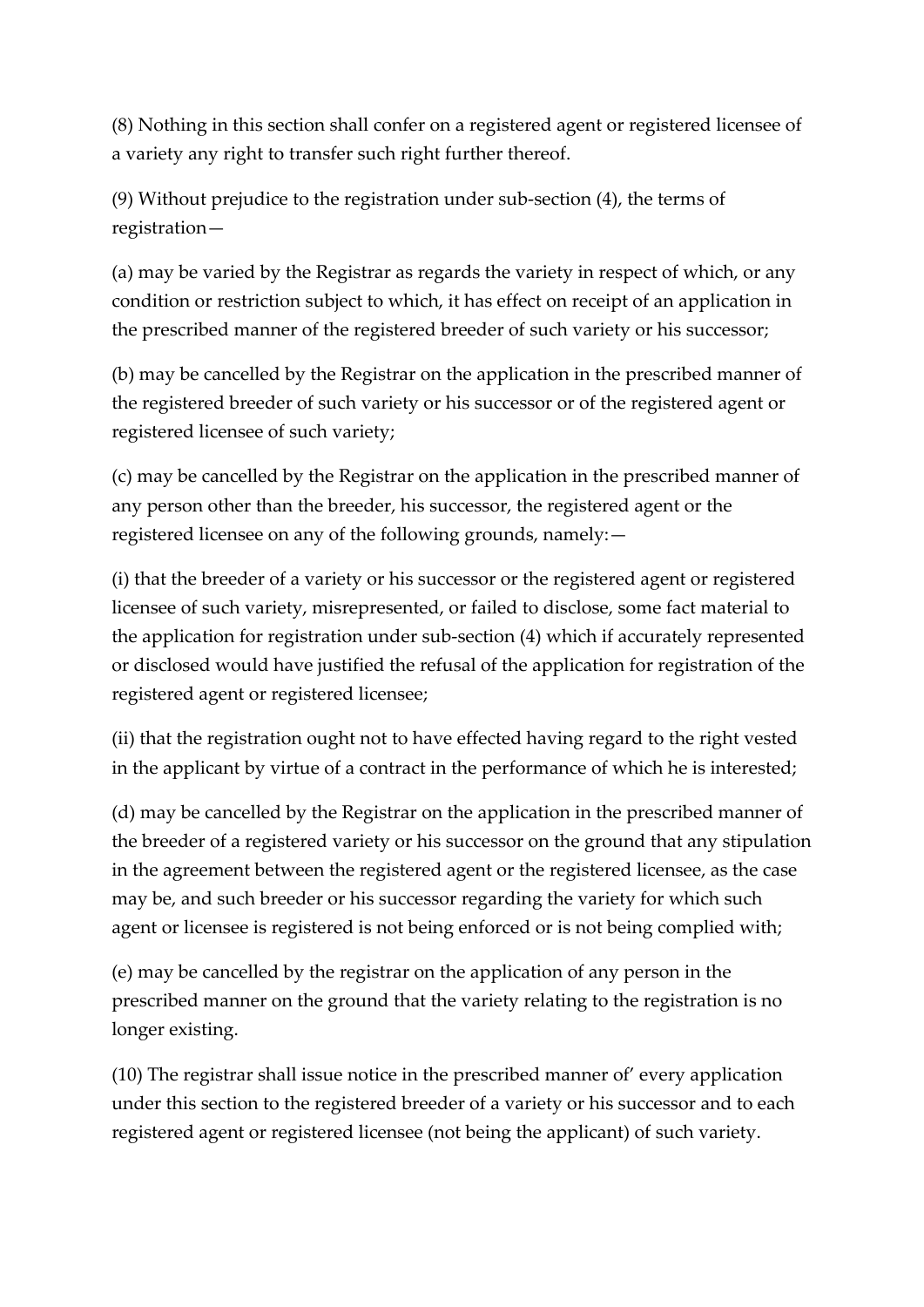(11) The Registrar shall, before making any order under sub-section (9) forward the application made in that behalf along with any objection received by any party after notice under sub-section (10) for the consideration of the Authority, and the Authority may, after making such inquiry as it thinks fit, issue such directions to the Registrar as it thinks fit and the Registrar shall dispose of the application in accordance with such directions.

# **29. Exclusion of certain varieties.**

(1) Notwithstanding anything contained in this Act, no registration of a variety shall be made under this Act in cases where prevention of commercial exploitation of such variety is necessary to protect public order or public morality or human, animal and plant life and health or to avoid serious prejudice to the environment.

(2) The Central Government shall, by notification in the Official Gazette, specify the genera or species for the purposes of registration of varieties other than extant varieties and farmers' varieties under this Act.

(3) Notwithstanding anything contained under sub-section (2) and sub-sections (1) and (2) of section 15, no variety of any genera or species which involves any technology which is injurious to the life or health of human beings, animals or plants shall be registered under this Act.

Explanation.—For the purposes of this sub-section, the expression "any technology" includes genetic use restriction technology and terminator technology.

(4) The Central Government shall not delete any genera or species from the list of genera or species specified in a notification issued under sub-section (2) except in the public interest.

(5) Any variety belonging to the genera or species excluded under sub-section (4) shall not be eligible for any protection under this Act.

# **30. Researcher's rights**

Nothing contained in this Act shall prevent—

(a) the use of any variety registered under this Act by any person using such variety for conducting experiment or research; or

(b) the use of a variety by any person as an initial source of variety for the purpose of creating other varieties: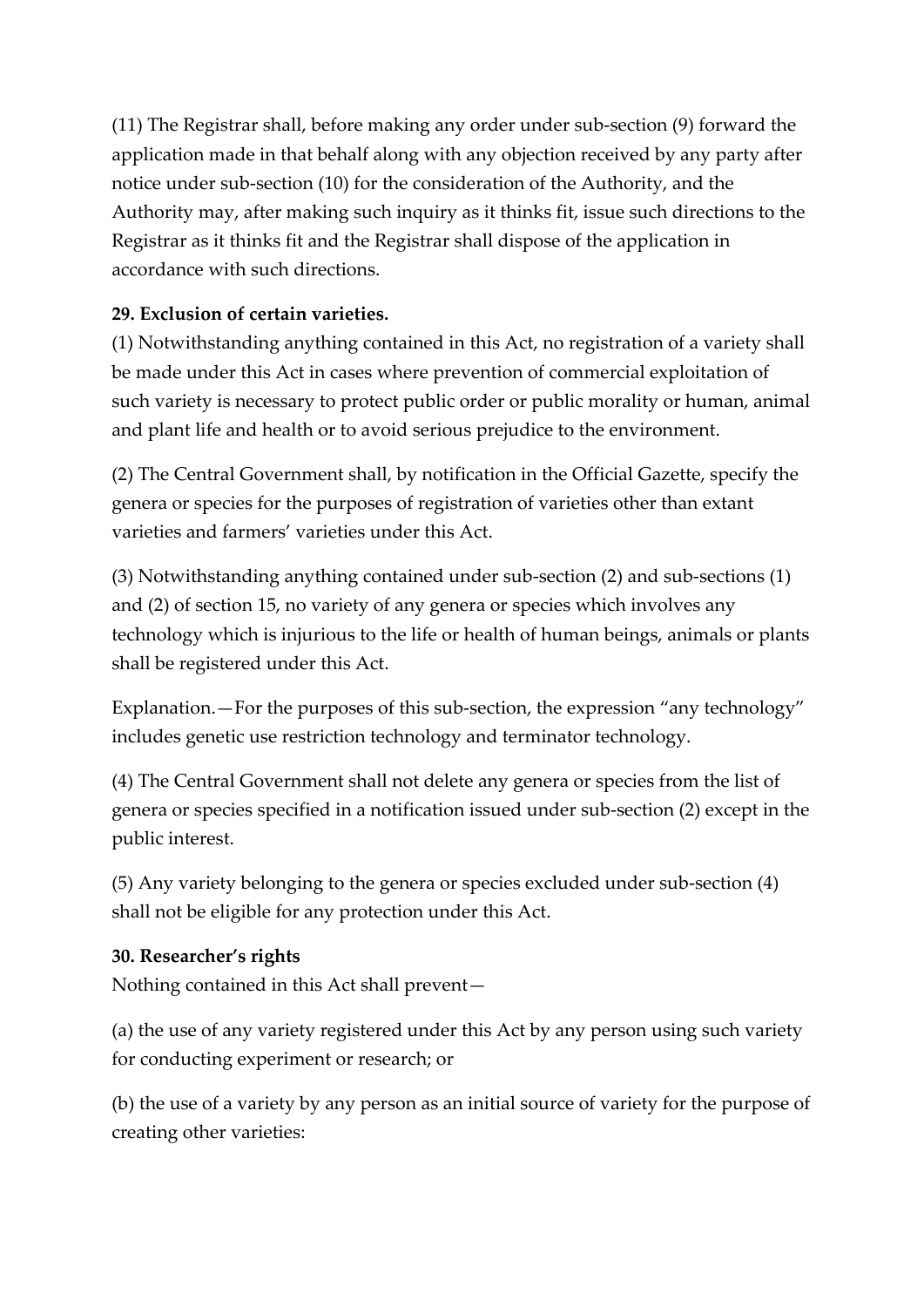Provided that the authorisation of the breeder of a registered variety is required where the repeated use of such variety as a parental line is necessary for commercial production of such other newly developed variety.

# **31. Special provisions relating to application for registration from citizens of convention countries.**

(1) With a view to the fulfilment of a treaty, convention or arrangement with any country outside India which affords to citizens of India similar privileges as granted to its own citizens, the Central Government may, by notification in the Official Gazette, declare such country to be a convention country for the purposes of this Act.

(2) Where a person has made an application for the granting of a breeder's right to a variety or for entering such variety in the official register of varieties in a convention country and that person, or any person entitled to make application on his behalf under section 14 or section 23, makes an application for the registration of such variety in India within twelve months after the date on which the application was made in the convention country, such variety shall, if registered under this Act, be registered as of the date on which the application was made in the convention country and that date shall be deemed for the purposes of this Act to be the date of registration.

(3) Where applications have been made for granting of a breeder's right to a variety, or for entering such variety in the official register of varieties in two or more convention countries, the period of twelve months referred to in sub-section (2) shall be reckoned from the date on which the earlier or earliest of those applications were made.

(4) Nothing in this Act shall entitle the breeder of a registered variety to infringement of rights other than protected under this Act which took place prior to the date of application of registration under this Act.

# **32. Provisions as to reciprocity.**

Where any country declared by the Central Government in this behalf by notification in the Official Gazette under sub-section (1) of section 31 does not accord to citizens of India the same rights in respect of the registration and protection of a variety, as it accords to its own nationals, no nationals of such country shall be entitled, either solely or jointly with any other person, to apply for the registration of a variety or be entitled to get a variety registered under this Act.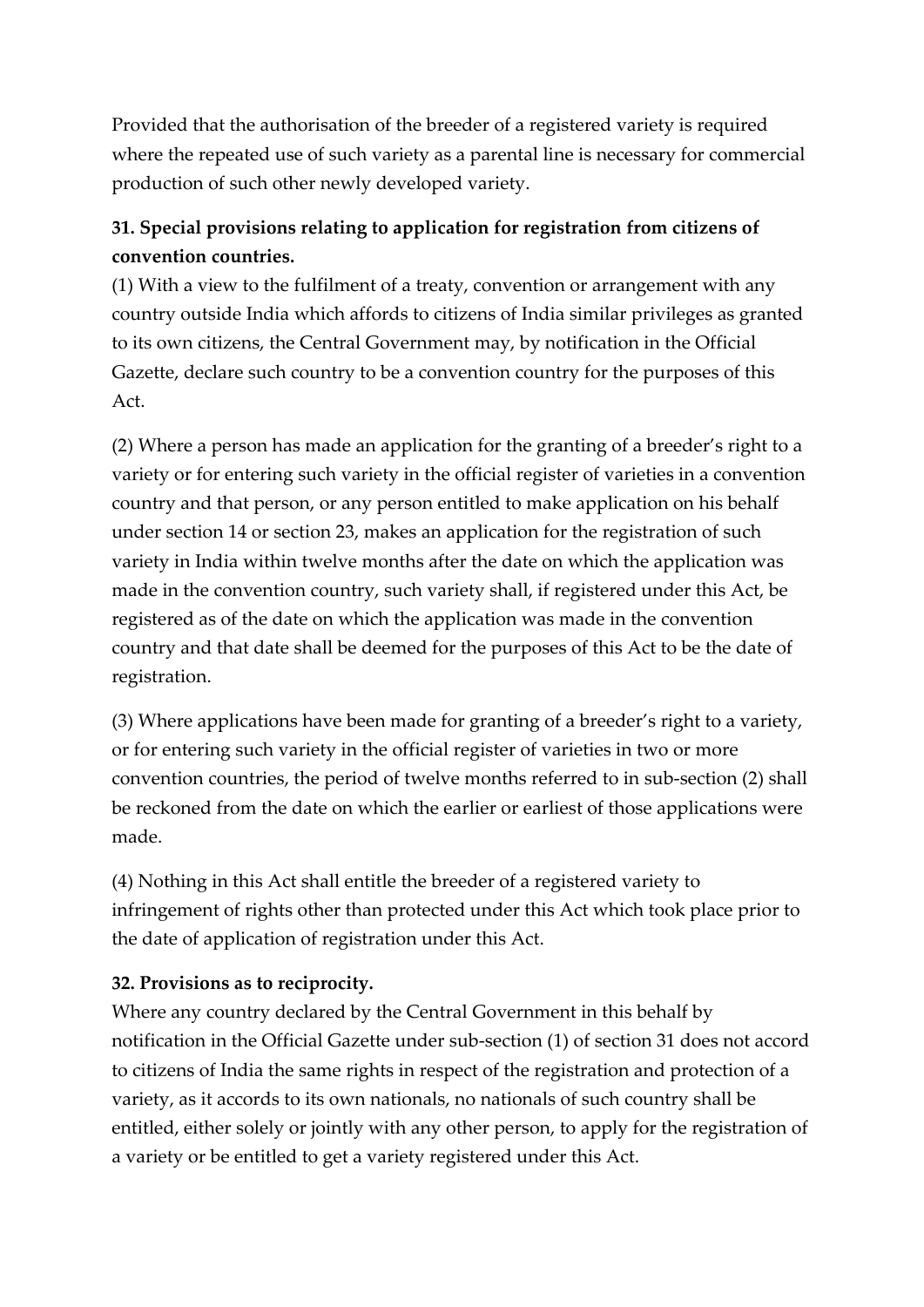# **CHAPTER 5 - SURRENDER AND REVOCATION OF CERTIFICATE AND RECTIFICATION AND CORRECTION OF REGISTER**

## **33. Surrender of certificate of registration.**

(1) A breeder of a variety registered under this Act may, at any time by giving notice in the prescribed manner to the Registrar, offer to surrender his certificate of registration.

(2) Where such an offer is made, the Registrar shall notify in the prescribed manner every registered agent or registered licensee relating to such certificate.

(3) Any of such agent or licensee may, within the prescribed period after such notification, give notice to the Registrar of his opposition to the surrender and where any such notice is given, the Registrar shall intimate the contents of such notice to the breeder of such variety.

(4) If the Registrar is satisfied after hearing the applicant and all the opponents, if desirous of being heard, that the certificate of registration may properly be surrendered, he may accept the offer and by order revoke the certificate of registration.

#### **34. Revocation of protection on certain grounds.**

Subject to the provisions contained in this Act, the protection granted to a breeder in respect of a variety may, on the application in the prescribed manner of any person interested, be revoked by the Authority on any of the following grounds, namely:—

(a) that the grant of the certificate of registration has been based on incorrect information furnished by the applicant;

(b) that the certificate of registration has been granted to a person who is not eligible for protection under this Act;

(c) that the breeder did not provide the Registrar with such information, documents or material as required for registration under this Act;

(d) that the breeder has failed to provide an alternative denomination of the variety which is the subject matter of the registration to the Registrar in case where the earlier denomination of such variety provided to the Registrar is not permissible for registration under this Act;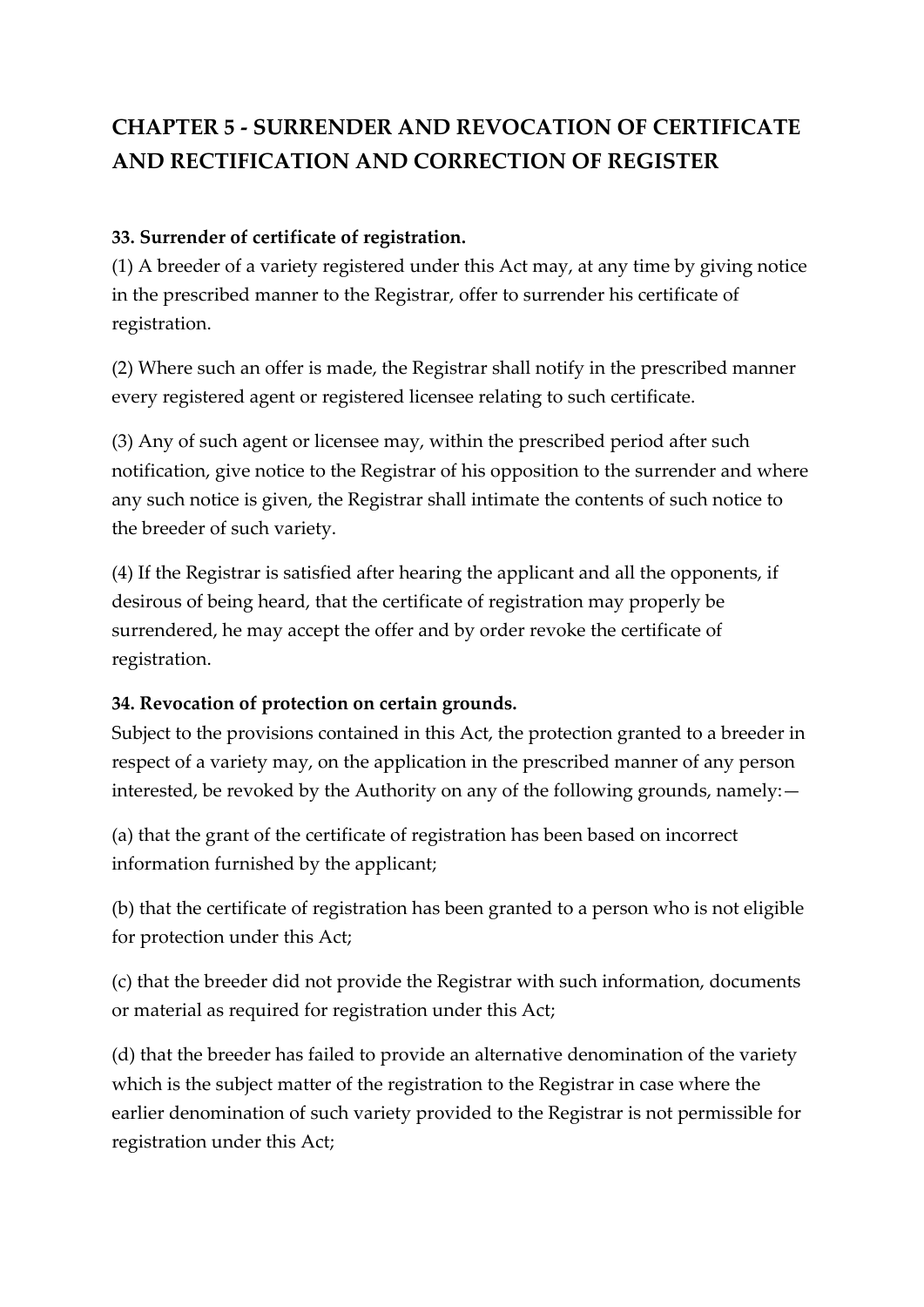(e) that the breeder did not provide the necessary seeds or propagating material to the person to whom compulsory licence has been issued under section 47 regarding the variety in respect of which registration certificate has been issued to such breeder;

(f) that the breeder has not complied with the provisions of this Act or rules or regulations made thereunder;

(g) that the breeder has failed to comply with the directions of the Authority issued under this Act;

(h) that the grant of the certificate of registration is not in the public interest:

Provided that no such protection shall be revoked unless the breeder is given a reasonable opportunity to file objection and of being heard in the matter.

## **35. Payment of annual fees and forfeiture of registration in default thereof.**

(1) The Authority may, with the prior approval of the Central Government, by notification in the Official Gazette, impose a fees to be paid annually, by every breeder of a variety, agent and licensee thereof registered under this Act determined on the basis of benefit or royalty gained by such breeder, agent or licensee, as the case may be, in respect of the variety, for the retention of their registration under this Act.

(2) If any breeder, agent or licensee fails to deposit the fees referred to in sub-section (1) imposed upon him under that sub-section in the prescribed manner up to two consecutive years, the Authority shall issue notice to such breeder, agent or licensee and on service of such notice if he fails to comply with the direction in the notice, the Authority shall declare all the protection admissible under registration certificate issued to such breeder or agent or licensee forfeited.

(3) The arrears of fees imposed under sub-section (1) shall be deemed to be arrears of land revenue and shall be recoverable accordingly.

#### **36. Power to cancel or change registration and to rectify the register.**

(1) On an application made in the prescribed manner to the Registrar by any person aggrieved, the Registrar may make such order as he may think fit for cancelling or changing any certificate of registration issued under this Act on the ground of any contravention of the provisions of this Act or failure to observe a condition subject to which such registration certificate is issued.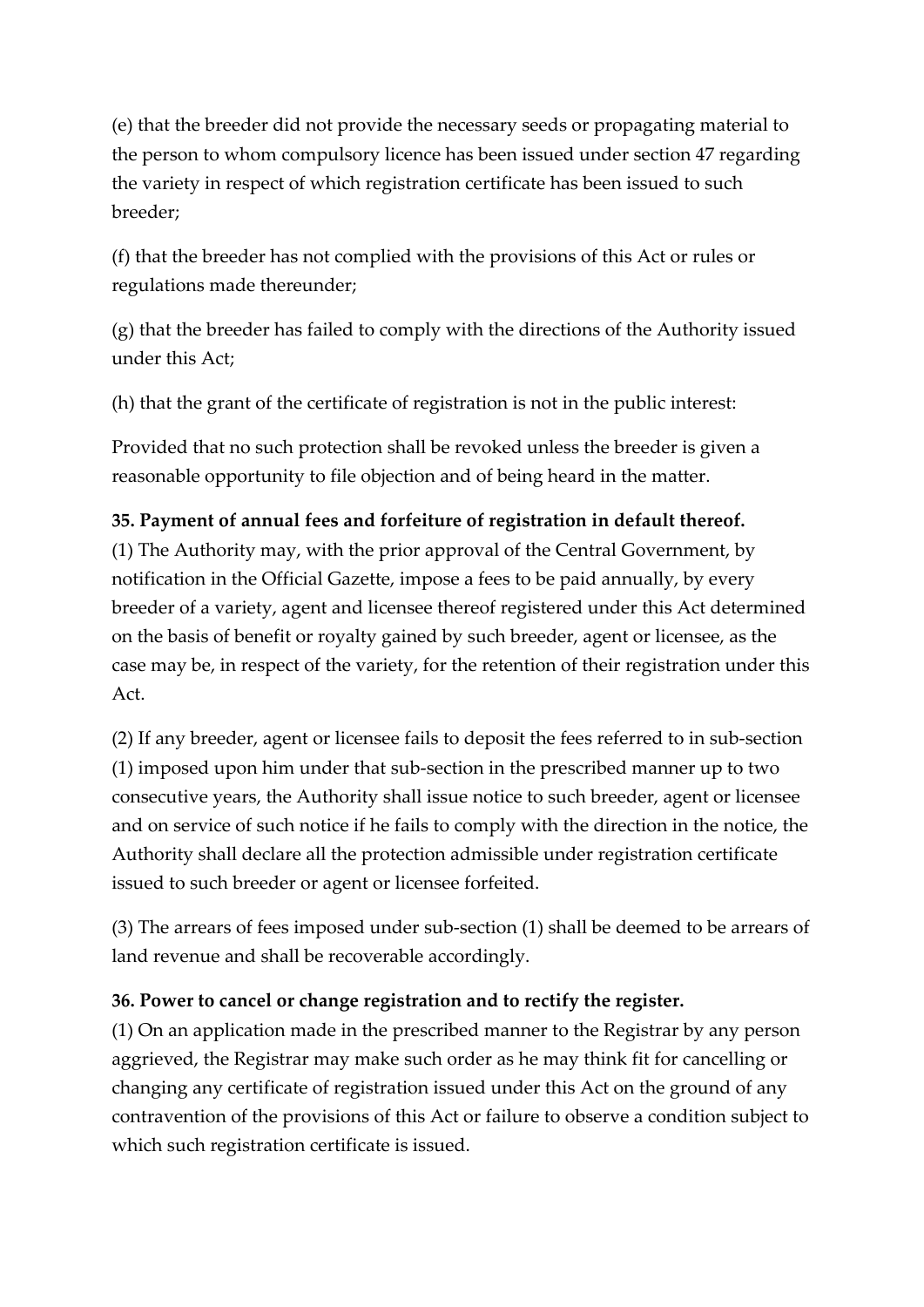(2) Any person aggrieved by the absence or omission from the Register of any entry, or by any entry made in the Register without sufficient cause, or by any entry wrongly remaining on the Register, may apply in the prescribed manner to the Registrar and the Registrar may make such order for making, expunging or varying the entry as he may think fit.

(3) The Registrar may, in any proceeding under this section, decide any question that may be necessary or expedient to decide in connection with the rectification of the Register.

(4) The Registrar on his own motion may, after giving notice in the prescribed manner to the parties concerned and after giving them an opportunity of being heard, make any order referred to in sub-section (1) or sub-section (2).

## **37. Correction of register.**

(1) The Registrar may, on an application in the prescribed manner by the breeder of a variety registered under this Act,—

(a) correct any error in the Register in the name, address or description of such breeder or any other entry relating to such variety;

(b) enter in the Register any change in the name, address or description of such breeder;

(c) cancel the entry in the Register of the variety in respect of which such application is made; and may make any consequential amendment or alteration in the certificate of registration and for that purpose require the certificate of registration to be produced to him.

(2) The Registrar may, on application made in the prescribed Register by a registered agent or a registered licensee of a variety and after notice to the registered breeder of such variety, correct any error, or enter any change, in the name, address or description of such registered agent or registered licensee, as the case may be, in the Register or certificate of registration under this Act.

# **38. Alteration of denomination of a registered variety.**

(1) The breeder of a variety registered under this Act may apply in the prescribed manner to the Registrar to delete any part or to add to or alter the denomination of such variety in any manner not substantially affecting the identity thereof, and the Registrar may refuse leave or may grant it on such terms and subject to such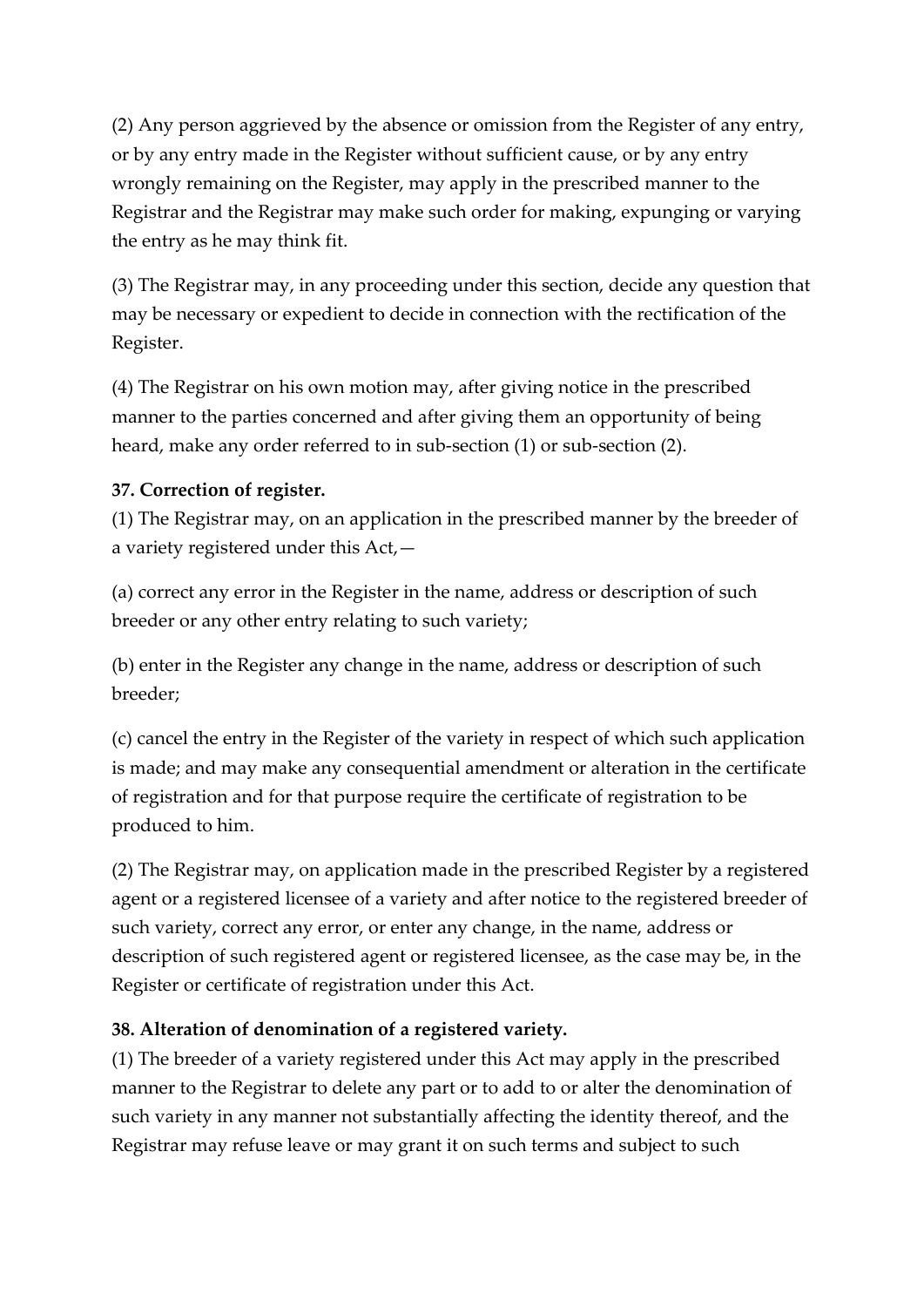limitations as he may think fit to avoid any conflict with the rights of other breeders of the varieties registered under this Act.

(2) The Registrar may cause an application under this section to be advertised in the prescribed manner in any case where it appears to him that it is expedient so to do, and where he does so, if within the prescribed time from the date of the advertisement any person gives notice to the Registrar in the prescribed manner of opposition to the application, the Registrar shall, after hearing the parties if so required, decide the matter.

(3) Where leave is granted under this section, the denomination of the variety as altered shall be advertised in the prescribed manner, unless the application has already been advertised under sub-section (2).

# **CHAPTER 6 - FARMERS' RIGHTS**

#### **39. Farmers' rights.**

(1) Notwithstanding anything contained in this  $Act$ ,  $-$ 

(i) a farmer who has bred or developed a new variety shall be entitled for registration and other protection in like manner as a breeder of a variety under this Act;

(ii) the farmers' variety shall be entitled for registration if the application contains declarations as specified in clause (h) of sub-section (1) of section 18;

(iii) a farmer who is engaged in the conservation of genetic resources of land races and wild relatives of economic plants and their improvement through selection and preservation shall be entitled in the prescribed manner for recognition and reward from the Gene Fund:

Provided that material so selected and preserved has been used as donors of genes in varieties registrable under this Act;

(iv) a farmer shall be deemed to be entitled to save, use, sow resow, exchange, share or sell his farm produce including seed of a variety protected under this Act in the same manner as he was entitled before the coming into force of this Act: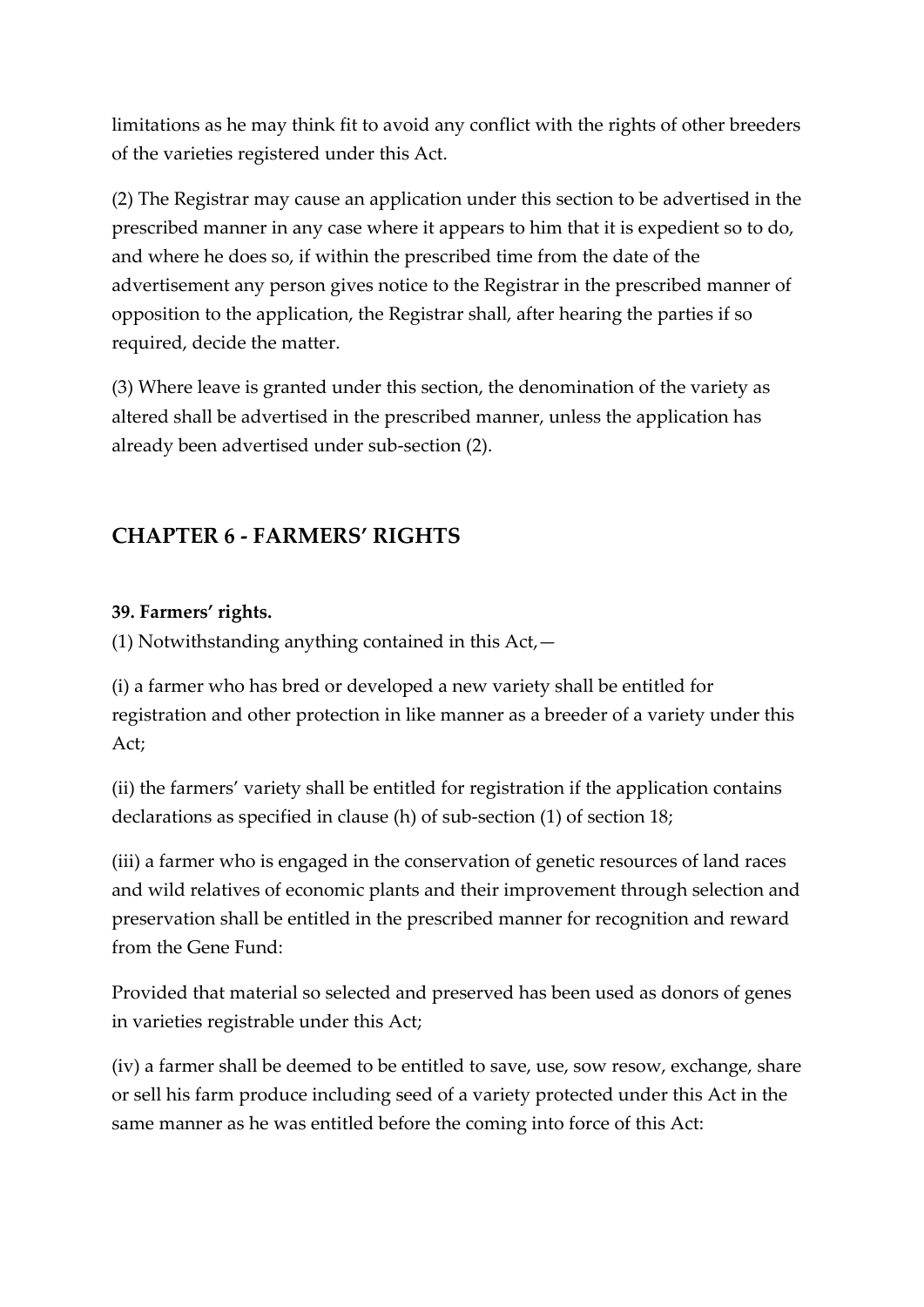Provided that the farmer shall not be entitled to sell branded seed of a variety protected under this Act.

Explanation.—

For the purpose of clause (iv), "branded seed" means any seed put in a package or any other container and labelled in a manner indicating that such seed is of a variety protected under this Act.

(2) Where any propagating material of a variety registered under this Act has been sold to a farmer or a group of farmers or any organisation of farmers, the breeder of such variety shall disclose to the farmer or the group of farmers or the organisation of farmers, as the case may be, the expected performance under given conditions, and if such propagating material fails to provide such performance under such given conditions, the farmer or the group of farmers or the organisation of farmers, the case may be, may claim compensation in the prescribed manner before the Authority and the Authority, after giving notice to the breeder of the variety and after providing him an opportunity to file opposition in the prescribed manner and after hearing the parties, may direct the breeder of the variety to pay such compensation as it deems fit, to the farmer or the group of farmers or the organisation of farmers, as the case may be.

# **40. Certain information to be given in application registration.**

(1) A breeder or other person making application for registration of any variety under Chapter III shall disclose in the application the information regarding the use of genetic material conserved by any tribal or rural families in the breeding or development of such variety.

(2) If the breeder or such other person fails to disclose any information under subsection (1), the Registrar may, after being satisfied that the breeder or such person has wilfully and knowingly concealed such information, reject the application for registration.

# **41. Rights of communities.**

(1) Any person or group of persons (whether actively engaged in farming or not) or any governmental or non-governmental organisation may, on behalf of any village or local community in India, file in any centre notified, with the previous approval of the Central Government, by the Authority, in the Official Gazette, any claim attributable to the contribution of the people of that village or local community, as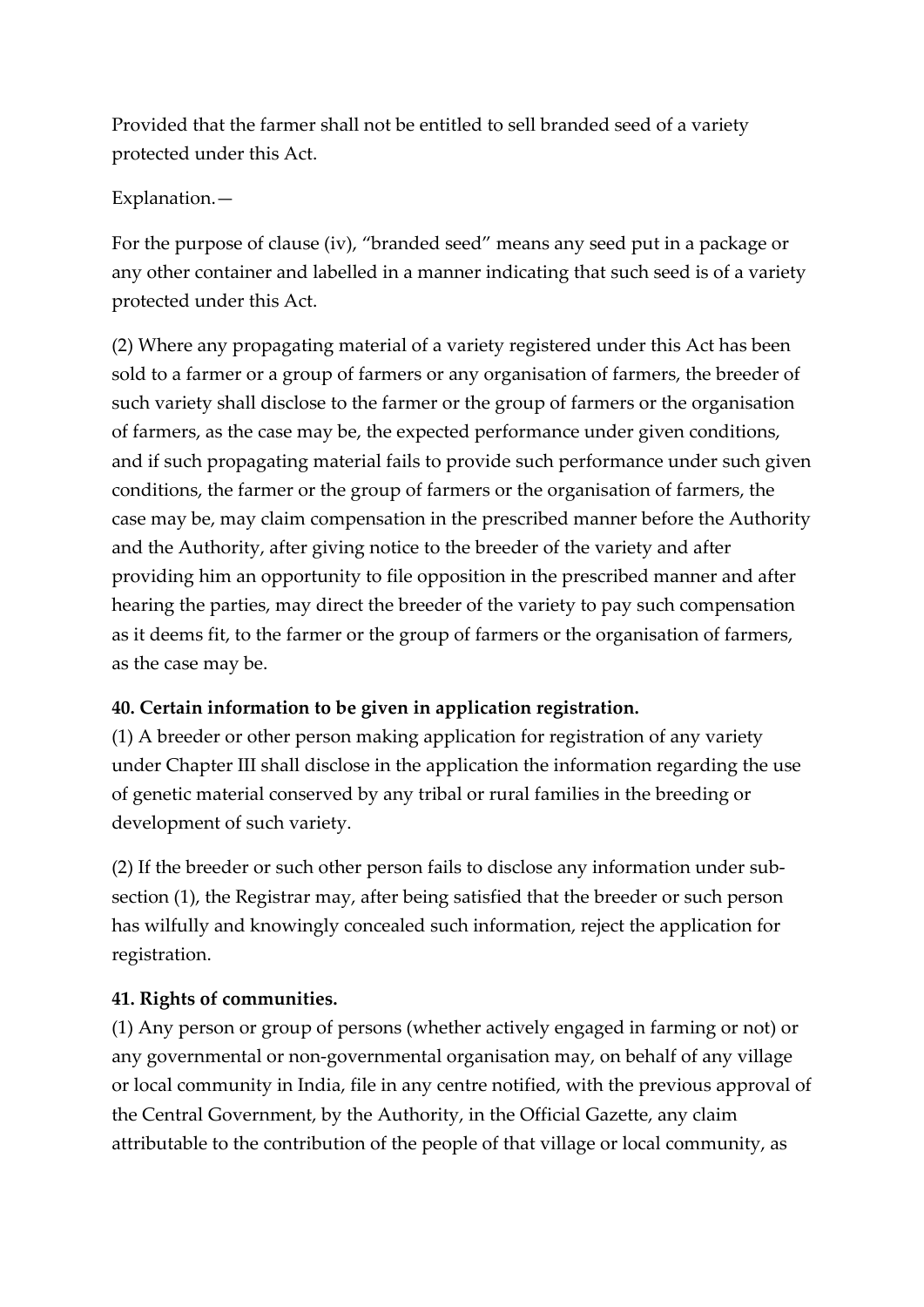the case may be, in the evolution of any variety for the purpose of staking a claim on behalf of such village or local community.

(2) Where any claim is made under sub-section (1), the centre notified under that sub-section may verify the claim made by such person or group of persons or such governmental or non-governmental organisation in such manner as it deems fit, and if it is satisfied that such village or local community has contributed significantly to the evolution of the variety which has been registered under this Act, it shall report its findings to the Authority.

(3) When the Authority, on a report under sub-section (2) is satisfied, after such inquiry as it may deem fit, that the variety with which the report is related has been registered under the provisions of this Act, it may issue notice in the prescribed manner to the breeder of that variety and after providing opportunity to such breeder to file objection in the prescribed manner and of being heard, it may subject to any limit notified by the Central Government, by order, grant such sum of compensation to be paid to a person or group of persons or governmental or nongovernmental organisation which has made claim under sub-section (1), as it may deem fit.

(4) Any compensation granted under sub-section (3) shall be deposited by the breeder of the variety in the Gene Fund.

(5) The compensation granted under sub-section (3) shall be deemed to be an arrear of land revenue and shall be recoverable by the Authority accordingly.

#### **42. Protection of innocent infringement.**

Notwithstanding anything contained in this Act,—

(i) a right established under this Act shall not be deemed to be infringed by a farmer who at the time of such infringement was not aware of the existence of such right; and

(ii) a relief which a court may grant in any suit for infringement referred to in section 65 shall not be granted by such court, nor any cognizance of any offence under this Act shall be taken, for such infringement by any court against a farmer who proves, before such court, that at the time of the infringement he was not aware of the existence of the right so infringed.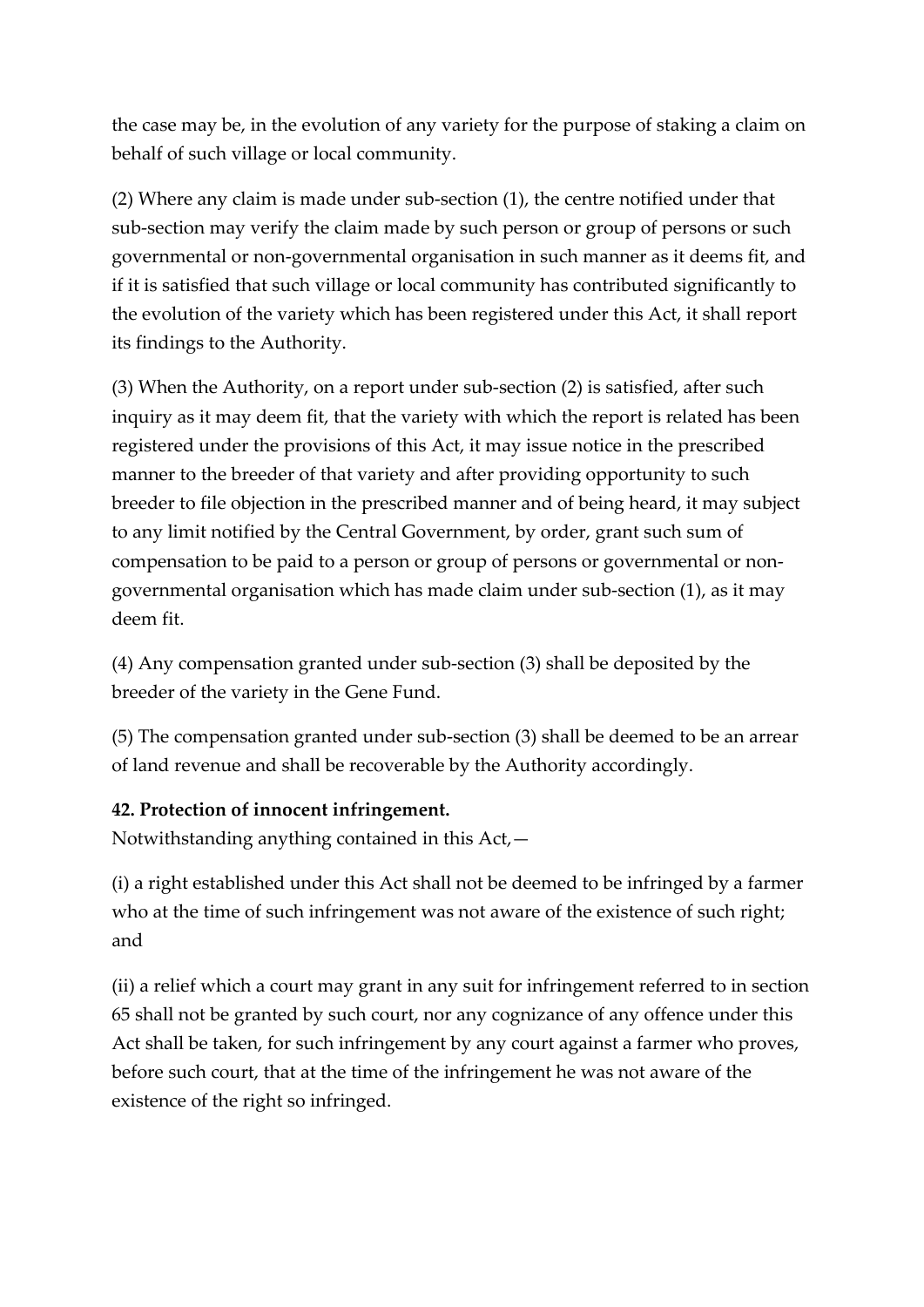## **43. Authorisation of farmers' variety.**

Notwithstanding anything contained in sub-section (6) of section 23 and section 28, where an essentially derived variety is derived from a farmers' variety, the authorisation under sub-section (2) of section 28 shall not be given by the breeder of such farmers' variety except with the consent of the farmers or group of farmers or community of farmers who have made contribution in the preservation or development of such variety.

## **44. Exemption from fees.**

A farmer or group of farmers or village community shall not be liable to pay any fees in any proceeding before the Authority or Registrar or the High Court under this Act or the rules made thereunder.

Explanation.— For the purposes of this section, "fees in any proceeding" includes any fees payable for inspection of any document or for obtaining a copy of any decision or order or document under this Act or the rules made thereunder.

## **45. Gene fund.**

(1) The Central Government shall constitute a Fund to be called the National Gene Fund and there shall be credited thereto—

(a) the benefit sharing received in the prescribed manner from the breeder of a variety or an essentially derived variety registered under this Act, or propagating material of such variety or essentially derived variety, as the case may be;

(b) the annual fees payable to the Authority by way of royalty under sub-section (1) of section 35;

(c) the compensation deposited in the Gene Fund under sub-section (4) of section 41;

(d) the contribution from any national and international organisation and other sources.

(2) The Gene Fund shall, in the prescribed manner, be applied for meeting—

(a) any amount to be paid by way of benefit sharing under sub-section (5) of section 26;

(b) the compensation payable under sub-section (3) of section 41;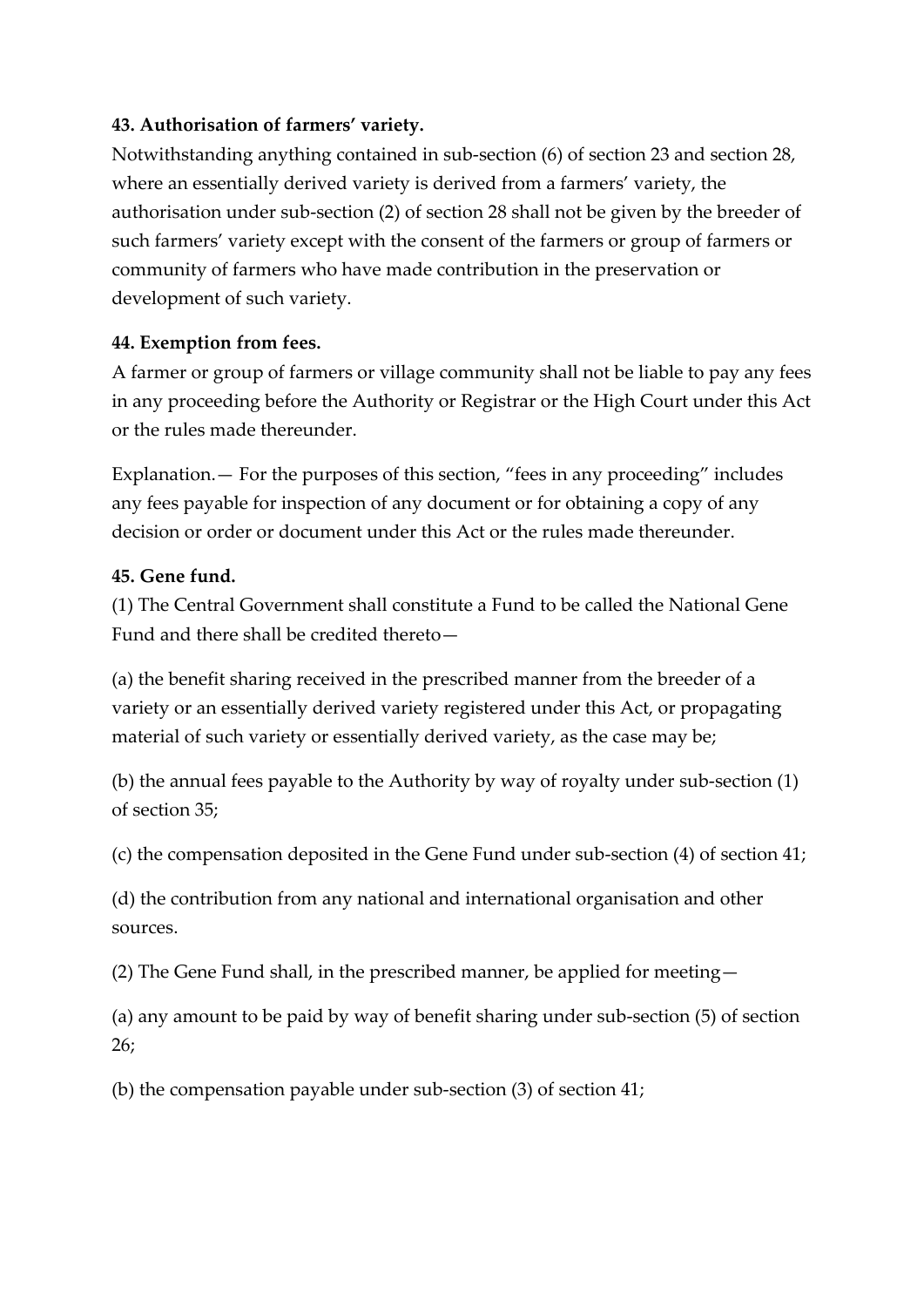(c) the expenditure for supporting the conservation and sustainable use of genetic resources including in-situ and ex-situ collections and for strengthening the capability of the Panchayat in carrying out such conservation and sustainable use;

(d) the expenditures of the schemes relating to benefit sharing framed under section 46.

# **46. Framing of schemes, etc.**

(1) The Central Government shall, for the purposes of section 41 and clause (d) of sub-section (2) of section 45, frame, by notification in the Official Gazette, one or more schemes.

(2) In particular, and without prejudice to the generality of the provisions of subsection (1), the scheme may provide for all or any of the following matters, namely:—

(a) the registration of the claims for the purposes of section 41 under the scheme and all matters connected with such registration;

(b) the processing of such claims for securing their enforcement and matters connected therewith;

(c) the maintenance of records and Registers in respect of such claims;

(d) the utilisation, by way of disbursal (including apportionment) or otherwise, of any amounts received in satisfaction of such claims;

(e) the procedure for disbursal or apportionment by the Authority in the event of dispute regarding such claims;

(f) the utilisation of benefit sharing for the purposes relating to breeding, discovery or development of varieties;

(g) the maintenance and audit of accounts with respect to the amounts referred to in clause (d)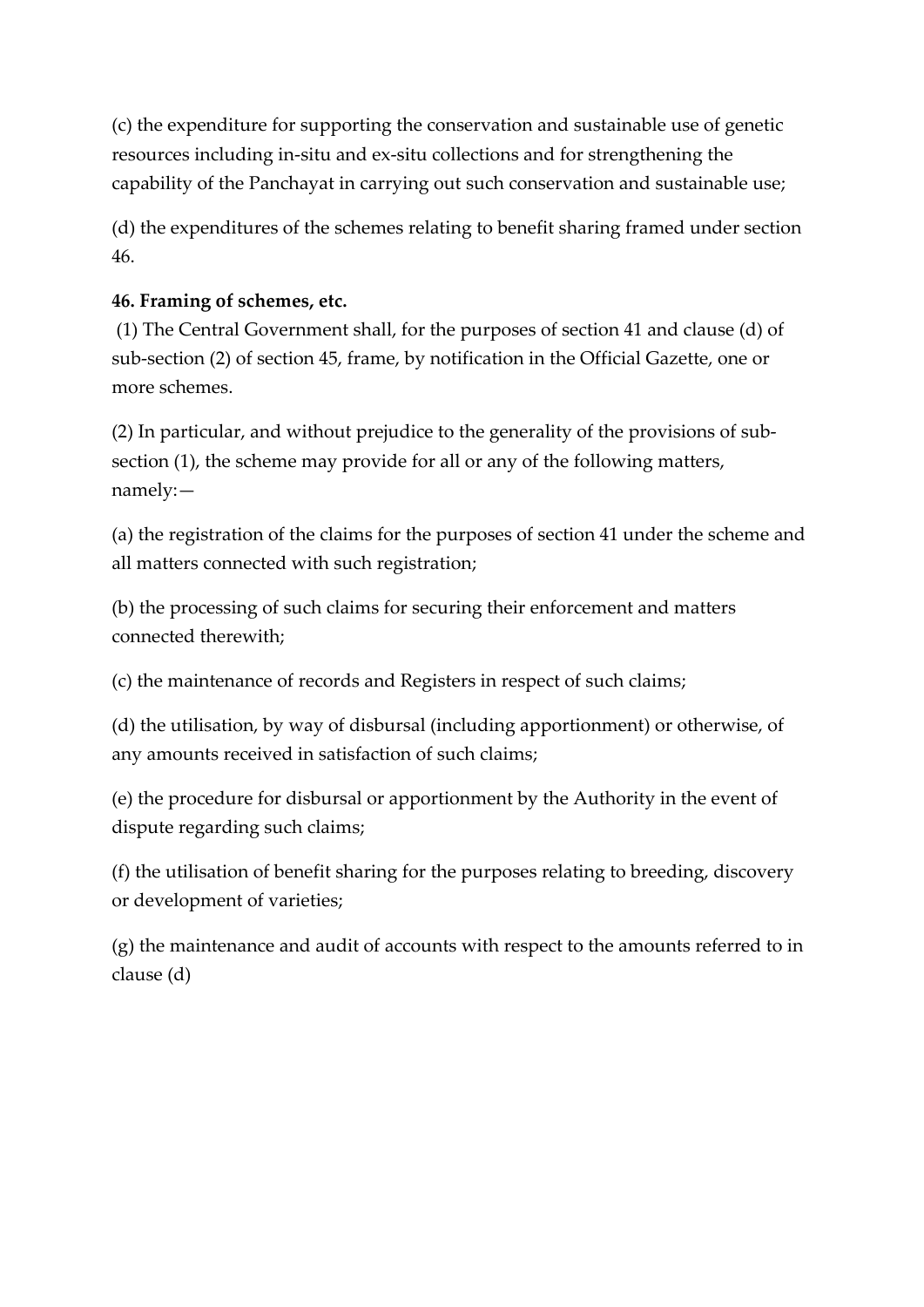# **CHAPTER 7 - COMPULSORY LICENCE**

# **47. Power of authority to make order for compulsory licence in certain circumstances.**

(1) At any time, after the expiry of three years from the date of issue of a certificate of registration of a variety, any person interested may make an application to the Authority alleging that the reasonable requirements of the public for seed or other propagating material of the variety have not been satisfied or that the seed or other propagating material of the variety is not available to the public at a reasonable price and pray for the grant of a compulsory licence to undertake production, distribution and sale of the seed or other propagating material of that variety.

(2) Every application under sub-section (1) shall contain a statement of the nature of the applicant's interest together with such particulars as may be prescribed and the facts upon which the application is based.

(3) The Authority, after consultation with Central Government, and if satisfied after giving an opportunity to the breeder of such variety, to file opposition and after hearing the parties, on the issue that the reasonable requirements of the public with respect to the variety have not been satisfied or that the seed or other propagating material of the variety is not available to the public at a reasonable price, may order such breeder to grant a licence to the applicant upon such terms and conditions as it may deem fit and send a copy of such order to the Registrar to register the title of such applicant as licensee under sub-section (4) of section 28 on payment of such fees by the applicant as is referred to in that sub-section.

#### **48. When requirement of public deemed to have not been satisfied.**

In determining the question as to whether the reasonable requirements of the public for seeds of a variety or its propagating material as referred to in sub-section (1) or sub-section (3) of section 47, the Authority shall take into account—

(i) the nature of the variety, the time which has elapsed since the grant of the certificate of registration of the variety, price of the seed of the variety and the measures taken by the breeder or any registered licensee of the variety to meet the requirement of the public; and

(ii) the capacity, ability and technical competence of the applicant to produce and market the variety to meet the requirement of the public.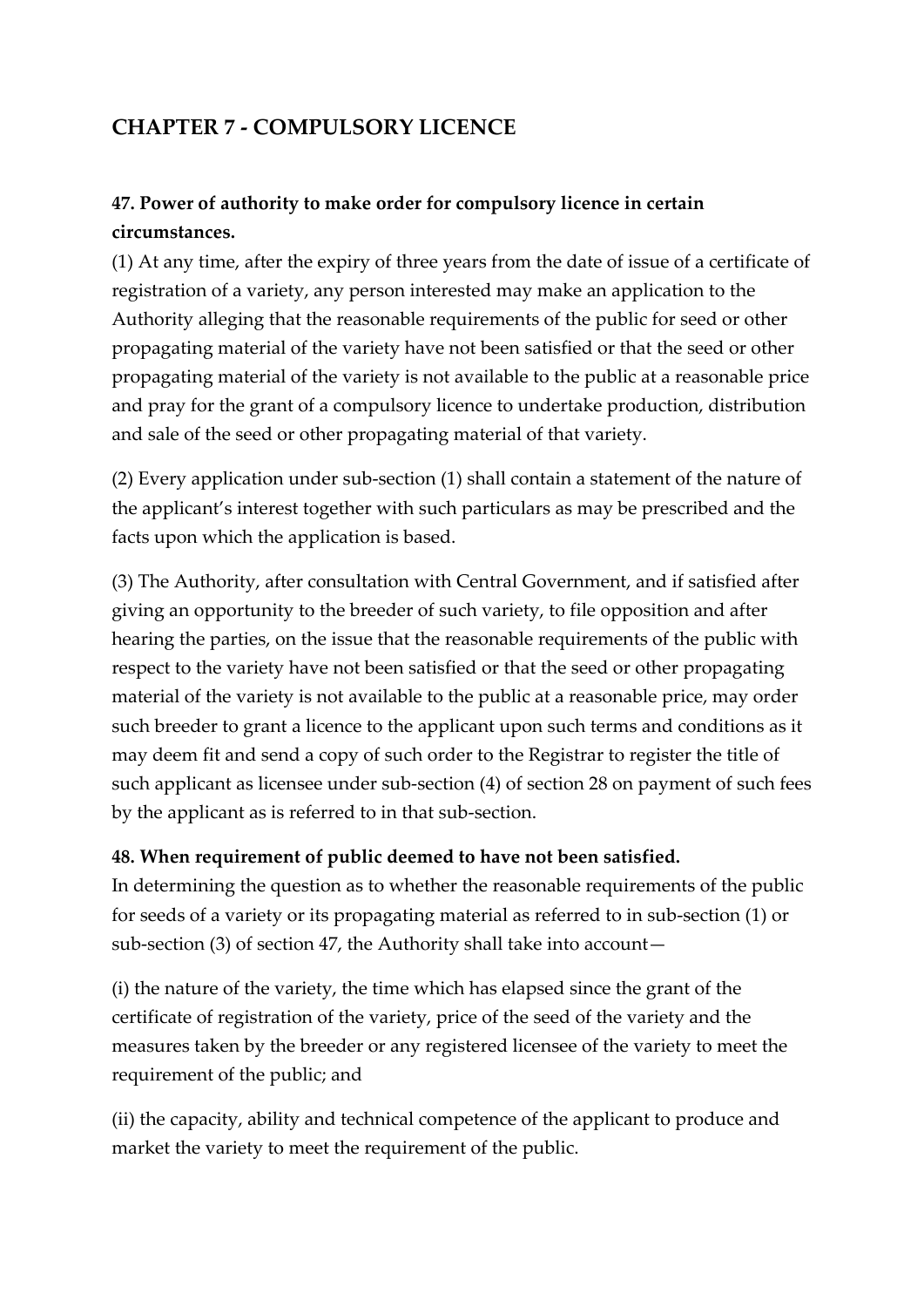## **49. Adjournment of application for grant of compulsory licence.**

(1) If the breeder of a variety registered under this Act in respect of which any application has been pending before the Authority under section 47 makes a written request to the Authority on the ground that due to any reasonable factor, such breeder has been unable to produce seed or other propagating material of the variety on a commercial scale to an adequate extent till the date of making such request, the Authority may, on being satisfied that the said ground is reasonable, adjourn the hearing of such application for such period not exceeding twelve months in aggregate as it may consider sufficient for optimum production of the seed or propagating material of such variety, as the case may be, by such breeder.

(2) No adjournment of the application under sub-section (1) shall be granted unless the Authority is satisfied that the breeder of the variety registered under this Act in respect of which such application is made, has taken immediate measures to meet the reasonable requirements of the public for the seed or other propagating material of such variety.

#### **50. Duration of compulsory licence.**

The Authority shall determine the duration of the compulsory licences granted under this Chapter and such duration may vary from case to case keeping in view the gestation periods and other relevant factors but in any case it shall not exceed the total remaining period of the protection of that variety and when a compulsory licence is granted the prescribed authority shall, in the prescribed manner make available to the licensee of such compulsory licence, the reproductive material of the variety relating to such compulsory licence stored in the National Gene Bank or any other centre.

#### **51. Authority to settle terms and conditions of licence.**

(1) The Authority shall, while determining the terms and conditions of a compulsory licence under the provisions of this Chapter, endeavour to secure—

(i) reasonable compensation to the breeder of the variety relating to the compulsory licence having regard to the nature of the variety, the expenditure incurred by such breeder in breeding the variety or for developing it, and other relevant factors;

(ii) that the compulsory licensee of such variety possesses the adequate means to provide to the farmers, the seeds or its other propagating material of such variety timely and at reasonable market price.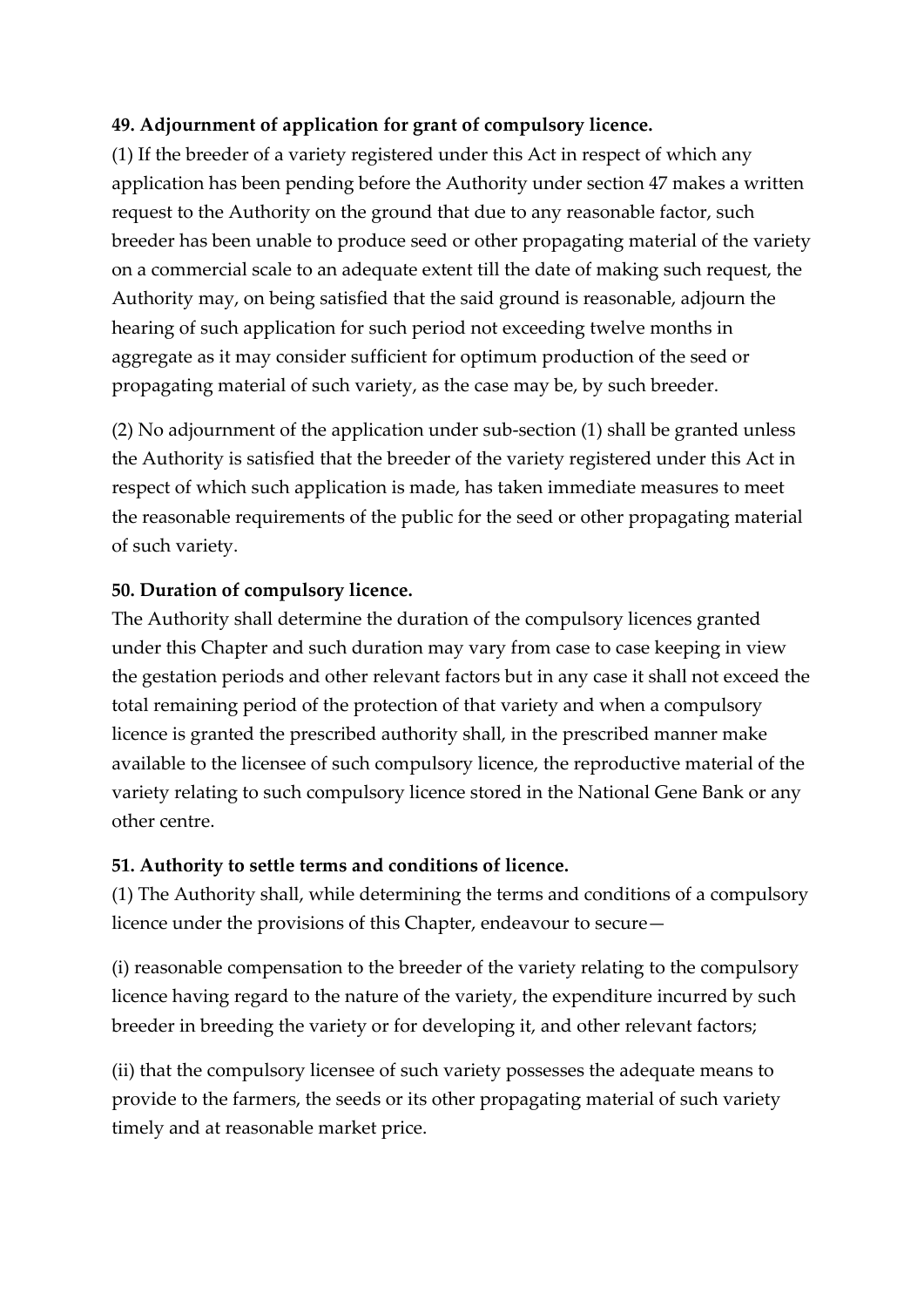(2) No compulsory licence granted by the Authority shall authorise the licensee to import the variety relating to such licence or any seed or other propagating material of such variety from abroad where such import would constitute an infringement of the rights of the breeder of such variety.

#### **52. Revocation of compulsory licence.**

(1) The Authority, may on its own motion or on application from an aggrieved person made to it in the prescribed form, if it is satisfied that a compulsory licensee registered under this Chapter has violated any terms or conditions of his licence or it is not appropriate to continue further such licence in public interest, it may after giving such licensee an opportunity to file opposition and of being heard make order to revoke such licence.

(2) When a licence is revoked under sub-section (1) by an order of the Authority, the Authority shall send a copy of such order to the Registrar to rectify the entry or correct the Register relating to such revocation and the Registrar shall rectify the entry or correct the Register accordingly.

#### **53. Modification of compulsory licence.**

The Authority may, on its own motion or on application from licensee of a compulsory licence, after providing the opportunity of being heard to the breeder of the variety registered under this Act relating to such compulsory licence, if it considers, in public interest, so to do, modify, by order, such terms and conditions as it thinks fit and send a copy of such order to the Registrar to correct the entries and Register according to such modification and the Registrar shall ensure such corrections to be made accordingly.

# **CHAPTER 8 - APPEALS**

#### **54. Tribunal.**

*[Omitted by the Tribunals Reforms (Rationalisation and Conditions of Service) Ordinance, 2021.]*

#### **55. Composition of tribunal.**

*[Omitted by the Tribunals Reforms (Rationalisation and Conditions of Service) Ordinance, 2021.]*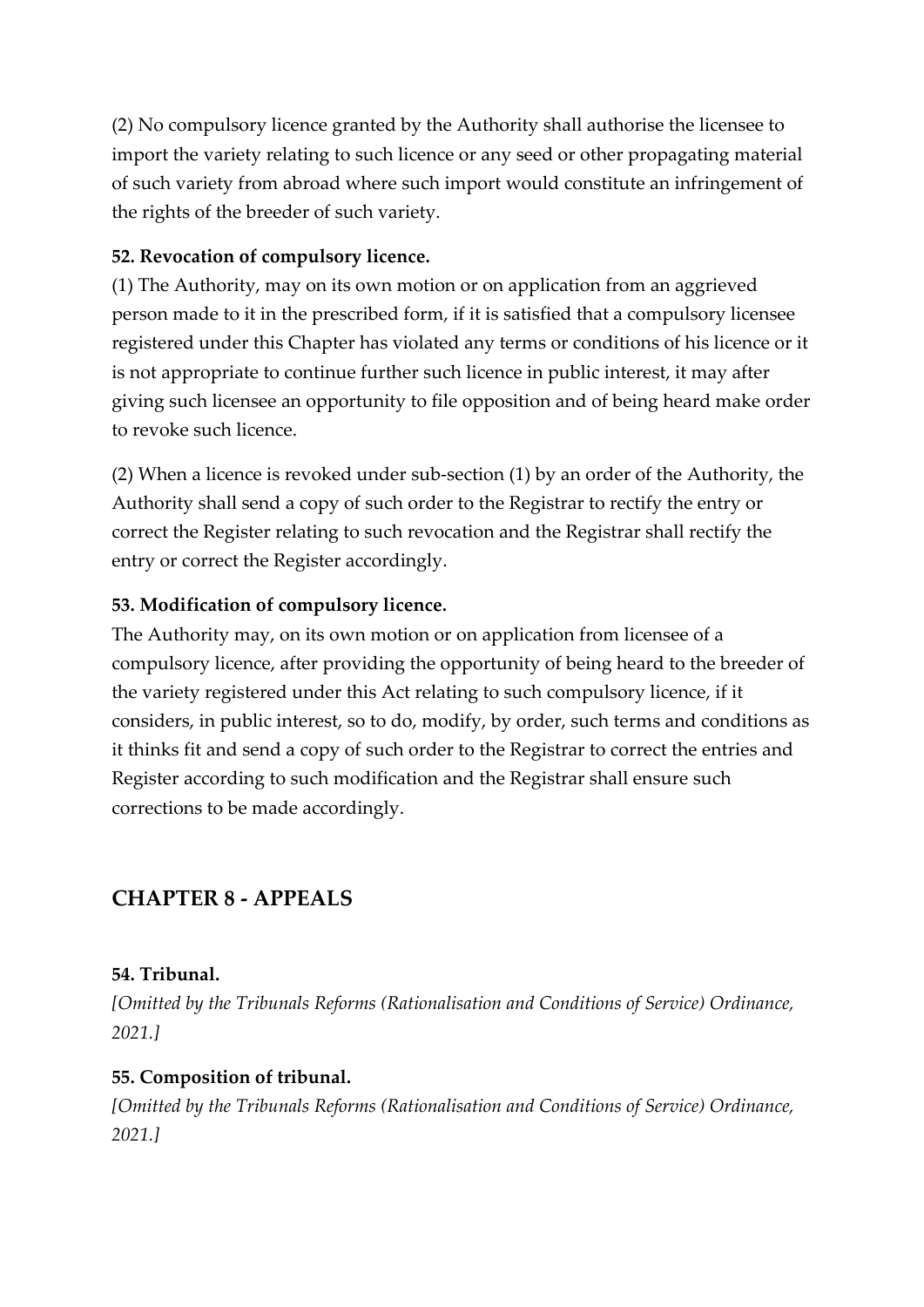# **56. Appeals to high court.**

(1) An appeal shall be preferred to the High Court within the prescribed period from any—

(a) order or decision of the Authority or Registrar, relating to registration of a variety; or

(b) order or decision of the Registrar relating to registration as an agent or a licensee of a variety; or

(c) order or decision of the Authority relating to claim for benefit sharing; or

(d) order or decision of the Authority regarding revocation of compulsory licence or modification of compulsory licence; or

(e) order or decision of the Authority regarding payment of compensation, made under this Act or rules made thereunder.

(2) Every such appeal shall be preferred by a petition in writing and shall be in such form and shall contain such particulars as may be prescribed.

(3) *[Omitted by the Tribunals Reforms (Rationalisation and Conditions of Service) Ordinance, 2021.]*

# **57. Orders of high court.**

(1) The High Court may, after giving both the parties to the appeal an opportunity of being heard, pass such orders thereon as it thinks fit.

(2) The High Court may, at any time within thirty days from the date of the order, with a view to rectifying the mistake apparent from the record, amend any order passed by it under sub-section (1), and make such amendment if the mistake is brought to its notice by the appellant or the opposite party.

(3) In every appeal, the High Court may, where it is possible, hear and decide such appeal within a period of one year from the date of filing of the appeal.

(4) The High Court shall send a copy of any order passed under this section to the Registrar.

(5) *[Omitted by the Tribunals Reforms (Rationalisation and Conditions of Service) Ordinance, 2021.]*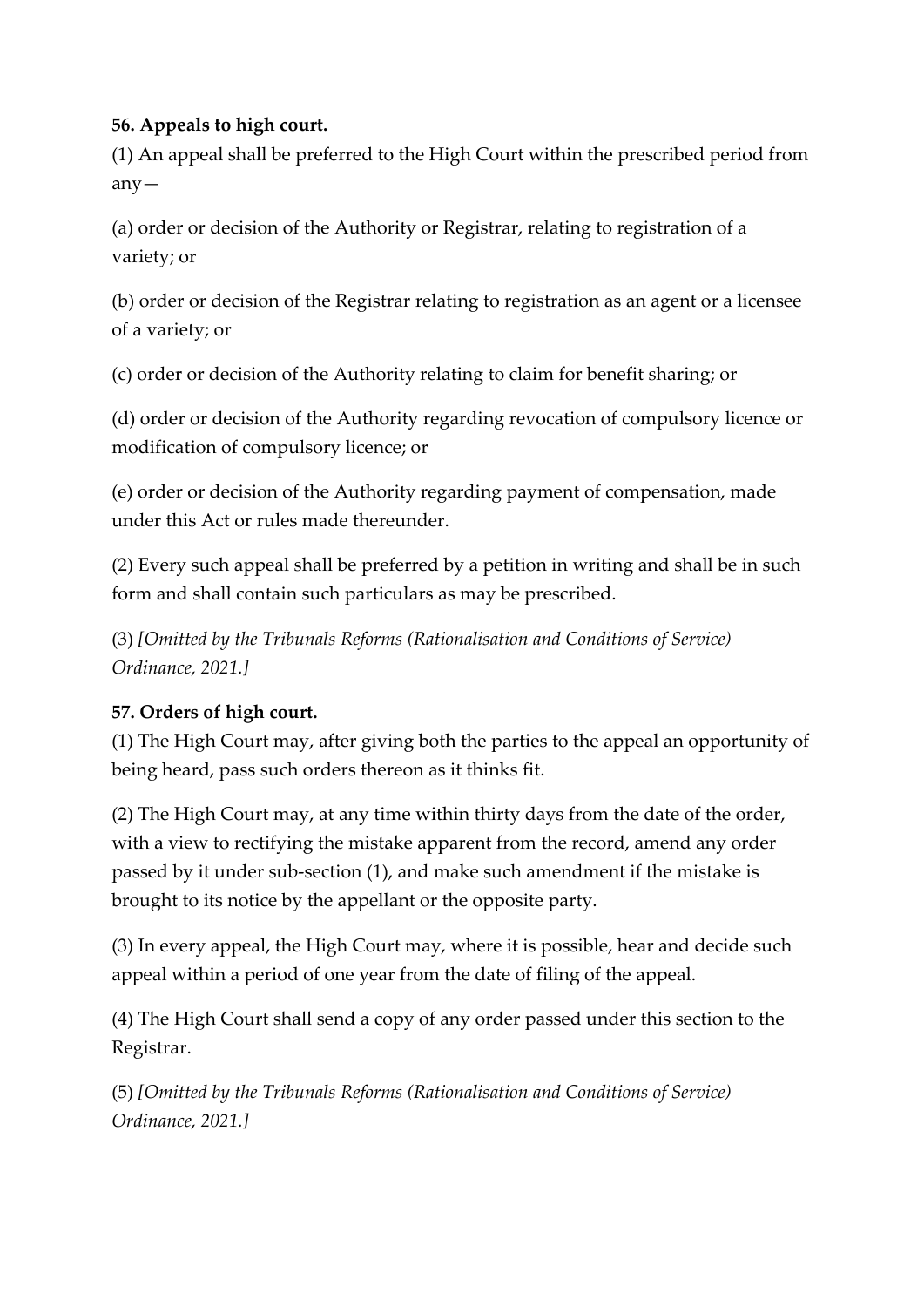## **58. Procedure of tribunal.**

*[Omitted by the Tribunals Reforms (Rationalisation and Conditions of Service) Ordinance, 2021.]*

## **59. Transitional provision.**

*[Omitted by the Tribunals Reforms (Rationalisation and Conditions of Service) Ordinance, 2021.]*

# **CHAPTER 9 - FINANCE, ACCOUNTS AND AUDIT**

## **60. Grants by central government.**

The Central government may, after due appropriation made by Parliament by law in this behalf, make to the Authority grants and loans of such sums of money as the Central Government may think fit for being utilised for the purposes of this Act.

#### **61. Authority fund.**

(1) There shall be constituted a fund to be called the Protection of Plant Varieties Authority Account and there shall be credited thereto—

(a) all grants and loans made to the Authority by the Central Government under section 60;

(b) all fees received by the Authority and the Registrars except the annual fees determined on the basis of benefit or royalty under sub-section (1) of section 35;

(c) all sums received by the Authority from such other sources as may be decided upon by the Central Government.

(2) The Protection of Plant Varieties Authority Account shall be applied for meeting—

(a) the salaries, allowances and other remuneration of the Chairperson, officers and other employees of the Authority and allowances, if any, payable to the members;

(b) the other expenses of the Authority in connection with the discharge of its functions and for purposes of this Act.

# **62. Budget, accounts and audit.**

(1) The Authority shall prepare a budget, maintain proper accounts and other relevant records (including the accounts and other relevant records of the Gene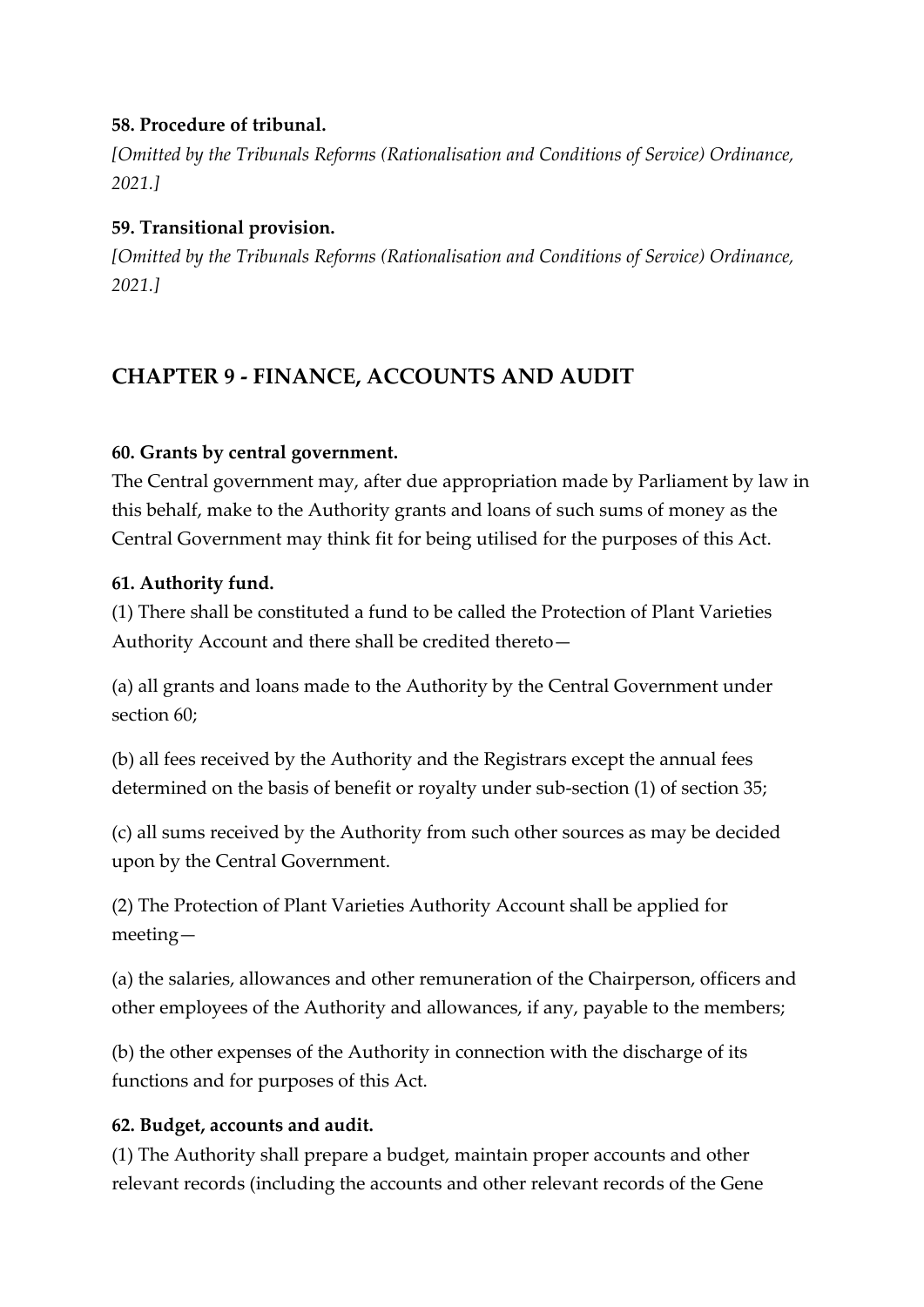Fund) and prepare an annual statement of accounts in such form as may be prescribed by the Central Government in consultation with the Comptroller and Auditor-General of India.

(2) The accounts of the Authority shall be audited by the Comptroller and Auditor-General of India at such intervals as may be specified by him and any expenditure incurred in connection with such audit shall be payable by the Authority to the Comptroller and Auditor-General of India.

(3) The Comptroller and Auditor-General of India and any other person appointed by him in connection with the audit of the accounts of the Authority shall have the same right and privileges and authority in connection with such audit as the Comptroller and Auditor-General of India generally has in connection with the audit of the Government accounts and, in particular, shall have the right to demand the production of books, accounts, connected vouchers and other documents and papers and to inspect any of the offices of the Authority.

(4) The accounts of the Authority as certified by the Comptroller and Auditor-General of India or any other person appointed by him in his behalf together with the audit report thereon shall be forwarded annually to the Central Government and that Government shall cause the same to be laid before each House of Parliament.

#### **63. Financial and administrative powers of the chairperson.**

The Chairperson shall exercise such financial and administrative powers over the functions of the Authority as may be prescribed:

Provided that the Chairperson shall have the authority to delegate such of his financial and administrative powers as he may think fit to a member or any other officer of the Authority subject to the a condition that the member or such officer shall, while exercising such delegated powers, continue to be under the direction, control and supervision of the Chairperson.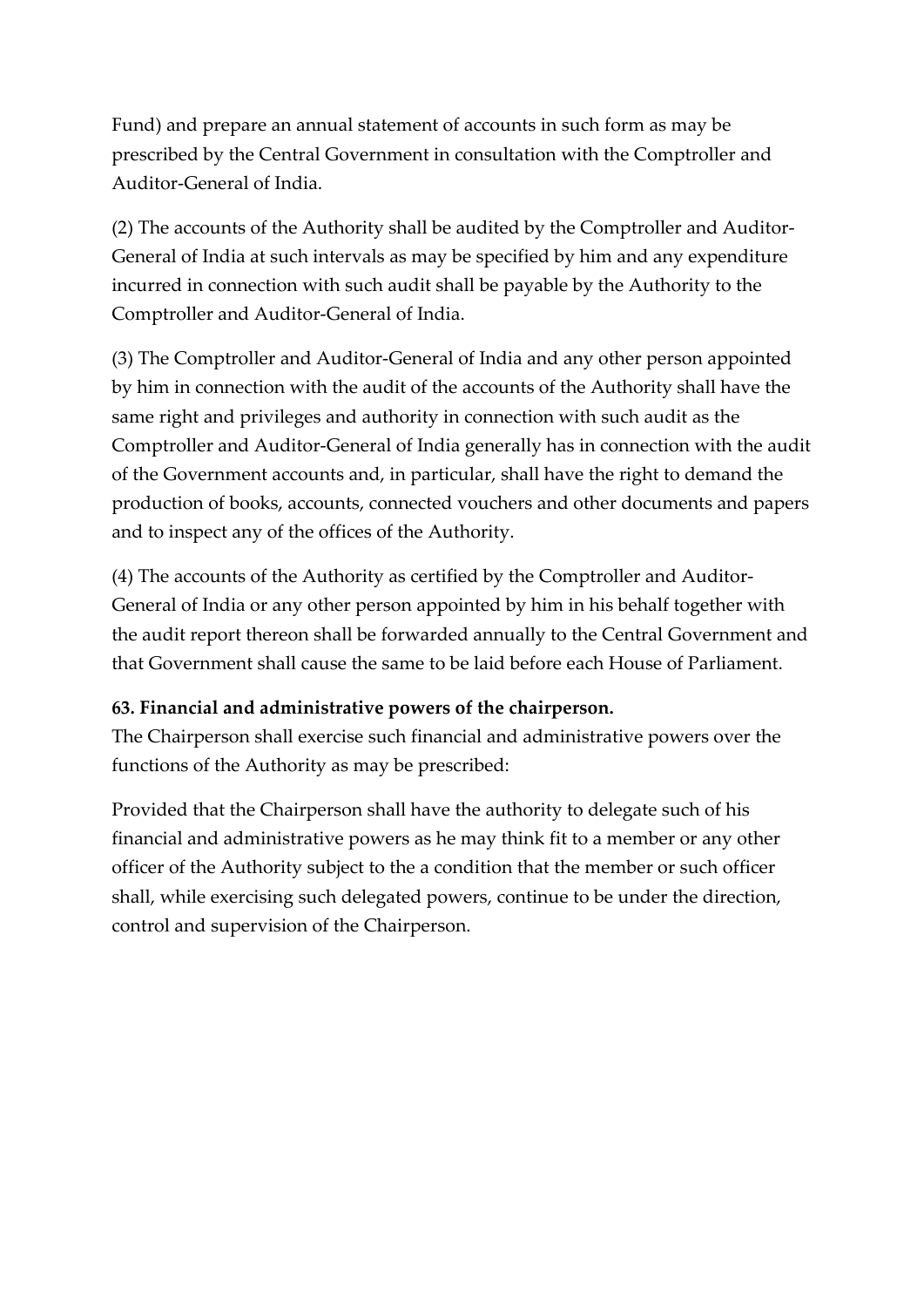# **CHAPTER 10 - INFRINGEMENT, OFFENCES, PENALTIES AND PROCEDURE**

#### **64. Infringement.**

Subject to the provisions of this Act, a right established under this Act is infringed by a person—

(a) who, not being the breeder of a variety registered under this Act or a registered agent or registered licensee of that variety, sells, exports, imports or produces such variety without the permission of its breeder or within the scope of a registered licence or registered agency without permission of the registered licensee or registered agent, as the case may be;

(b) who uses, sells, exports, imports or produces any other variety giving such variety, the denomination identical with or deceptively similar to the denomination of a variety registered under this Act in such manner as to cause confusion in the mind or general people in identifying such variety so registered.

## **65. Suit for infringement, etc.**

 $(1)$  No suit –

(a) for the infringement of a variety registered under this Act; or

(b) relating to any right in a variety registered under this Act, shall be instituted in any court inferior to a District Court having jurisdiction to try the suit.

(2) For the purposes of clauses (a) and (b) of sub-section (1), "District court having jurisdiction" shall mean the District Court within the local limit of whose jurisdiction the cause of action arises.

# **66. Relief in suits for infringement.**

(1) The relief which a court may grant in any suit for infringement referred to in section 65 includes an injunction and at the option of the plaintiff, either damages or a share of the profits.

(2) The order of injunction under sub-section (1) may include an ex parte injunction or any interlocutory order for any of the following matters, namely:—

(a) discovery of documents;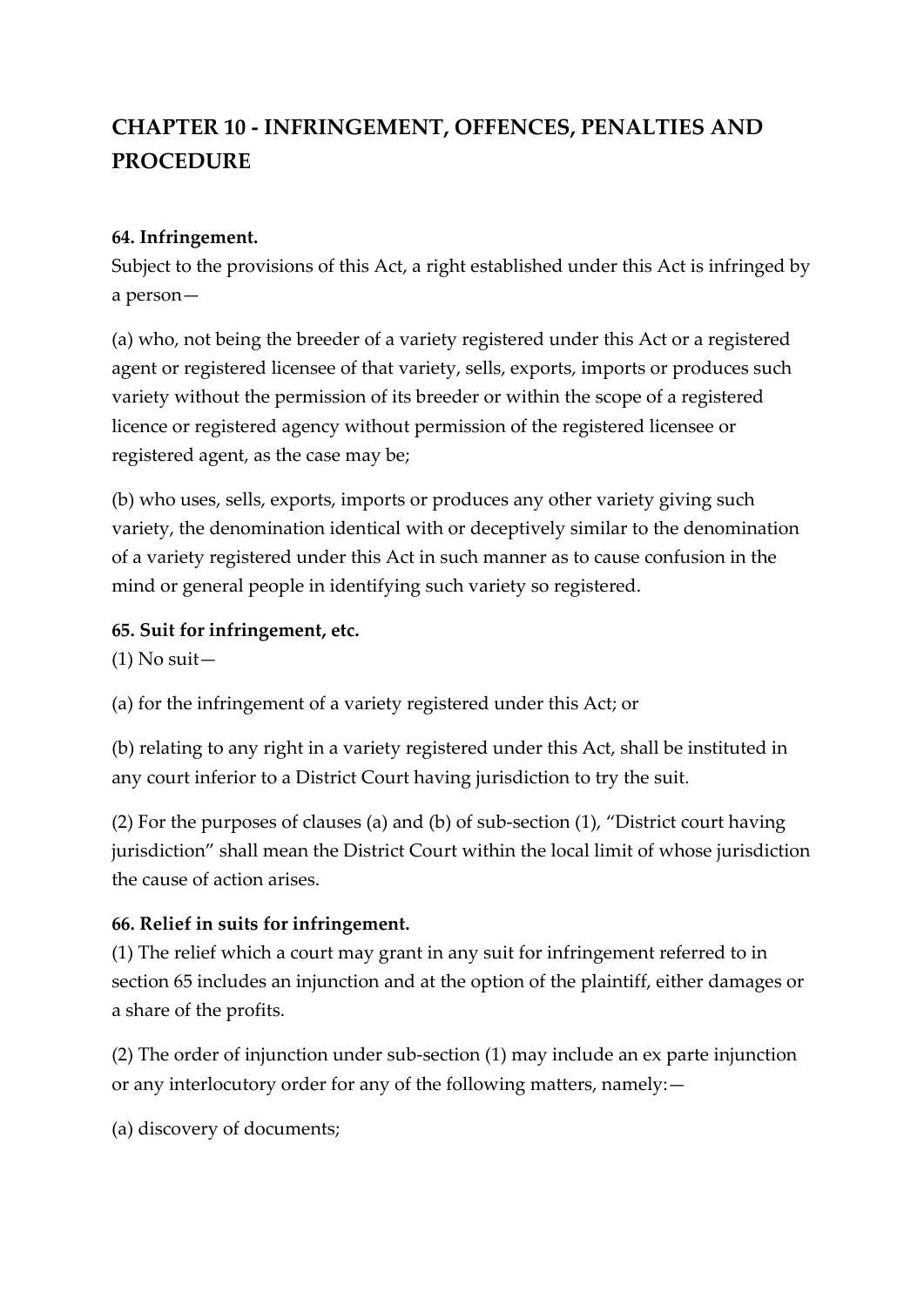(b) preserving of infringing variety or documents or other evidence which are related to the subject-matter of the suit;

(c) attachment of such property of the defendant which the court deems necessary to recover damages, costs or other pecuniary remedies which may be finally awarded to the plaintiff.

# **67. Opinion of scientific adviser.**

(1) When the court has to form an opinion upon any question of fact or a scientific issue, such court may appoint an independent scientific adviser to suggest it or to inquire and report upon the matter to enable it to from the desired opinion.

(2) The scientific adviser may be paid such remuneration or expenses as the court may fix.

# **68. Prohibition to apply the denomination of a registered variety.**

(1) No person other than the breeder of a variety registered under this Act or a registered licensee or registered agent thereof shall use the denomination of that variety in the manner as may be prescribed.

(2) A person shall be deemed to apply the denomination of a variety registered under this Act who—

(a) applies it to the variety itself; or

(b) applies it to any package in or with which the variety is sold, or exposed for sale, or had in possession such package for sale or for any purpose of trade or production; or

(c) places, encloses or annexes the variety which is sold, or exposed for sale, or had in possession for sale or for any purpose of trade or production, in or with any package or other thing to which the denomination of such variety registered under this Act has been applied; or

(d) uses the denomination of such variety registered under this Act in any manner reasonably likely to lead to the belief that the variety or its propagating material in connection with which it is used is designated or described by that denomination; or

(e) in relation to the variety uses such denomination in any advertisement, invoice, catalogue, business letter, business paper, price list or other commercial document and such variety is delivered to a person in pursuance of a request or order made by reference to the denomination as so used.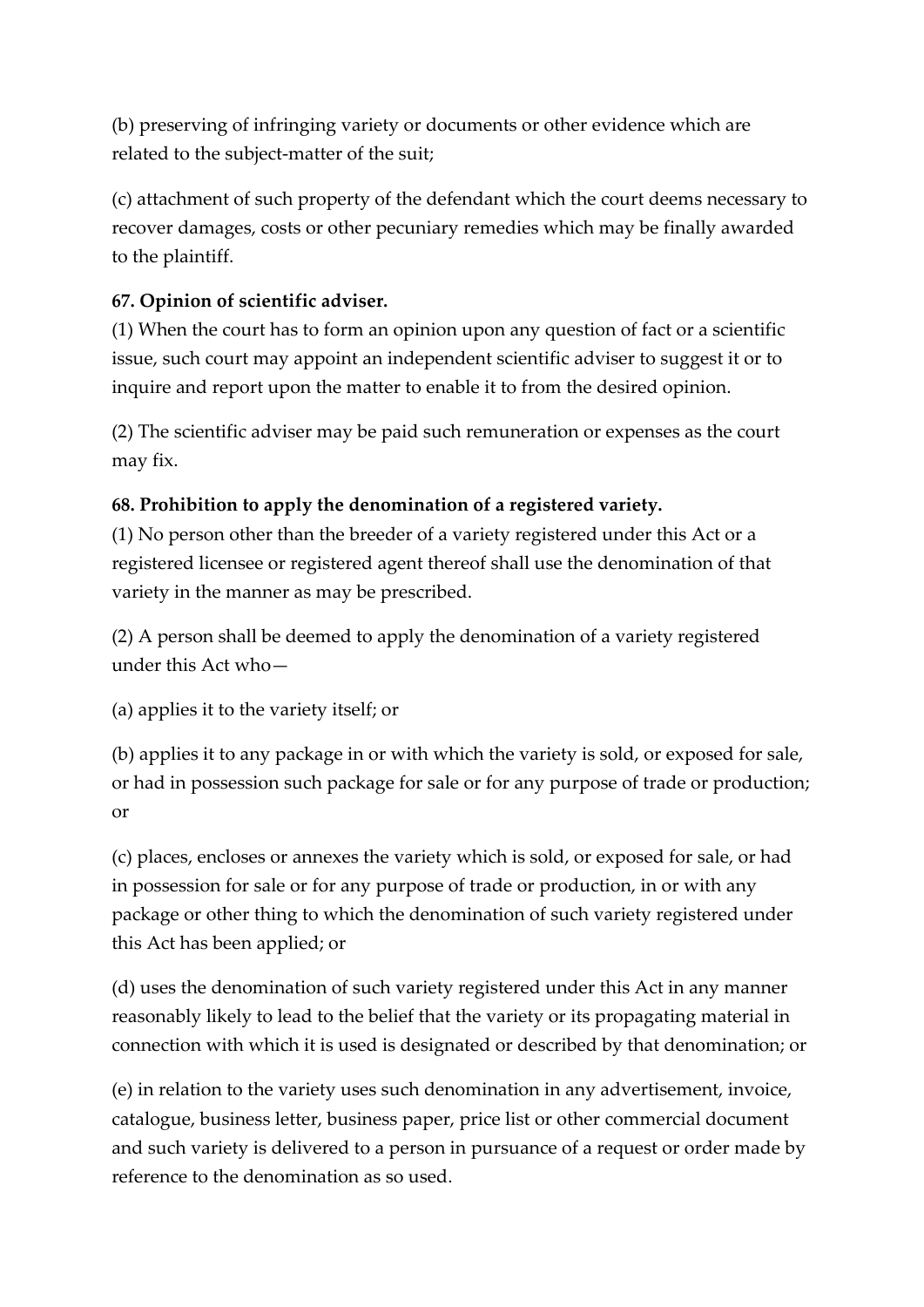(3) A denomination shall be deemed to be applied to a variety whether it is woven in, impressed on, or otherwise worked into, or annexed or affixed to, such variety or to any package or other thing.

# **69. Meaning of falsely applying denomination of a registered variety.**

(1) A person shall be deemed to falsely apply the denomination of a variety registered under this Act who, without the assent of the breeder of such variety,—

(a) applies such denomination or a deceptively similar denomination to any variety or any package containing such variety;

(b) uses any package bearing a denomination which is identical with or deceptively similar to the denomination of such variety registered under this Act, for the purpose of packing, filling or wrapping therein any variety other than such variety registered under this Act.

(2) Any denomination of a variety registered under this Act falsely applied as mentioned in sub-section (1), is in this Act referred to as false denomination.

(3) In any prosecution for falsely applying a denomination of a variety registered under this Act the burden of proving the assent of the breeder of such variety shall lie on the accused.

# **70. Penalty for applying false denomination, etc.**

(1) Any person who—

(a) applies any false denomination to a variety; or

(b) indicates the false name of a country or place or false name and address of the breeder of a variety registered under this Act in the course of trading such variety, shall unless he proves that he acted, without intend to defraud, be punishable with imprisonment for a term which shall not be less than three months but which may extend to two years, or with fine which shall not be less than fifty thousand rupees but which may extend to five lakh rupees, or with both.

# **71. Penalty for selling varieties to which false denomination is applied, etc.**

Any person who sells, or exposes for sale, or has in his possession for sale or for any purpose of trade or production or any variety to which any false denomination is applied or to which an indication of the country or place in which such variety was made or produced or the name and address which such variety was made or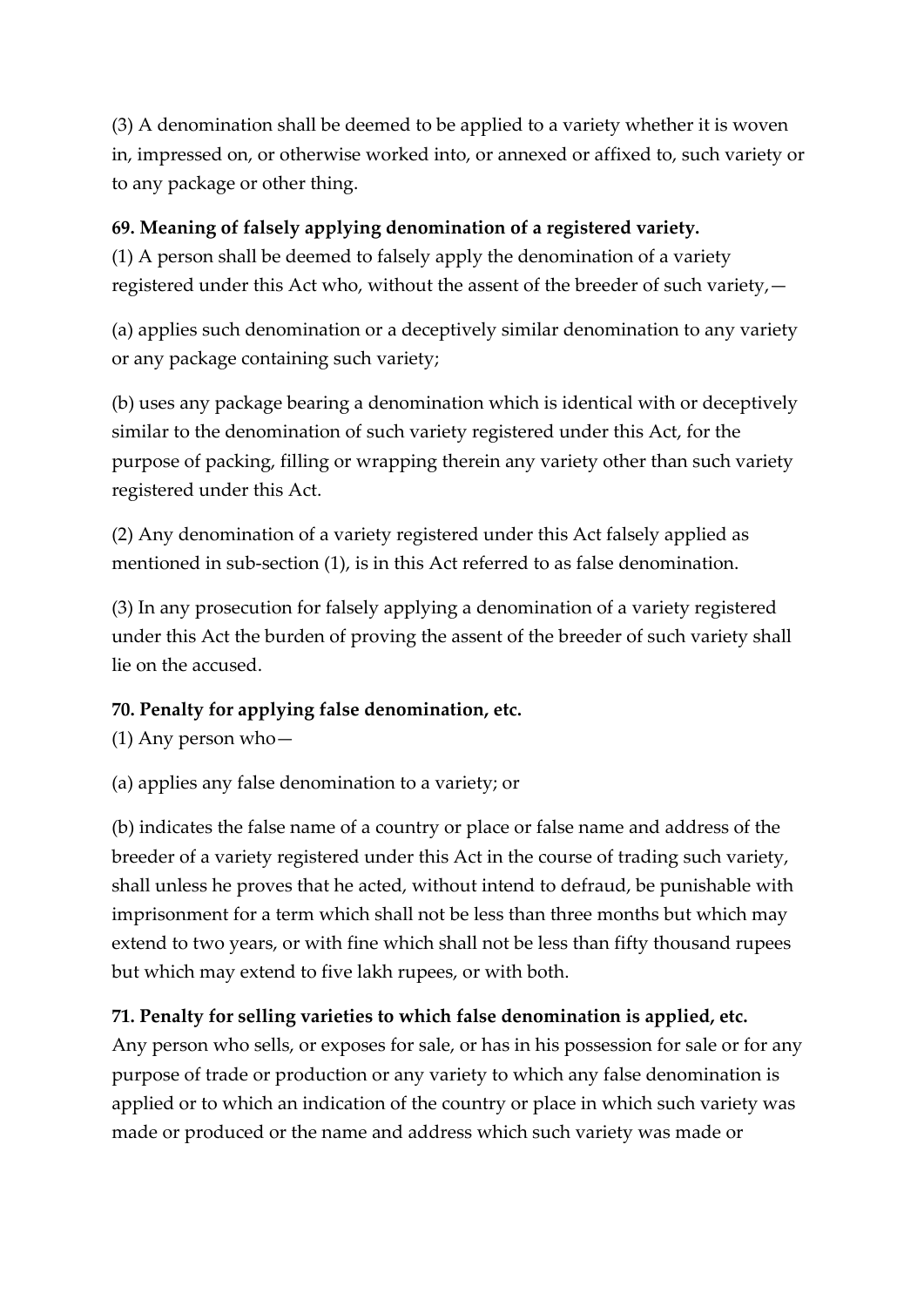produced or the name and address of the breeder of such variety registered under this Act has been falsely made, shall, unless he proves—

(a) that having taken all reasonable precautions against committing an offence against this section, he had at the time of commission of the alleged offence no reason to suspect the genuineness of the denomination of such variety or that any offence had been committed in respect of indication of the country or place in which such variety registered under this Act, was made or produced or the name and address of the breeder of such variety;

(b) that, on demand by or on behalf of the prosecutor, he gave all the information in his possession with respect to the person from whom he obtained such variety; or

(c) that otherwise he had acted innocently, be punishable with imprisonment for a term which shall not be less than six months but which may extend to two years, or with fine which shall not be less than fifty thousand rupees but which may extend to five lakh rupees, or with both.

#### **72. Penalty for falsely representing a variety as registered.**

Whoever makes any representation with respect to the denomination of a variety or its propagating material or essentially derived variety or its propagating material not being variety or its propagating material or essentially derived variety or its propagating material registered under this Act, to the effect that it is a variety or its propagating material or essentially derived variety or its propagating material registered under this Act or otherwise represents any variety, or its propagating material, or essentially derived variety or its propagating material not registered under this Act to the effect that it is registered under this Act shall be punishable with imprisonment for a term, which shall not be less than six months but which may extend to three years, or with fine which shall not be less than one lakh rupees but which may extend to five lakh rupees, or with both.

#### **73. Penalty for subsequent offence.**

Whoever having already been convicted of an offence under this Act is again convicted of such offence shall be punishable for the second and for every subsequent offence with imprisonment for a term which shall not be less than one year but which may extend to three years, or with fine which shall not be less than two lakh rupees but which may extend to twenty lakh rupees, or with both.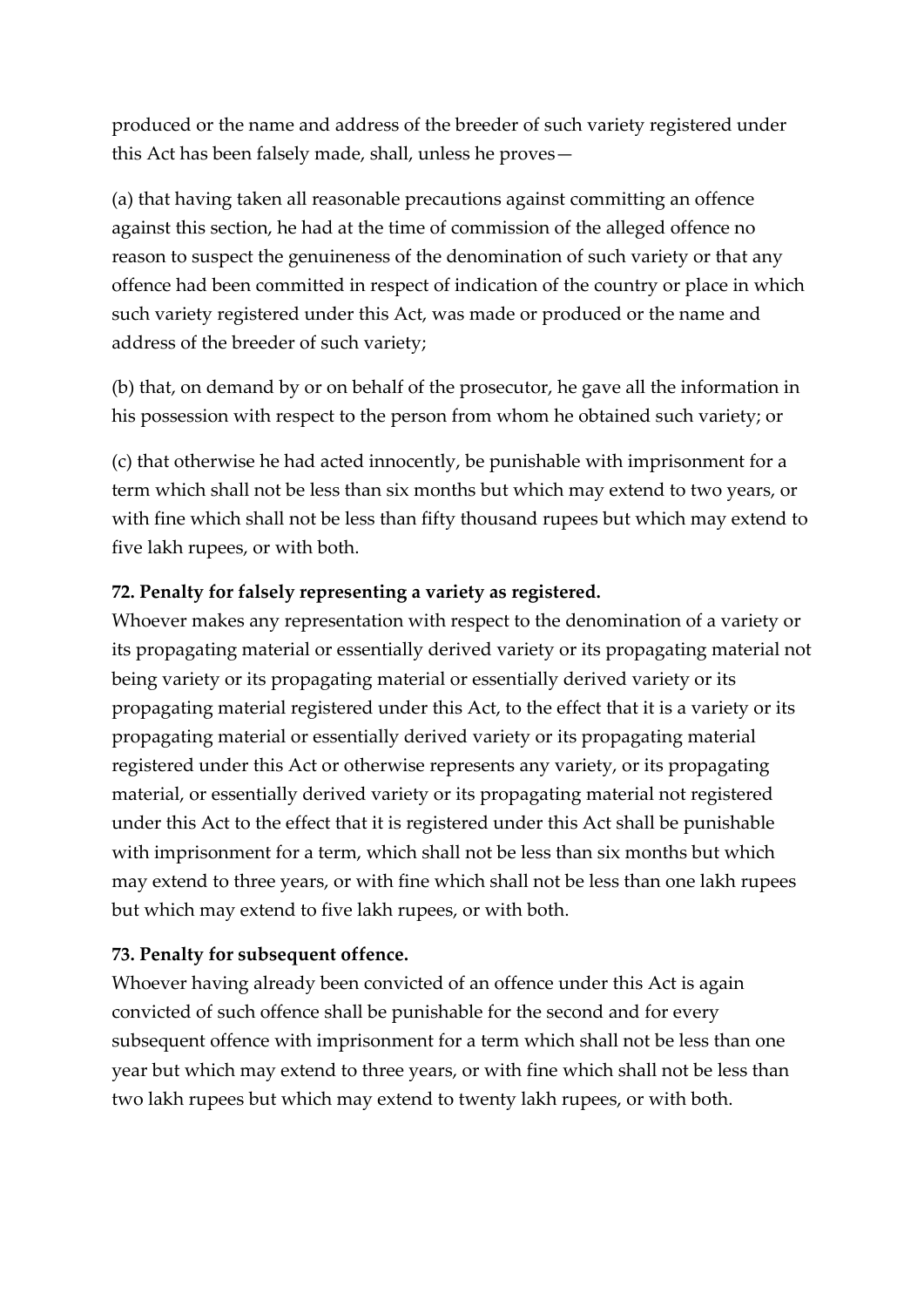#### **74. No offence in certain cases.**

The provisions of this Act relating to offences shall be subject to the right created as recognised by this Act and no act or omission shall be deemed to be an offence under the provisions of this Act if such act or omission is permissible under this Act.

#### **75. Exemption of certain persons employed in ordinary course of business.**

Where a person accused of an offence under this Act proves that in the ordinary course of his employment, he has acted without any intention to commit the offence and having taken all reasonable precautions against committing the offence charged, he had, at the time of the commission of the alleged offence, no reason to suspect the genuineness of the act so charged as an offence and on demand made by or on behalf of the prosecutor, he gave all the information in his possession with respect to the persons on whose behalf the offence was committed, he shall be acquitted.

## **76. Procedure where invalidity of registration is pleaded by the accused.**

(1) Where the offence charged under this Act is in relation to a variety or its propagating material or essentially derived variety or its propagating material registered under this Act and the accused pleads that the registration of such variety or its propagating material or essentially derived variety or its propagating material, as the case may be, is invalid and the court is satisfied that such offence is prima facie not tenable, it shall not proceed with the charge but shall adjourn the proceedings for three months from the date on which the plea of the accused is recorded to enable the accused to file an application before the Registrar under this Act for the rectification of the Register on the ground that the registration is invalid.

(2) If the accused proves to the court that he has made such application within the time so limited or within such further time as the court for sufficient cause allow, the further proceedings in the prosecution shall stand stayed till the disposal of such application for rectification.

(3) If within a period of three months or within such extended time as may be allowed by the court, the accused fails to apply to the Registrar for rectification of the Register, the court shall proceed with the case as if the registration were valid.

(4) Where before institution of a complaint of an offence referred to in sub-section (1), any application for the rectification of the Register concerning the registration of the variety or its propagating material or essentially derived variety or its propagating material, as the case may be, in question on the ground of invalidity of such registration has already been properly made to and is pending before the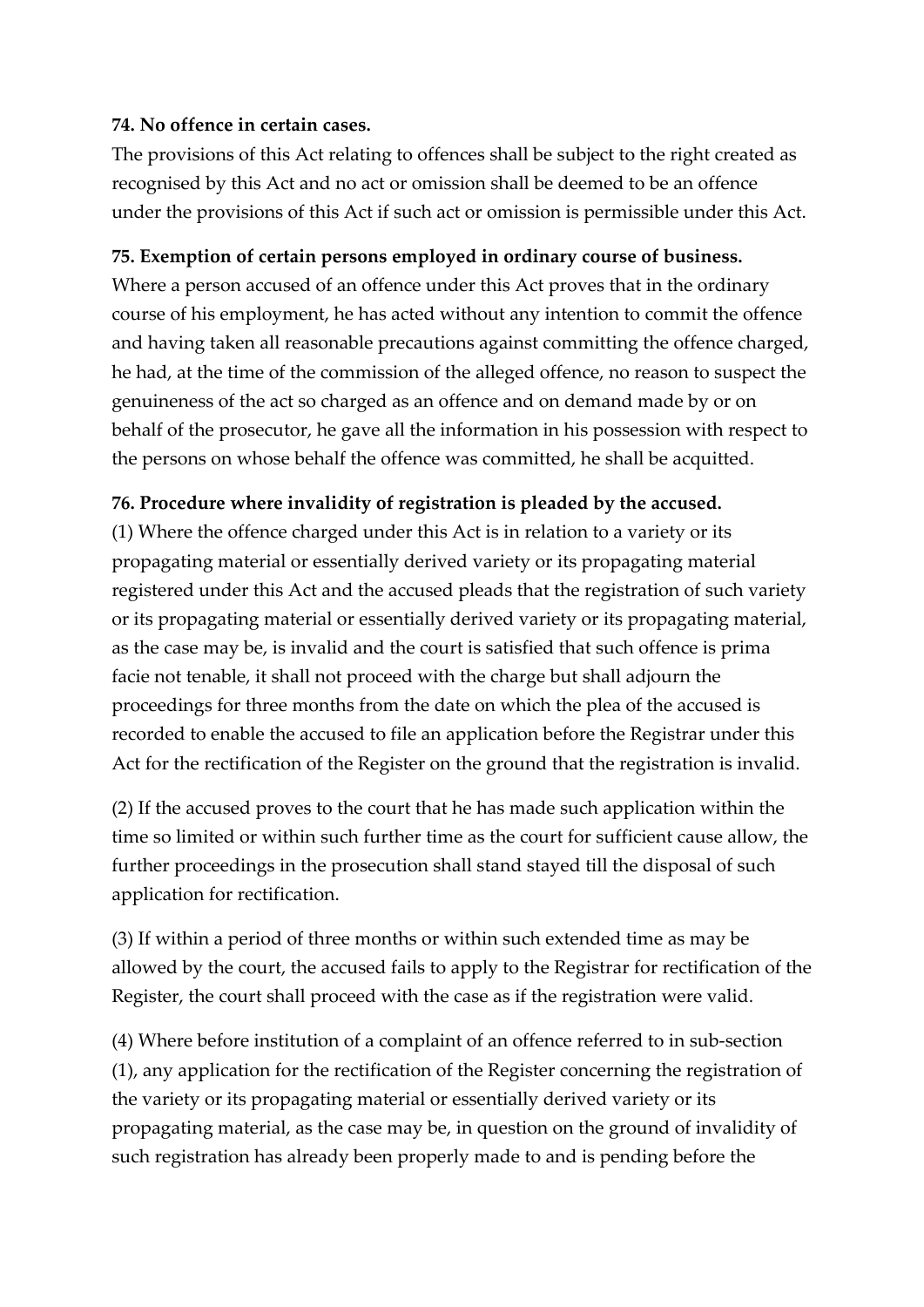Registrar, the court shall stay the further proceedings in the prosecution pending the disposal of the application aforesaid and shall determine the charge against the accused in conformity with the result of the application for rectification.

## **77. Offences by companies.**

(1) If the person committing an offence under this Act is a company, the company as well as every person in charge of, and responsible to, the company for the conduct of its business at the time of the commission of the offence shall be deemed to be guilty of the offence and shall be liable to be proceeded against and punished accordingly:

Provided that nothing contained in this sub-section shall render any such person liable to any punishment, if he proves that the offence was committed without his knowledge or that he had exercised all due diligence to prevent the commission of such offence.

(2) Notwithstanding anything contained in sub-section (1), where an offence under this Act has been committed by a company and it is proved that the offence has been committed with the consent or connivance of, or that the commission of the offence is attributable to any neglect on the part of any director, manager, secretary or other officer of the company, such director, manager, secretary or other officer shall also be deemed to be guilty of that offence and shall be liable to be proceeded against and punished accordingly.

Explanation.—For the purposes of this section,—

(a) "company" means any body corporate and includes a firm or other association of individuals; and

(b) "director", in relation to a firm, means a partner in the firm.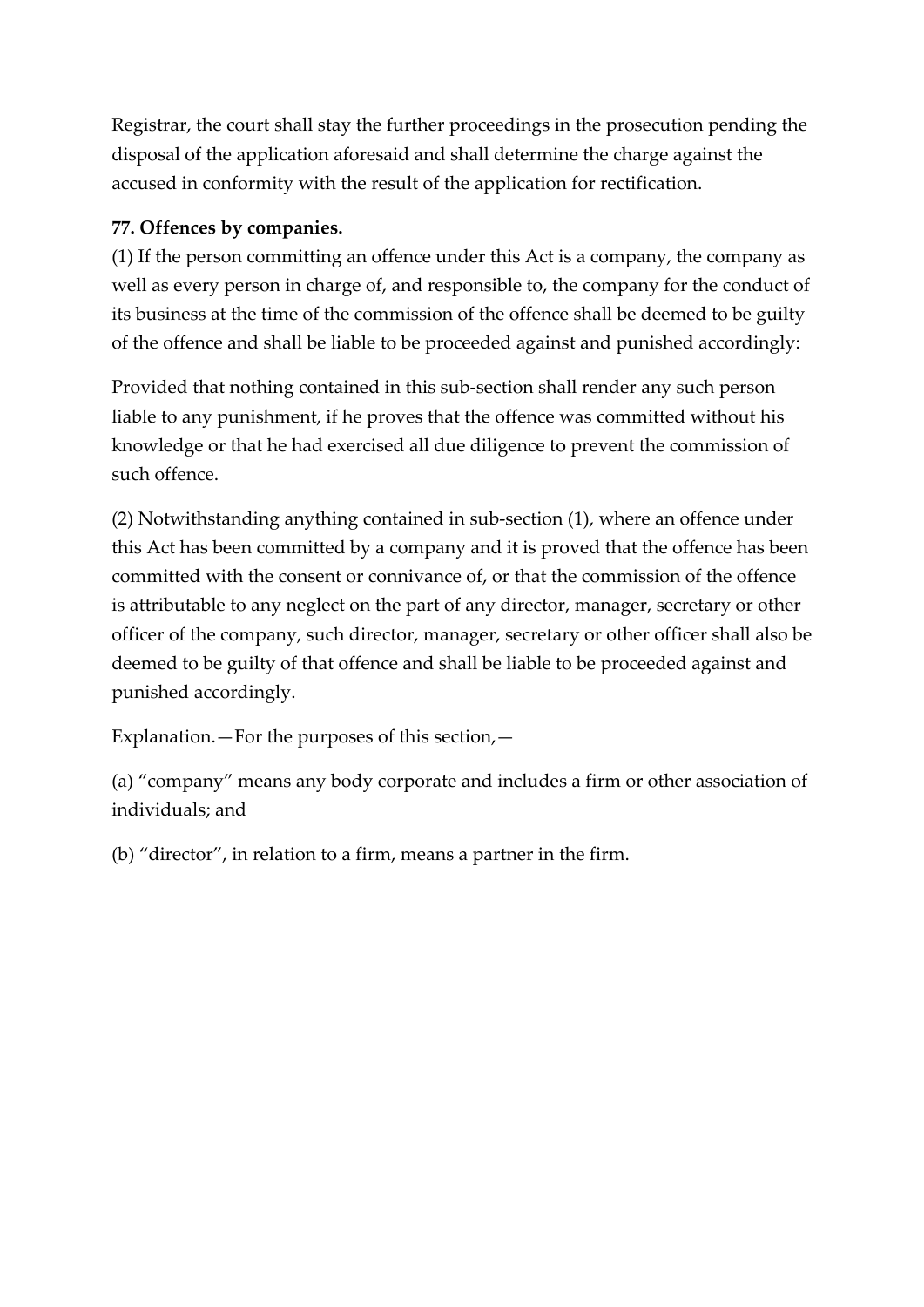# **CHAPTER 11 - MISCELLANEOUS**

#### **78. Protection of security of India.**

Notwithstanding anything contained in this Act, the Authority or the Registrar shall—

(a) not disclose any information relating to the registration of a variety or any application relating to the registration of a variety under this Act, which it considers prejudicial to the interest of the security of India; and

(b) take any action regarding the cancellation of registration of such varieties registered under this Act which the Central Government may by notification in the Official Gazette specify in the interest of the security of India.

## Explanation.—

For the purposes of this section, the expression "security of India" means any action necessary for the security of India which relates to the use of any produce of any variety registered under this Act directly or indirectly for the purposes of war or military establishment or for the purposes of war or other emergency in international relations.

# **79. Implied warranty on sale of registered variety, etc.**

Where a denomination of a variety or its propagating material or essentially derived variety or its propagating material registered under this Act has been applied to the variety or its propagating material or essentially derived variety or its propagating material, as the case may be, on sale or in the contract for sale of such variety or its propagating material or essentially derived variety or its propagating material, as the case may be, the seller shall be deemed to warrant that the denomination is a genuine denomination and not falsely applied, unless the contrary is expressed in writing signed by or on behalf of the seller and delivered at the time of the sale of the variety or its propagating material or essentially derived variety or its propagating material, as the case may be, or contract to and accepted by the buyer.

# **80. Death of party to proceeding.**

If a person who is a party to a proceeding under this Act (not being a proceeding in a court) dies pending the proceeding, the Authority or the Registrar, as the case may be, may, on request, and on proof to the satisfaction of such Authority or Registrar, of the transmission of the interest of the deceased person, substitute in the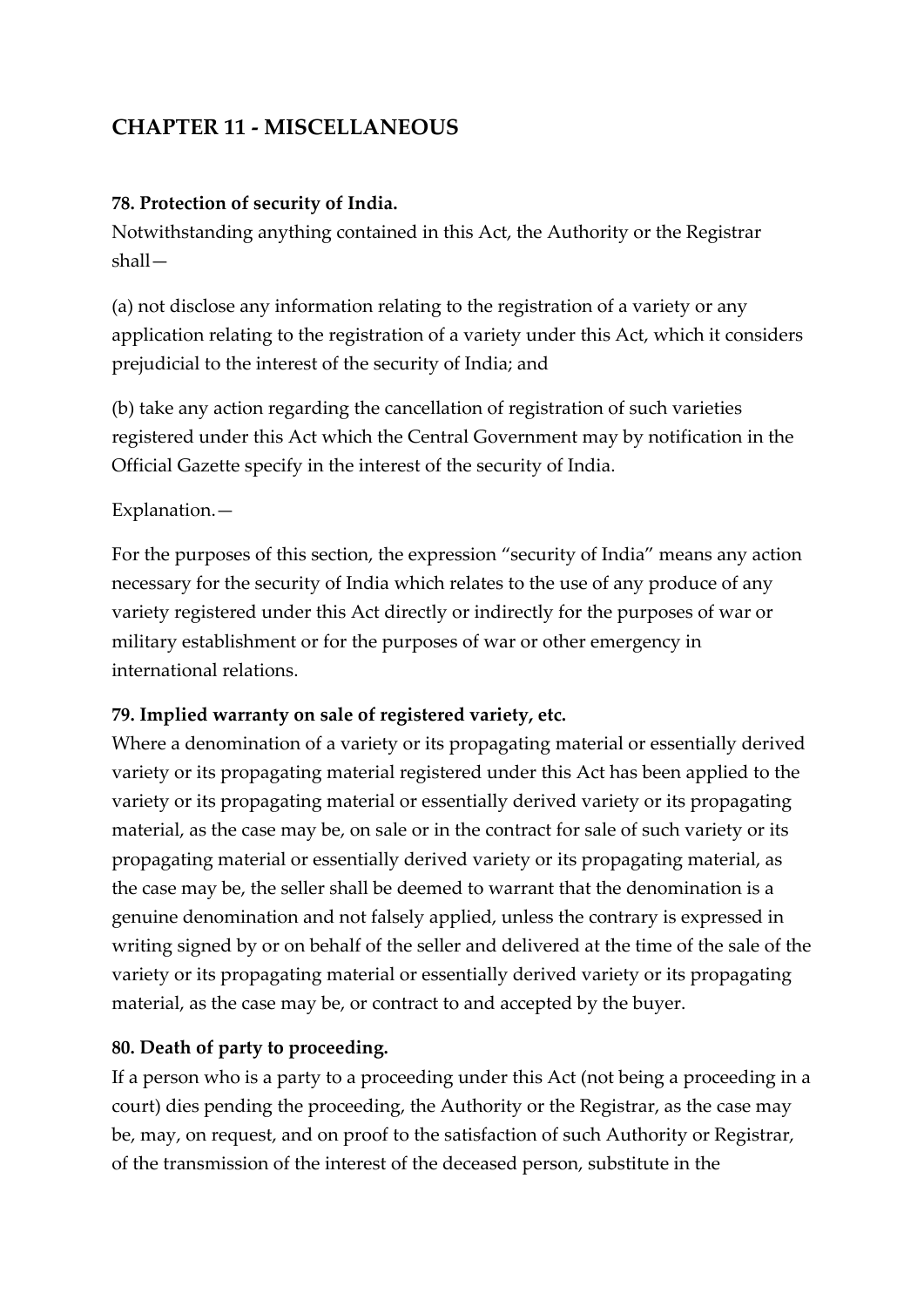proceedings his successor in interest in his place, or, if the Authority or the Registrar is of opinion that the interest of the deceased person is sufficiently represented by the surviving party, permit the proceedings to continue without the substitution of his successor in interest.

## **81. Right of registered agent and the registered licensee to institute suit.**

The registered agent or the registered licensee of a variety or its propagating material or essentially derived variety or its propagating material registered under this Act may institute appropriate proceedings in the court under this Act on behalf of the breeder of such variety or its propagating material or essentially derived variety or its propagating material, as the case may be, if such agent or licensee has been authorised in the prescribed manner by such breeder for doing so.

# **82. Evidence of entry in register, etc., and things done by the authority and the registrar.**

(1) A copy of any entry in the Register, or of any document issued under this Act purporting to be certified by the Authority or the Registrar and sealed with the seal of such Authority or Registrar, as the case may be, shall be admitted in evidence in all courts and in all proceedings without further proof or production of the original.

(2) A certificate purporting to be under the hand of the Authority or the Registrar, as the case may be, as to any entry, matter or things that such Authority or Registrar is authorised by this Act or the rules to make or do shall be prima facie evidence of the entry having been made, and of the content thereof, or of the matter or things having been done or not done.

# **83. Authority, registrar and other officers not compellable to production of register, etc.**

The Authority or the Registrar or any officer working under the Authority or the Registrar, as the case may be, shall not, in any legal proceedings, be compelled to produce the Register or any other document in its or his custody, the content of which can be proved by the production of a certified copy issued under this Act in the prescribed manner or to appear as a witness to prove the matter therein recorded unless by order of the court made for special cause.

# **84. Document open to public inspection.**

Any person may, on an application to the Authority or the Registrar, as the case may be, and on payment of such fees as may be prescribed, obtain a certified copy of any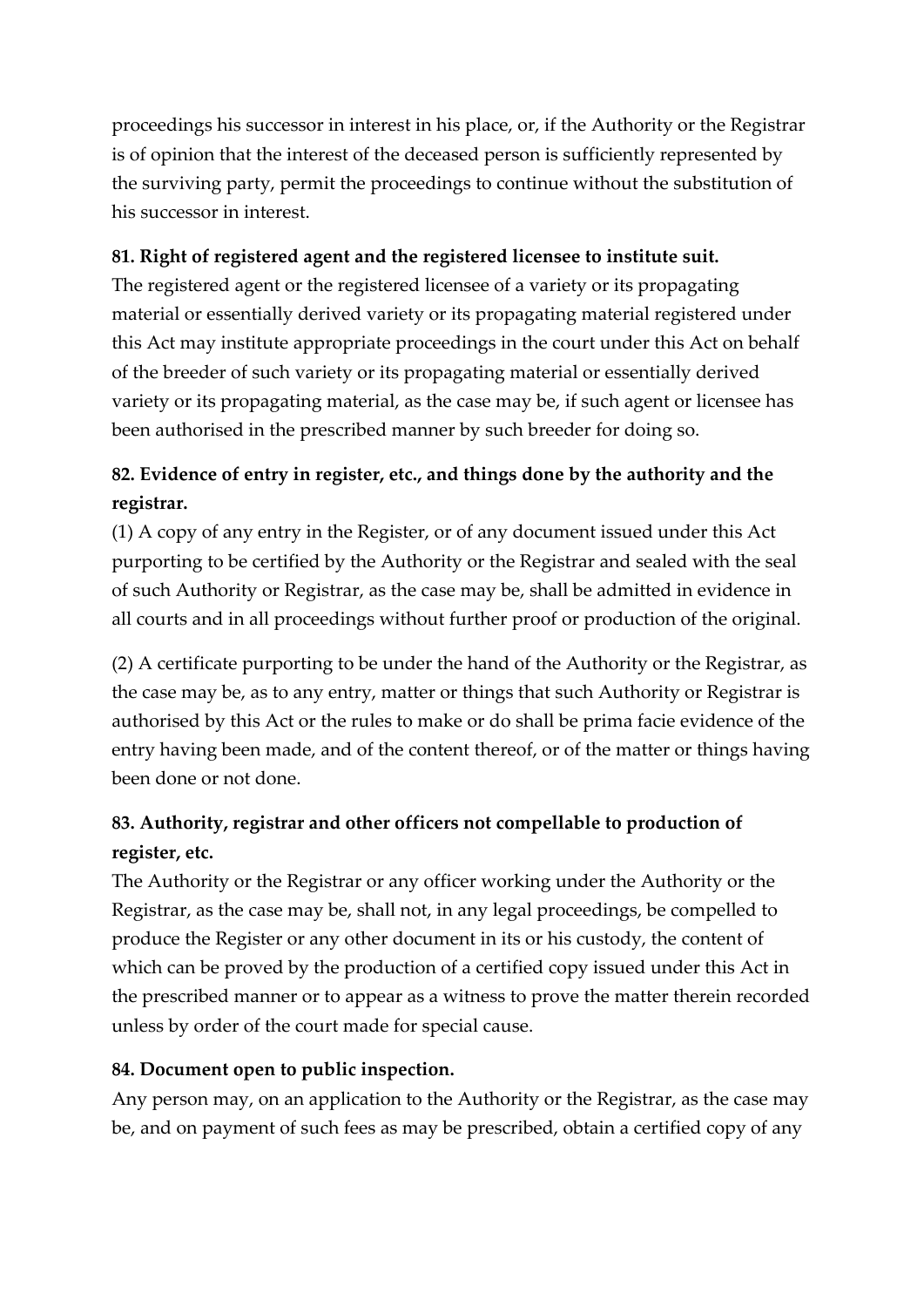entry in the Register or any other document in any proceedings under this Act pending before such Authority or Registrar or may inspect such entry or document.

## **85. Report of authority to be placed before parliament.**

The Central Government shall cause to be placed before both Houses of Parliament once a year a report regarding the performance of the Authority under this Act.

#### **86. Government to be bound.**

The provisions of this Act shall be binding on the Government.

## **87. Proceedings before authority or registrar.**

All proceedings before the Authority or the Registrar, as the case may be, relating to registration of variety or essentially derived variety, registration of agent, registration of licence or registration of compulsory licensing under this Act shall be deemed to be judicial proceedings within the meaning of sections 193 and 228, and for the purpose of section 196 of the Indian Penal Code (45 of 1860) and the Authority or the Registrar, as the case may be, shall be deemed to be a civil court for the purposes of section 195 and Chapter XXVI of the Code of Criminal Procedure, 1973 (2 of 1974).

# **88. Protection of action taken in good faith.**

No suit, prosecution or other legal proceeding shall lie against the Central Government, or against the Chairperson, or members, or the Registrar or any person acting under such Government, Authority or Registrar under the provisions of this Act, for anything which is in good faith done or intended to be done in pursuance of this Act or any rule, regulation, scheme or order made thereunder.

# **89. Bar of jurisdiction.**

No civil court shall have jurisdiction in respect of any matter which the Authority or the Registrar is empowered by or under this Act to determine.

# **90. Members and staff of authority, etc., to be public servants.**

The Chairperson, members, officers and other employees of the Authority and the Registrar-General and the officers and other employees working under him shall be deemed to be public servants within the meaning of section 21 of the Indian Penal Code (45 of 1860).

# **91. Exemption from tax on wealth and income.**

Notwithstanding anything contained in the Wealth-tax Act, 1957 (26 of 1957), the Income-tax Act, 1961 (43 of 1961), or any other enactment for the time being in force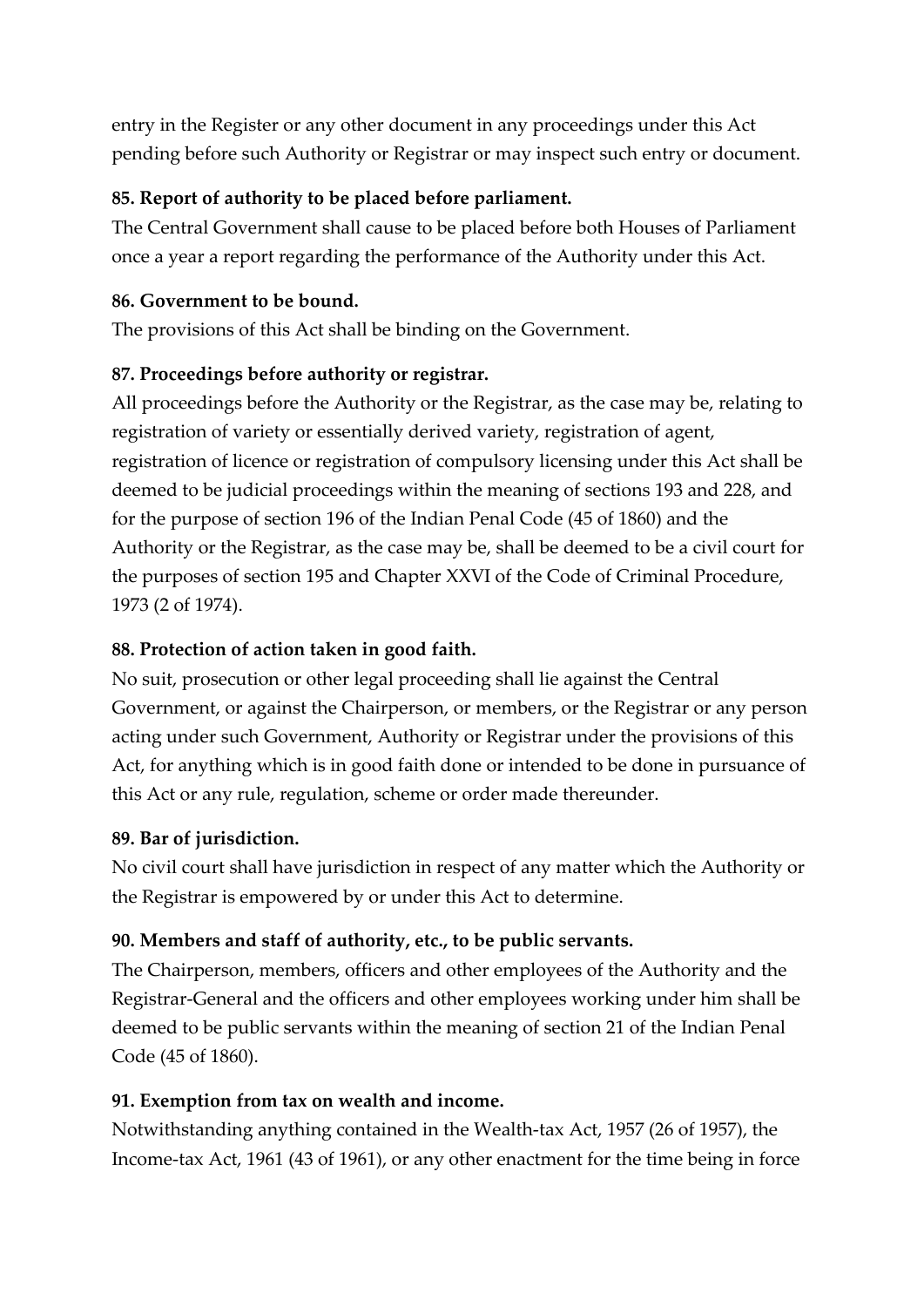relating to tax on wealth, income, profits or gains, the Authority shall not be liable to pay wealth-tax, income-tax or any other tax in respect of its wealth, income, profits or gains derived.

## **92. Act to have overriding effect.**

The provisions of this Act shall have effect notwithstanding anything inconsistent therewith contained in any other law for the time being in force or in any instrument having effect by virtue of any law other than this Act.

## **93. Power of central government to give directions.**

The Central Government may give directions to the Authority as it may think necessary in the public interest for the execution of all or any of the functions of the Authority under any provision of this Act or rules and regulations made thereunder.

## **94. Power to remove difficulties.**

(1) If any difficulty arises in giving effect to the provisions of this Act, the Central Government may, by order, published in the Official Gazette, make such provisions not inconsistent with the provisions of this Act as may appear to be necessary for removing the difficulty:

Provided that no order shall be made under this section after the expiry of two years from the date of commencement of this Act.

(2) Every order made under sub-section (1) shall be laid before each House of Parliament.

#### **95. Power to make regulations.**

(1) The Authority may, with the previous approval of the Central Government, by notification in the Official Gazette, make regulations consistent with this Act and the rules made thereunder to carry out the provisions of this Act.

(2) In particular, and without prejudice to the generality of the foregoing power, such regulations may provide for all or any of the following matters, namely:—

(a) duties and jurisdiction of the Registrars under sub-section (4) of section 12;

(b) the term of office and the conditions of service of the Registrars under sub-section (5) of section 12;

(c) the criteria of distinctiveness, uniformity and stability for registration of extant variety under sub-section (2) of section 15;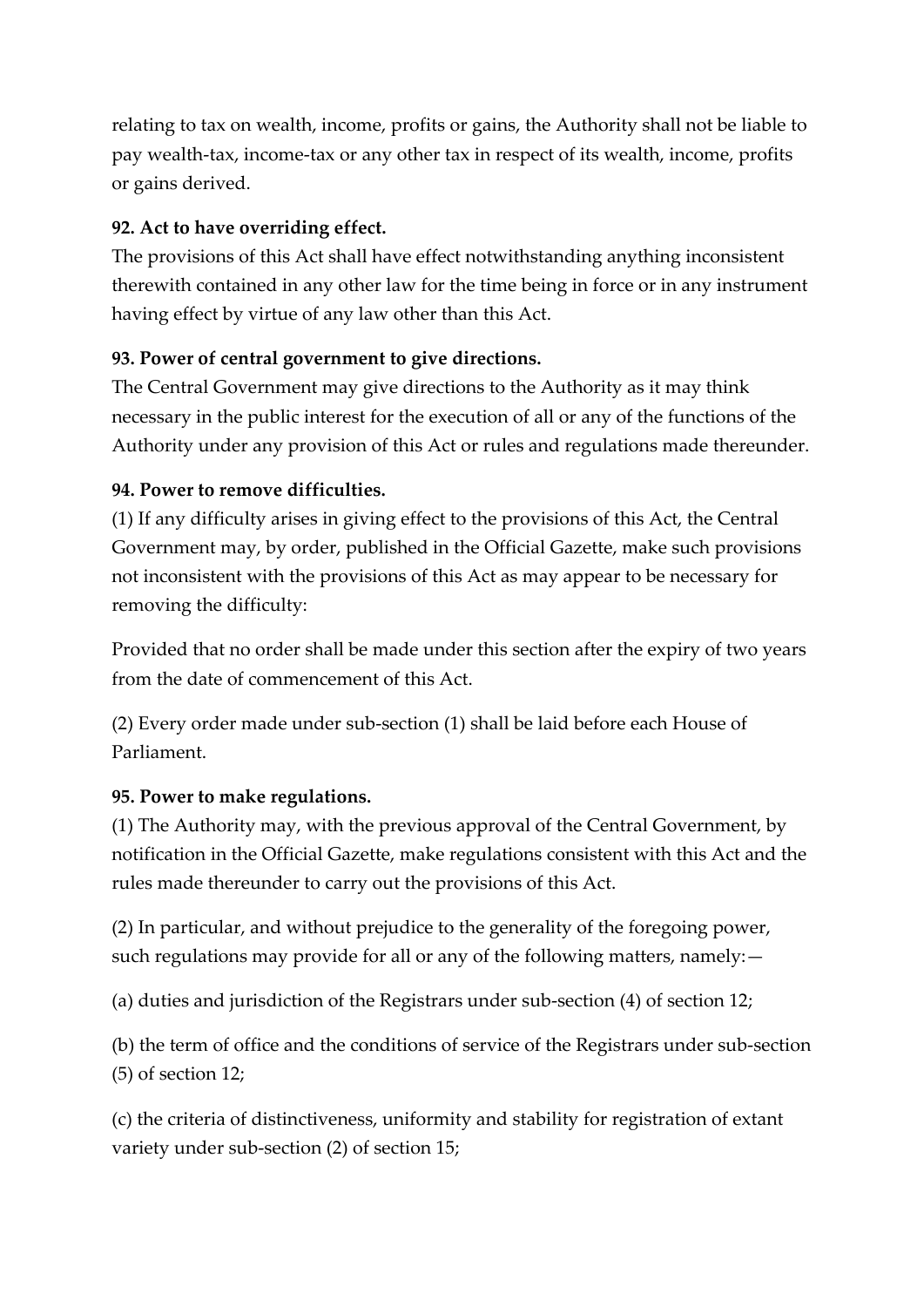(d) the manner in which a single and distinct denomination to a variety shall be assigned by the applicant under sub-section (1) of section 17;

(e) the matters governing the assignment of denomination to a variety under subsection (2) of section 17;

(f) the time within which the Registrar may require the applicant to propose another denomination under sub-section (3) of section 17;

(g) the form of application under clause (d) of sub-section (1) of section 18;

(h) the standards for evaluating seed during test sunder sub-section (1) of section 19;

(i) the quantity of seeds or propagating material including parental line seeds to be deposited by a breeder and the time to be specified under sub-section (1) of section 27;

(j) the limitations and conditions subject to which a breeder may authorise a person to produce, sell, market or otherwise deal with variety under sub-section (2) of section 28;

(k) the form for authorisation under sub-section (3) of section 28.

#### **96. Power of central government to make rules.**

(1) The Central Government may, by notification in the Official Gazette, make rules to carry out the provisions of this Act.

(2) In particular, and without prejudice to the generality of the foregoing power, such rules may provide for all or any of the following matters, namely:—

(i) the term of office of the Chairperson and the manner of filling the post under subsection (6) of section 3;

(ii) the salary and allowances of the Chairperson and his conditions of service in respect of leave, pension, provident fund and other matters and the allowances for non-official members for attending the meeting under sub-section (8) of section 3;

(iii) the time and place of meetings of the Authority and the rules of procedure in regard to the transaction of business at its meetings [including the quorum at its meetings and the transaction of business of its Standing Committee appointed under sub-section (7) of section 3] under sub-section (1) of section 4;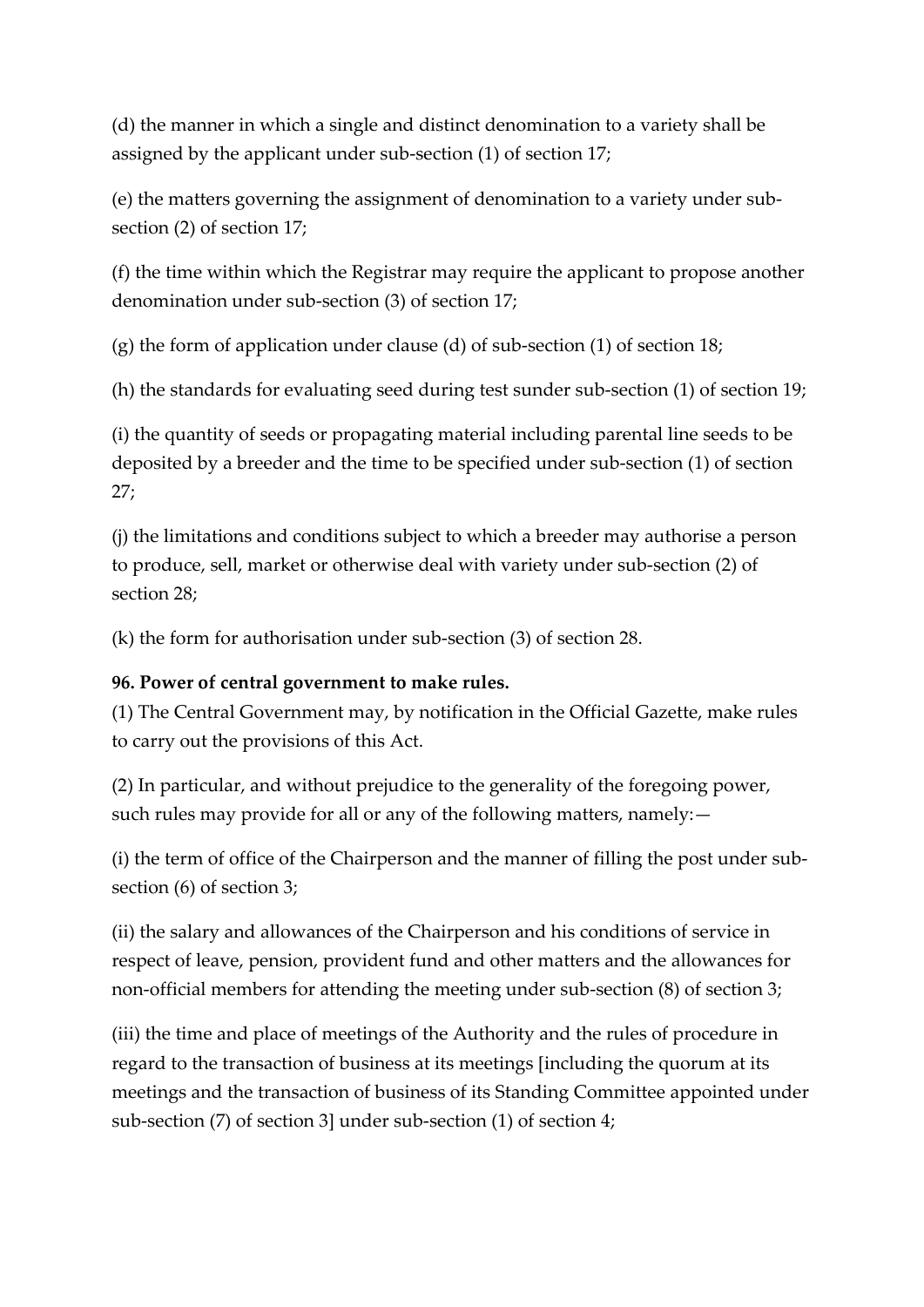(iv) the control and restriction regarding appointment of the officers and other employees of the Authority and the method of such appointment, salary and allowances and other conditions of service under section 6;

(v) the powers and duties of the Chairperson under section 7;

(vi) the terms and conditions subject to which and the manner in which the measures referred to in sub-section (1) of section 8 may provide for the registration of new extant varieties under clause (a) of sub-section (2) of that section;

(vii) the manner for arranging production and sale of the seed under clause (e) of sub-section (2) of section 8;

(viii) the orders by the Authority or the Registrar as to costs under clause (b) of section 11;

(ix) the salary and allowances of Registrar-General of Plant Varieties and the conditions of service in respect of his leave, pension, provident fund and other matters under sub-section (3) of section 12;

(x) the matters to be included in the National Register of Plant Varieties under subsection (1) of section 13;

(xi) the manner of authorising a person under clause (e) of sub-section (1) of section 16;

(xii) the fees under clause (g) and the other particulars under clause (i) which shall accompany the application under sub-section (1) of section 18;

(xiii) the form of application under the proviso to sub-section (1) of section 18;

(xiv) the period within which after making application a proof of the right to make the application is to be furnished under sub-section (3) of section 18;

(xv) the fees to be deposited by the applicant under sub-section (2) of section 19;

(xvi) the manner and method of conducting the tests under sub-section (3) of section 19;

(xvii) the manner of advertising application, conditions or limitations and specifications of variety for registration including its photographs or drawings under sub-section (1) of section 21;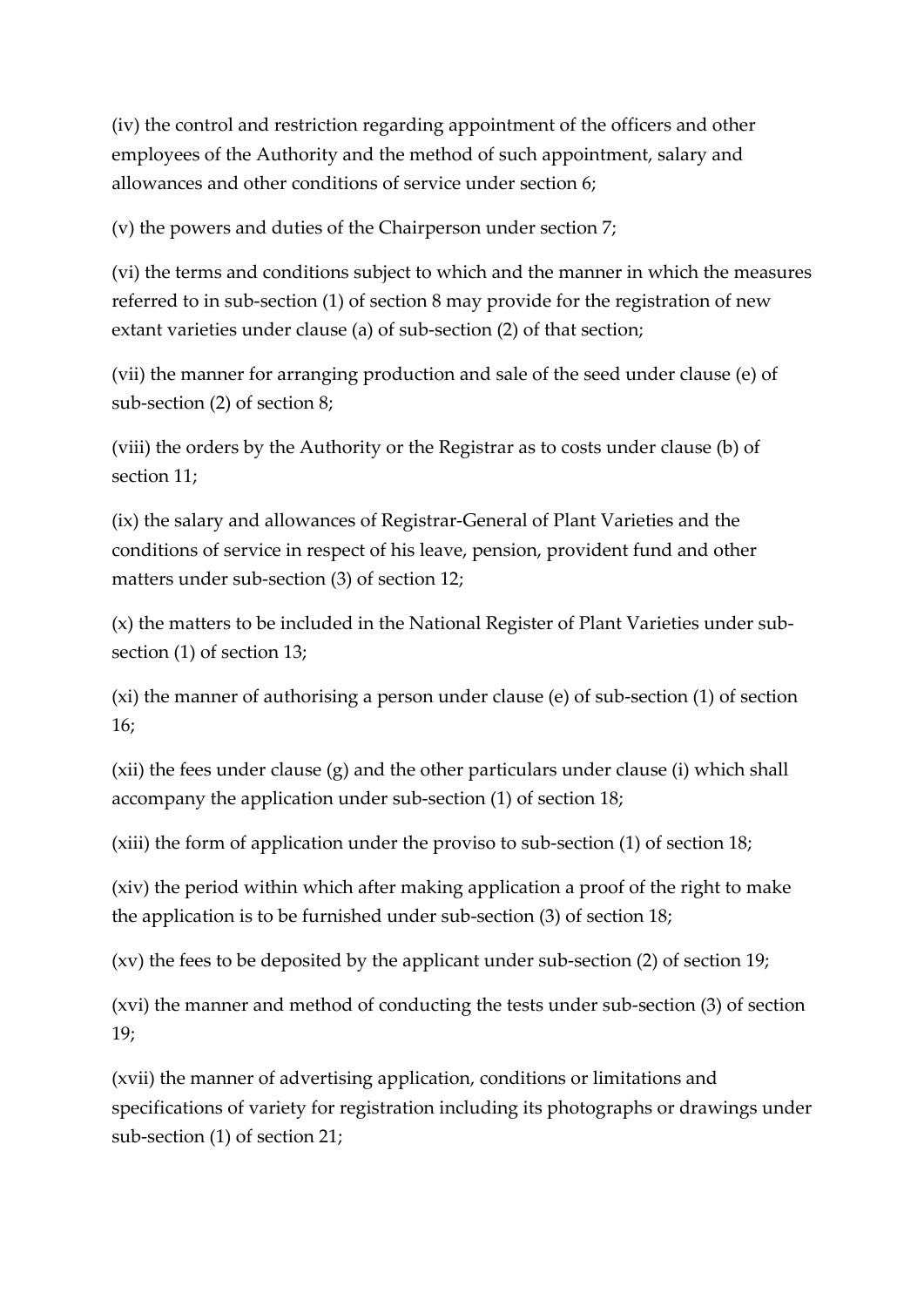(xviii) the manner of giving notice and the fees payable therefor under sub-section (2) of section 21;

(xix) the manner of sending counter-statement under sub-section (4) of section 21;

(xx) the manner of submitting evidence and the time within which such evidence may be submitted under sub-section (6) of section 21;

(xxi) the documents and fees under sub-section (1) and the tests to be conducted and the procedure to be followed under sub-section (3) of section 23;

(xxii) the form of a certificate of registration and the other authority to which a copy thereof shall be sent under sub-section (8) of section 23;

(xxiii) the form of a certificate of registration and the other authority to which a copy thereof and the maximum time for issuing the certificate of registration under subsection (2) of section 24;

(xxiv) the manner of giving notice to the applicant under sub-section (3) of section 24;

(xxv) the fees for review and renewal under sub-section (6) of section 24;

(xxvi) the contents of the certificate and the manner of publishing such contents and inviting claim of benefits sharing under sub-section (1) of section 26;

(xxvii) the form for submitting claims of benefit sharing and the fees to be accompanied therewith under sub-section (2) of section 26;

(xxviii) the matter in which and the time within which opposition to claims shall be submitted under sub-section (3) of section 26;

(xxix) the manner of making reference under sub-section (7) of section 26;

(xxx) the manner of making an application for registration for title and the fees to be accompanied therewith under sub-section (4) of section 28;

(xxxi) the manner of referring the disputes regarding registration of entitlement under the proviso to sub-section (4) of section 28;

(xxxii) the manner to enter into a certificate the brief conditions of entitlement under sub-section (5) of section 28;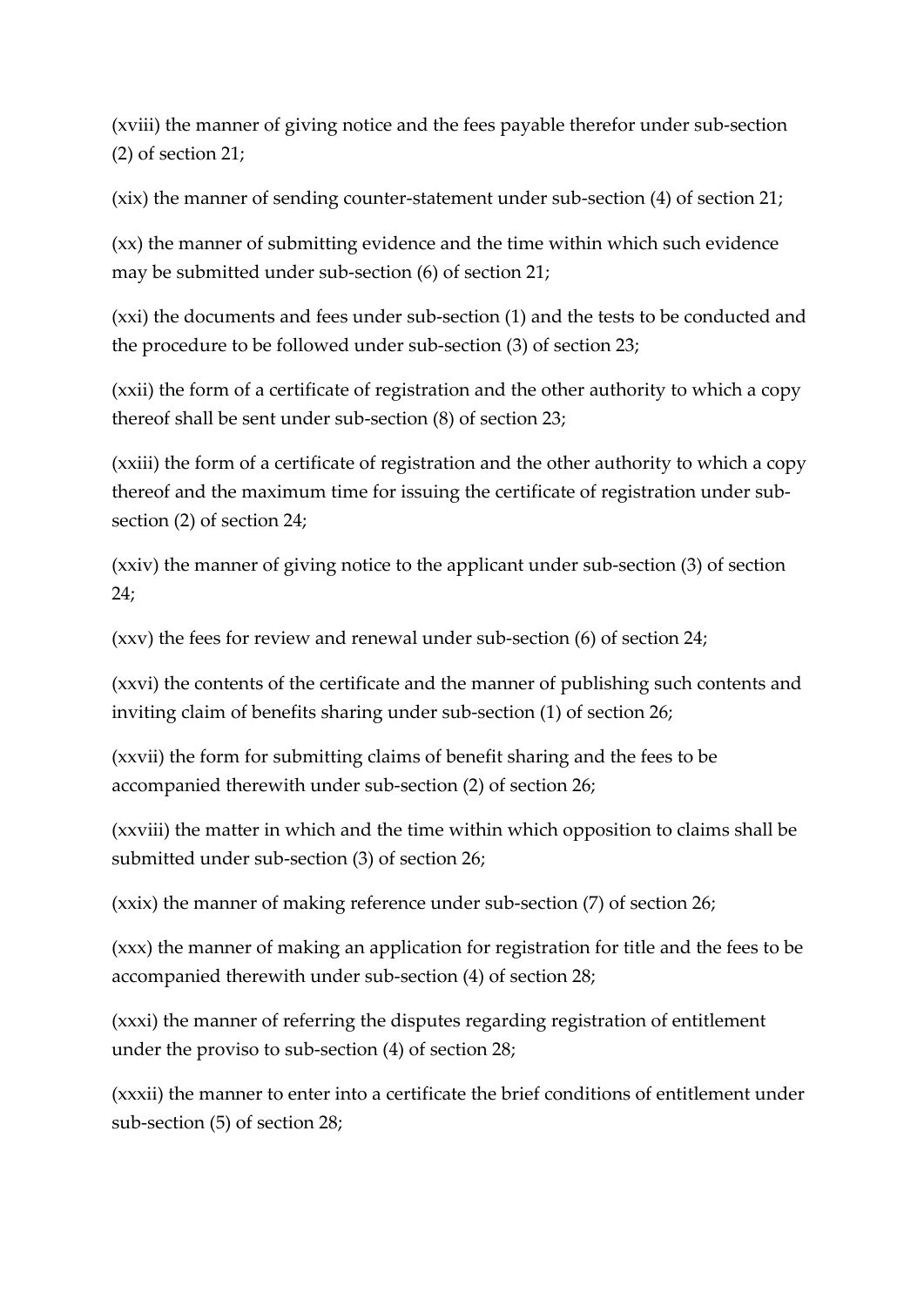(xxxiii) the manner of making an application for varying the terms of registration under clause (a) of sub-section (9) of section 28;

(xxxiv) the manner of making an application by the registered breeder and certain other for cancellation of terms of registration under clause (b) of sub-section (9) of section 28;

(xxxv) the manner of application by any person other than the breeder, his successor, the registered agent or the registered licensee for cancellation of terms of registration under clause (c) of sub-section (9) of section 28;

(xxxvi) the manner of application for cancellation of the terms of registration under clause (d) of sub-section (9) of section 28;

(xxxvii) the manner of application for cancellation of the terms of registration under clause (e) of sub-section (9) of section 28;

(xxxviii) the manner of issuing notice to the registered breeder of a variety or his successor or to each registered agent or registered licensee (not being the applicant) under sub-section (10) of section 28;

(xxxix) the manner of giving notice to the registrar under sub-section (1) of section 33;

(xl) the manner of notifying to the registered agent or registered licensee under subsection (2) of section 33;

(xli) the period within which the notice of opposition under sub-section (3) of section 33 may be given;

(xlii) the manner of making application under section 34;

(xliii) the manner of depositing fees under sub-section (2) of section 35;

(xliv) the manner of making application under sub-section (1) of section 36;

(xlv) the manner of applying to the Registrar under sub-section (2) of section 36;

(xlvi) the manner of giving notice under sub-section (4) of section 36;

(xlvii) the manner of application under sub-section (1) of section 37;

(xlviii) the manner of making application under sub-section (2) of section 37;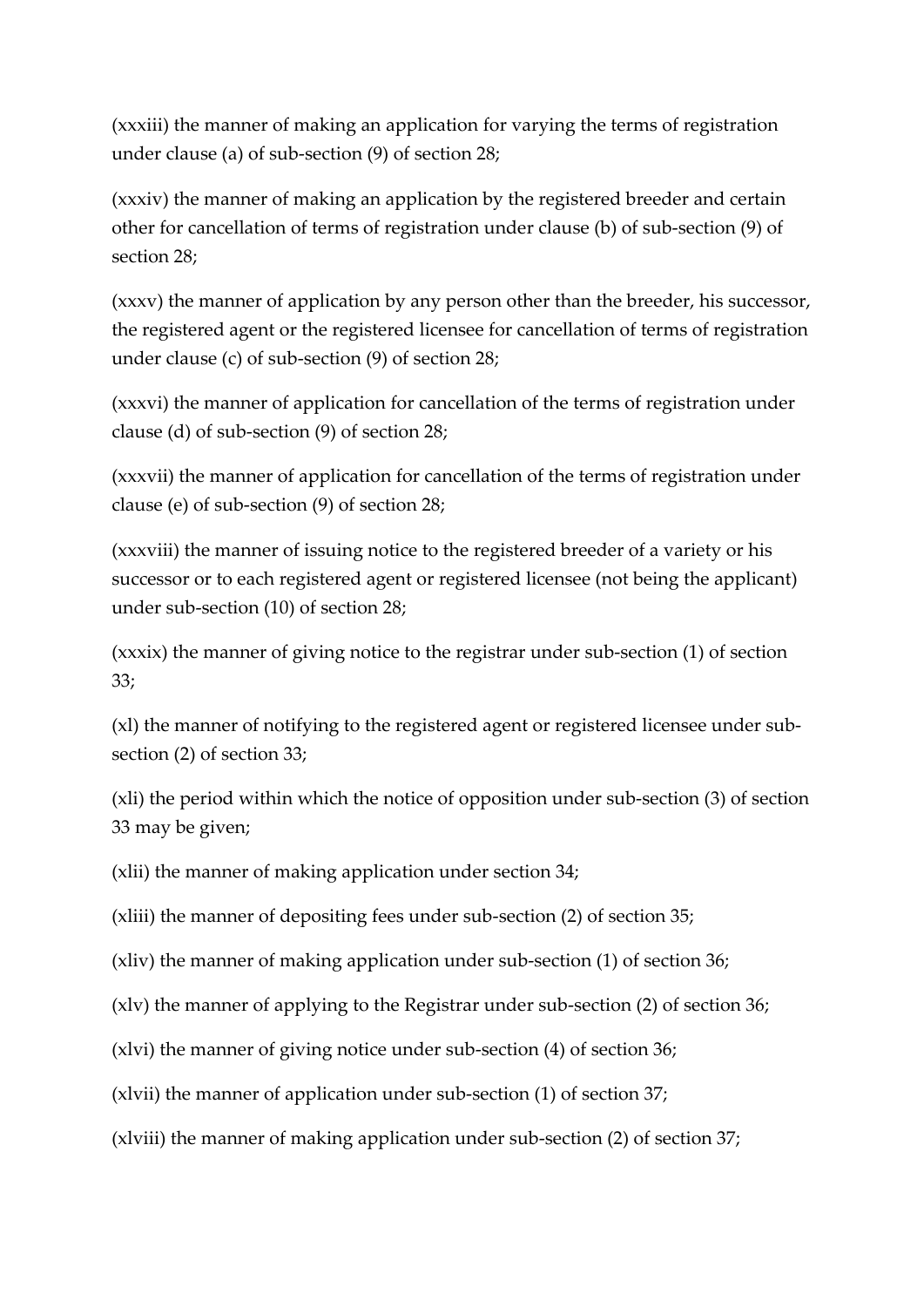(xlix) the manner to apply to the Registrar under sub-section (1) of section 38; (l) the manner of advertising application and to give notice to the Registrar, and the time from the date of the advertisement within which a person may give such notice under sub-section (2) of section 38;

(li) the manner of advertising the denomination of the variety under sub-section (3) of section 38;

(lii) the manner of recognition and reward from Gene Fund under clause (iii) of subsection (1) of section 39;

(liii) the manner of claiming compensation and filing of opposition under subsection (2) of section 39;

(liv) the manner of issuing notice and filing objection under sub-section (3) of section 41;

(lv) the manner of receiving benefit sharing under clause (a) of sub-section (1) of section 45;

(lvi) the manner of applying Gene Fund under sub-section (2) of section 45;

(lvii) the particulars to be contained in the application under sub-section (2) of section 47;

(lviii) the authority and the manner in which such authority shall make available to the compulsory licensee the reproduction material of the variety under section 50;

(lix) the form for making application under sub-section (1) of section 52;

(lx) the period within which an appeal shall be preferred under sub-section (1) of section 56;

(lxi) the form of petition and the particulars which such petition shall contain under sub-section (2) of section 56;

(lxii) the form for preparing annual statement of accounts under sub-section (1) of section 62;

(lxiii) the financial and administrative powers which the Chairperson shall exercise under section 63;

(lxiv) the manner of using the denomination of a variety under sub-section (1) of section 68;